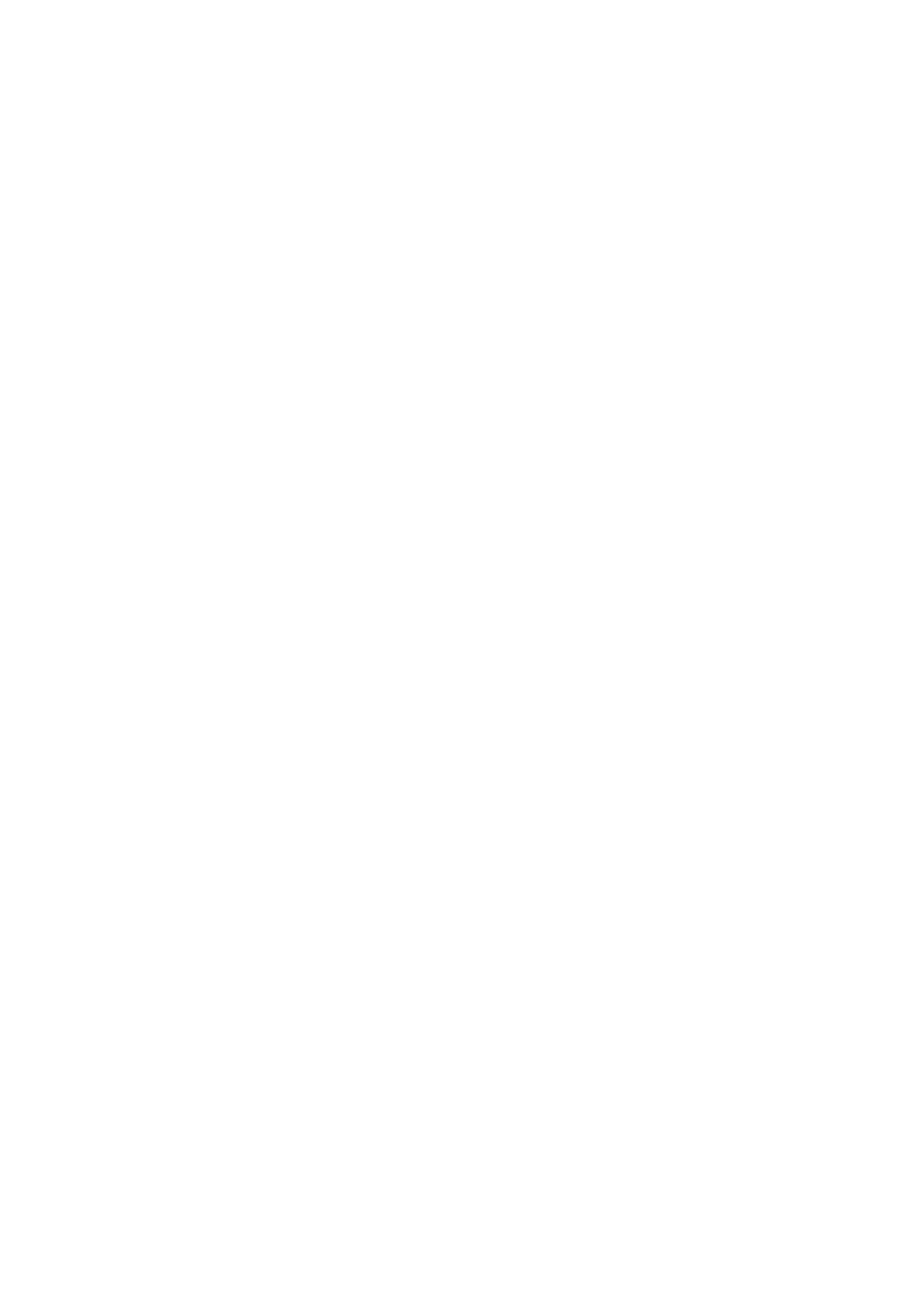

# House of Commons Political and Constitutional Reform Committee

# **The Government's lobbying Bill**

## **Seventh Report of Session 2013–14**

*Volume I: Report, together with formal minutes* 

*Volume II: Oral evidence* 

*Written evidence is contained in Volume III, available on the Committee website at www.parliament.uk/pcrc* 

*Ordered by the House of Commons to be printed 4 September 2013* 

> **HC 601-I**  Published on 5 September 2013 by authority of the House of Commons London: The Stationery Office Limited £0.00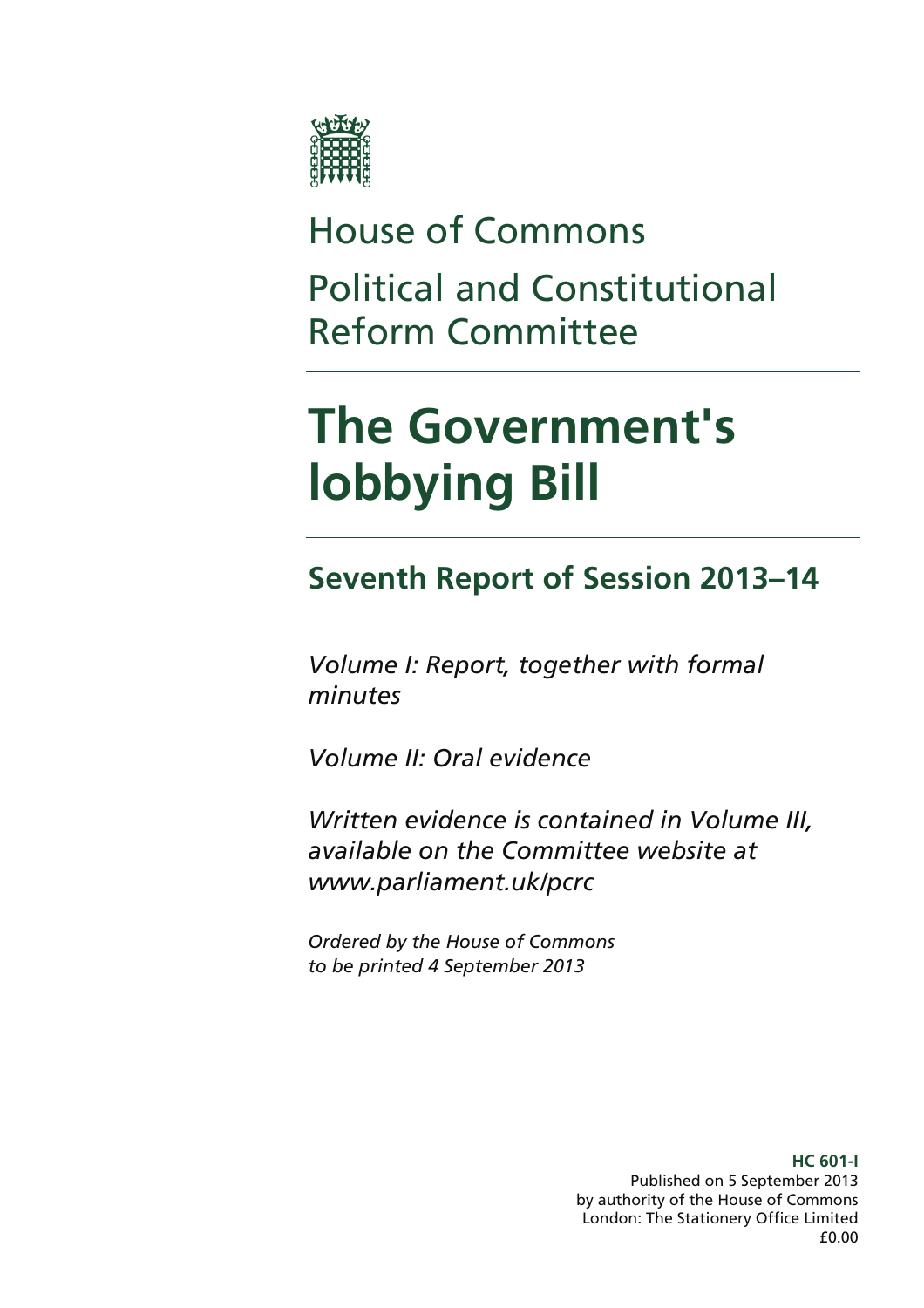### **The Political and Constitutional Reform Committee**

The Political and Constitutional Reform Committee is appointed by the House of Commons to consider political and constitutional reform.

#### **Current membership**

Mr Graham Allen MP (*Labour, Nottingham North*) (*Chair*) Mr Christopher Chope MP (*Conservative, Christchurch*) Paul Flynn (*Labour, Newport West*) Sheila Gilmore MP (*Labour, Edinburgh East*) Andrew Griffiths MP *(Conservative, Burton)* Fabian Hamilton MP, *(Labour, Leeds North East)* Simon Hart MP (*Conservative, Camarthen West and South Pembrokeshire*) Tristram Hunt MP (*Labour, Stoke on Trent Central*) Mrs Eleanor Laing MP (*Conservative, Epping Forest*) Mr Andrew Turner MP (*Conservative, Isle of Wight*) Stephen Williams MP (*Liberal Democrat, Bristol West*)

#### **Powers**

The Committee's powers are set out in House of Commons Standing Orders, principally in Temporary Standing Order (Political and Constitutional Reform Committee). These are available on the Internet via http://www.publications.parliament.uk/pa/cm/cmstords.htm.

#### **Publication**

The Reports and evidence of the Committee are published by The Stationery Office by Order of the House. All publications of the Committee (including press notices) are on the internet at www.parliament.uk/pcrc. A list of Reports of the Committee in the present Parliament is at the back of this volume.

The Reports of the Committee, the formal minutes relating to that report, oral evidence taken and some or all written evidence are available in a printed volume.

Additional written evidence may be published on the internet only.

#### **Committee staff**

The current staff of the Committee are Joanna Dodd (Clerk), Adele Brown (Senior Committee Specialist), Edward Faulkner (Committee Specialist), Emma Fitzsimons (Legal Specialist), Tony Catinella (Senior Committee Assistant), Jim Lawford, (Committee Assistant) and Jessica Bridges-Palmer (Media Officer).

#### **Contacts**

All correspondence should be addressed to the Clerk of the Political and Constitutional Reform Committee, House of Commons, 7 Millbank, London SW1P 3JA. The telephone number for general enquiries is 020 7219 6287; the Committee's email address is pcrc@parliament.uk.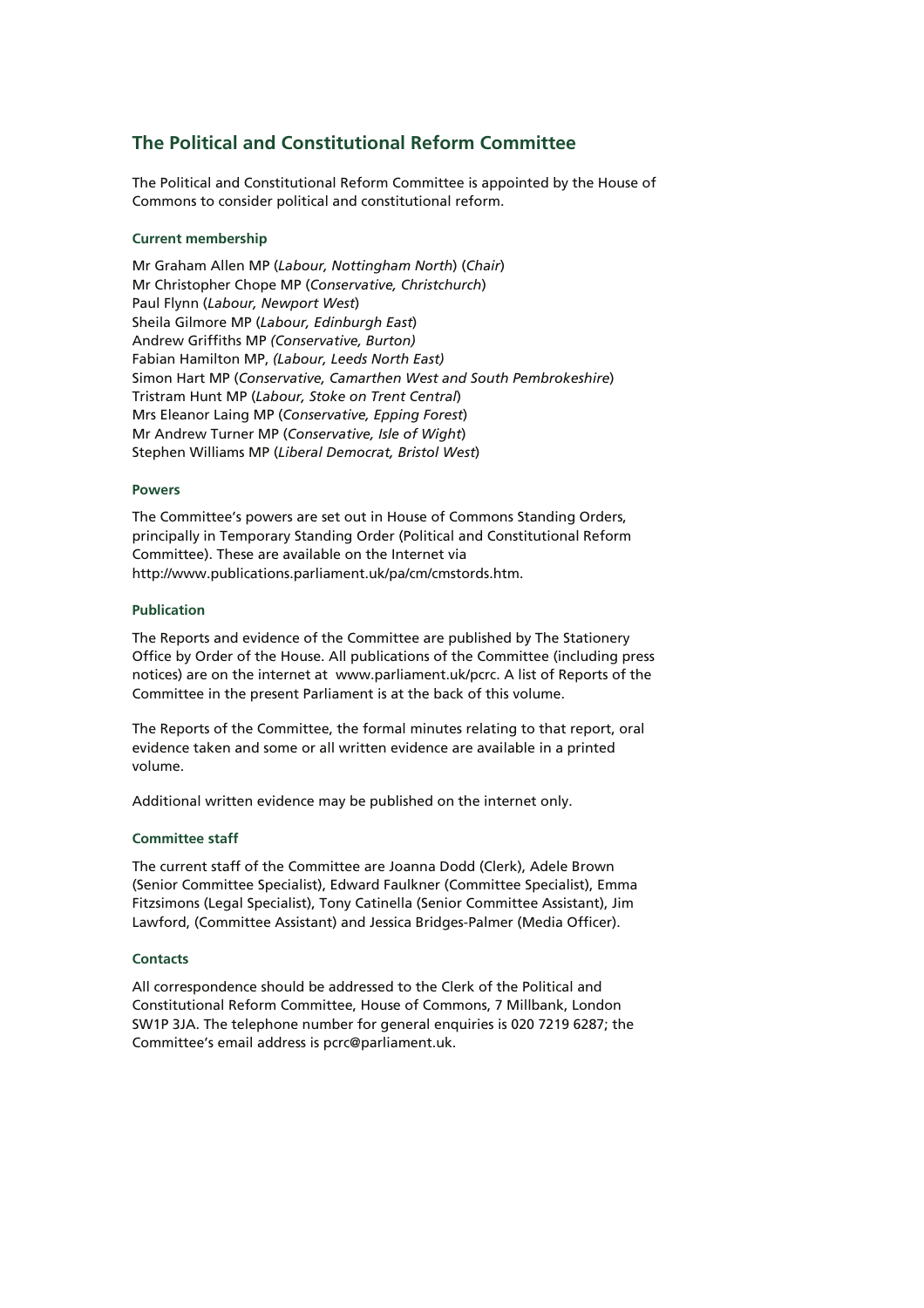## **Contents**

|   | <b>Report</b>                                                    | Page |
|---|------------------------------------------------------------------|------|
|   | <b>Summary</b>                                                   | 3    |
| 1 | <b>Introduction</b>                                              | 5    |
| 2 | Part 1: Registration of consultant lobbyists                     | 7    |
|   | Purpose                                                          | 7    |
|   | Definition of lobbying                                           | 8    |
|   | Part 1 and Members of Parliament                                 | 16   |
|   | Information provided in the register                             | 20   |
|   | Who will run the register?                                       | 23   |
|   | Who will fund the register?                                      | 24   |
|   | Code of conduct                                                  | 25   |
| 3 | <b>Part 2: Non-party campaigning</b>                             | 29   |
|   | Purpose                                                          | 29   |
|   | Spending for "electoral purposes"                                | 32   |
|   | Staff costs                                                      | 36   |
|   | Thresholds for registration                                      | 37   |
|   | <b>Spending limits</b>                                           | 37   |
|   | <b>Reporting requirements</b>                                    | 39   |
|   | Role of the Electoral Commission                                 | 40   |
| 4 | <b>Part 3: Trade Unions' Registers of Members</b>                | 42   |
|   | Purpose                                                          | 42   |
| 5 | <b>Conclusion</b>                                                | 45   |
|   | <b>Conclusions and recommendations</b>                           | 46   |
|   | <b>Formal Minutes</b>                                            | 50   |
|   | <b>Witnesses</b>                                                 | 51   |
|   | List of written evidence                                         | 52   |
|   |                                                                  |      |
|   | List of Reports from the Committee during the current Parliament | 54   |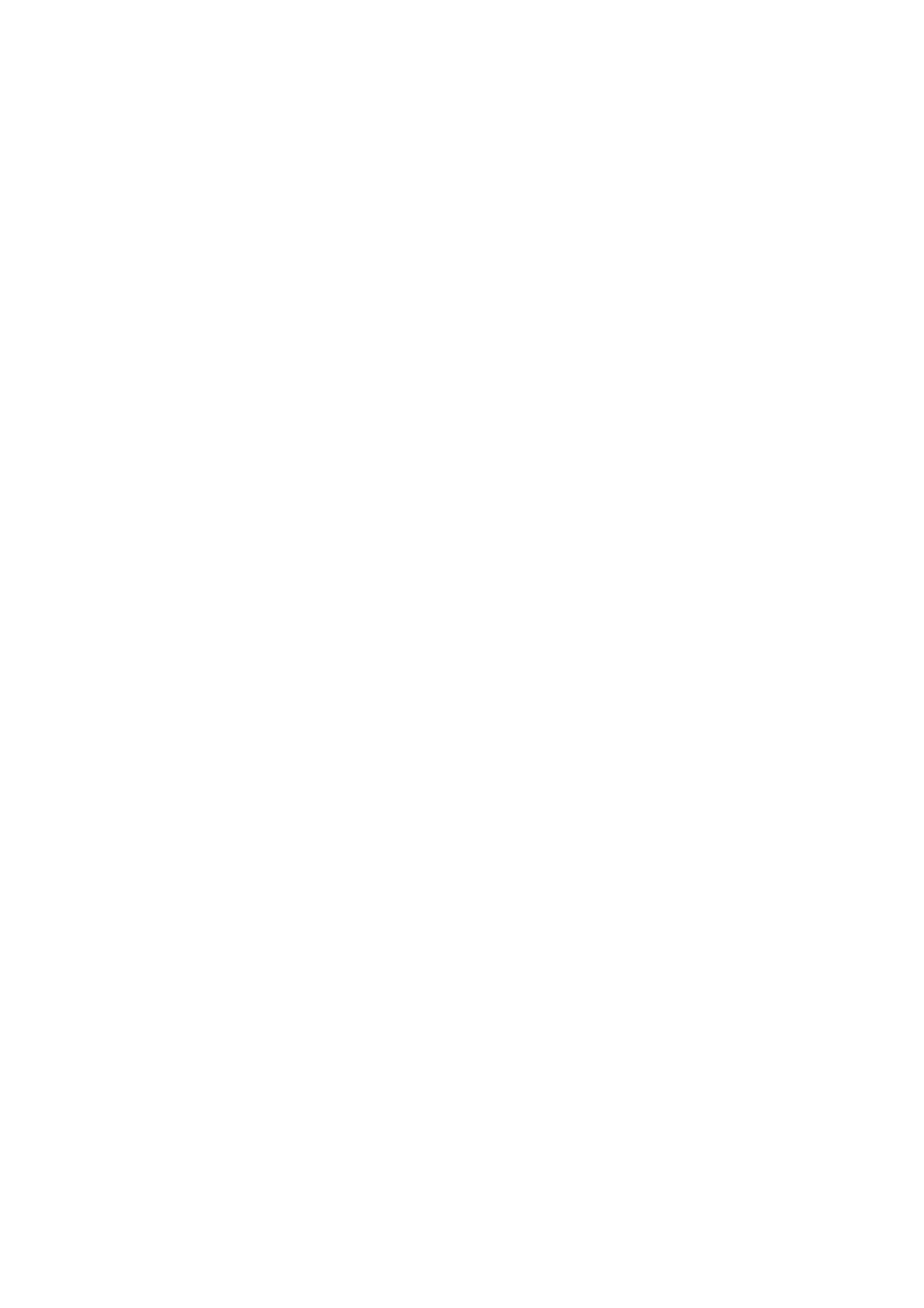### Summary

We support the aims of increasing transparency in lobbying, and effectively and fairly regulating third-party campaigning. However, Parts 1 and 2 of the Transparency of Lobbying, Non-Party Campaigning and Trade Union Administration Bill are seriously flawed. This reflects the fact that the Bill has been introduced without adequate consultation with those it affects and without the proper involvement of Parliament, not least through pre-legislative scrutiny. As proposed, the Bill would do little, if anything, to impact upon the scandals that led to all parties supporting legislation. This will disappoint the public and reduce further their trust in politics. If Parliament is listened to, this unnecessary outcome is avoidable. The creation of good law requires the effective participation of the legislature and the executive, and this has been sadly lacking on lobbying.

### **Part 1**

If the Government wants only to make it clear whom third-party lobbyists represent when they meet Ministers and Permanent Secretaries, it does not need a statutory lobbying register to achieve this: such details could be included with the current information that is published about these meetings.

The definition of "consultant lobbying" in Part 1 is so narrow that not only would it exclude in-house lobbyists, which was the Government's intention, it would also exclude the vast majority of third-party lobbyists, and particularly the larger organisations. Many companies undertake lobbying as part of a wider communications and public relations business, and they spend very little of their time meeting directly with Minsters and Permanent Secretaries, meaning they could argue they were exempt from registering under the exclusion in Paragraph 3 of Schedule 1. The Government should amend the Bill to:

- expand the definition of a lobbyist to include those who lobby on behalf of an organisation for which they work (in-house lobbyists);
- expand the definition of what constitutes lobbying to include the provision of lobbying advice;
- extend the list of people with whom contact counts as lobbying to include Senior Civil Servants and special advisors. We think that the House should consider carefully the inclusion or exclusion of Members of both Houses in this context, because there are some difficult problems associated with this issue.

The list of information to be provided on the register should be expanded to include the subject matter and purpose of the lobbying, where this is not already clear from a company's name.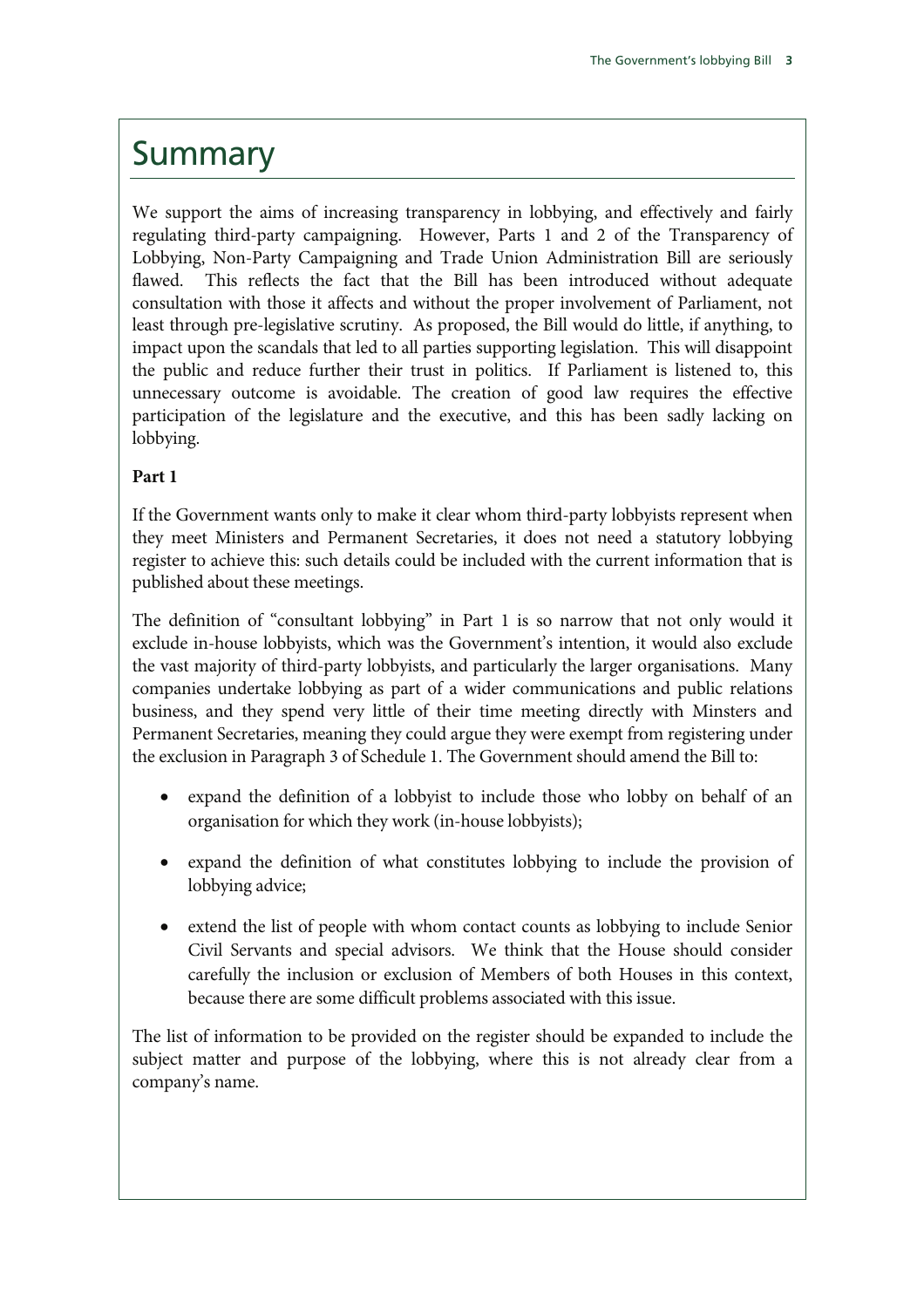#### Part 2

We do not believe that the Government has clearly communicated the need for Part 2 of the Bill, or has provided a satisfactory account of the basis on which the new levels for registration and expenditure by third parties have been set. The definition of spending "for electoral purposes", in particular, is confusing. It is unsatisfactory that its interpretation should be left largely to the Electoral Commission—a state of affairs the Commission itself has criticised. Many charities and other organisations contacted us to express concern about the combined effects of new lower thresholds for registration, new lower limits for expenditure, and a wider, vague definition of what will count as controlled expenditure.

We have suggested some amendments to Parts 1 and 2 of the Bill, which we think would improve it, but our main recommendation is that the Government should withdraw the Bill following its Second Reading, and support a motion in the House to set up a special Committee to carry out pre-legislative scrutiny, using the text of the existing Bill as a draft. The Committee should be charged with producing an improved Bill within six months. That Bill should then be re-introduced to the House and complete its passage onto the statute book as soon possible.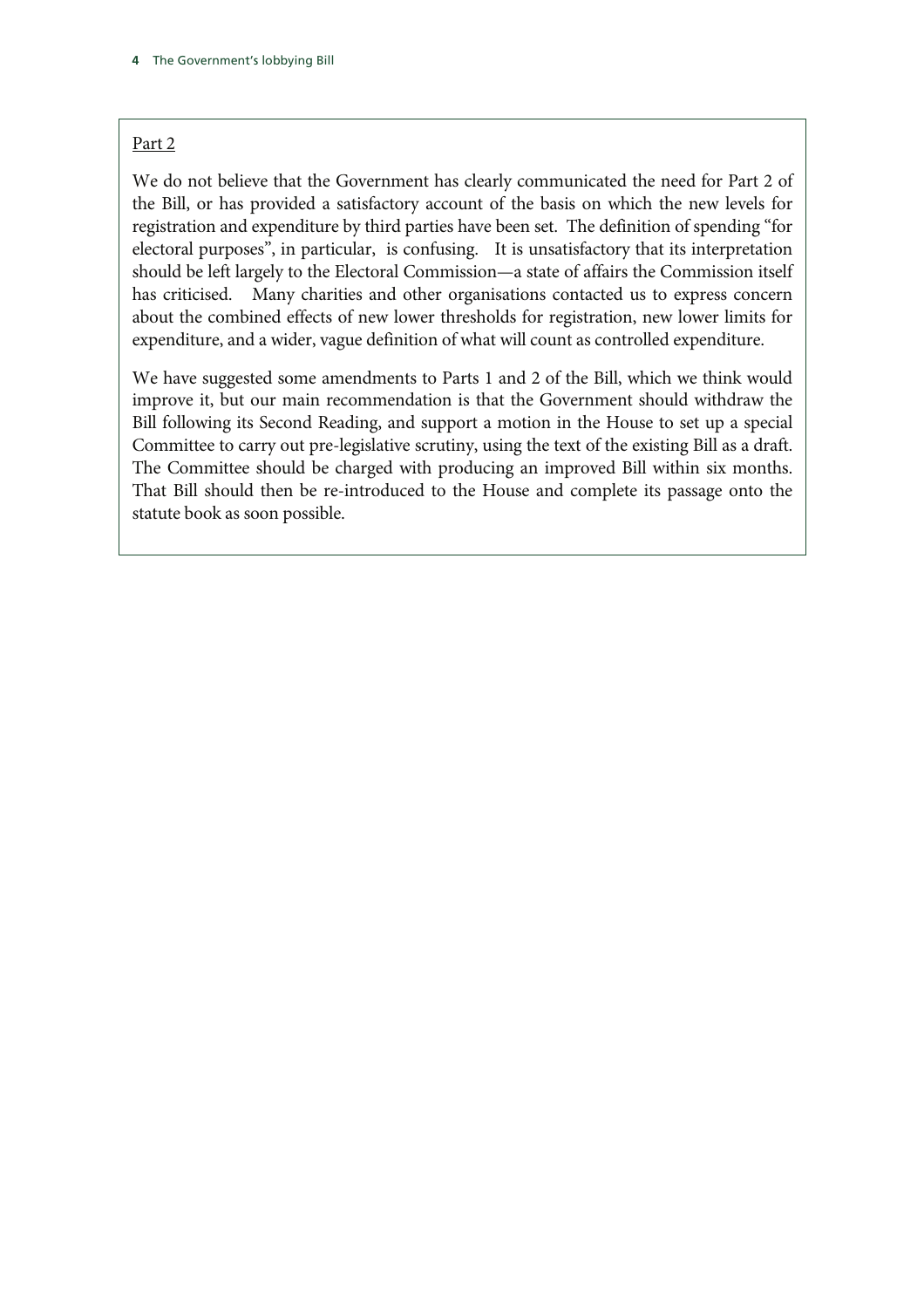### 1 Introduction

1. We carefully considered the Government's consultation paper on lobbying and produced a report, but our report did not receive a reply from the Government for more than a year, and when we did receive a reply, on 17 July 2013, it was cursory.

2. The Government published the Transparency of Lobbying, Non-Party Campaigning and Trade Union Administration Bill on 17 July 2013: one day before the House of Commons started its summer recess. The Bill's Second Reading was scheduled for 3 September: one day after the House returned from its summer recess. For Government to push through legislation in this way is contemptuous of Parliament. The rush does not end there. The Bill is due to be considered in Committee, by the whole House, from 9 to 11 September. The Government misled us in referring to the publication of a draft Bill on lobbying, but then failing to publish a draft Bill.<sup>1</sup> None of the organisations or individuals we heard from during the course of our inquiry had been consulted about the Bill. None of the lobbying trade associations were consulted about Part 1; neither were the transparency campaigners, the House of Commons Committee on Standards, or the Parliamentary Commissioner for Standards. The Electoral Commission and the National Council for Voluntary Organisations were not consulted on Part 2. One of our submissions, from a group of campaigners, researchers, social activists and social entrepreneurs commented: "Law made without engaging those affected will fail."2

3. This is an object lesson in how not to produce legislation. All parties agree on the need to address lobbying and we think a consensus could be achieved, although the late addition of Parts 2 and 3 of the Bill has introduced an unfortunately partisan element.

4. Despite the very tight timetable for the Bill's consideration, we decided to undertake a short inquiry, which will necessarily be published after Second Reading, but which we hope will aid Parliament's scrutiny of the Bill during the remaining stages in the House of

<sup>1</sup> See *Introducing a statutory register of lobbyists: Government Response to the Committee's Second Report of Session 2012-13,* Sixth Report of Session 2013-14

<sup>2</sup> Written evidence from Dr Andy Williamson et al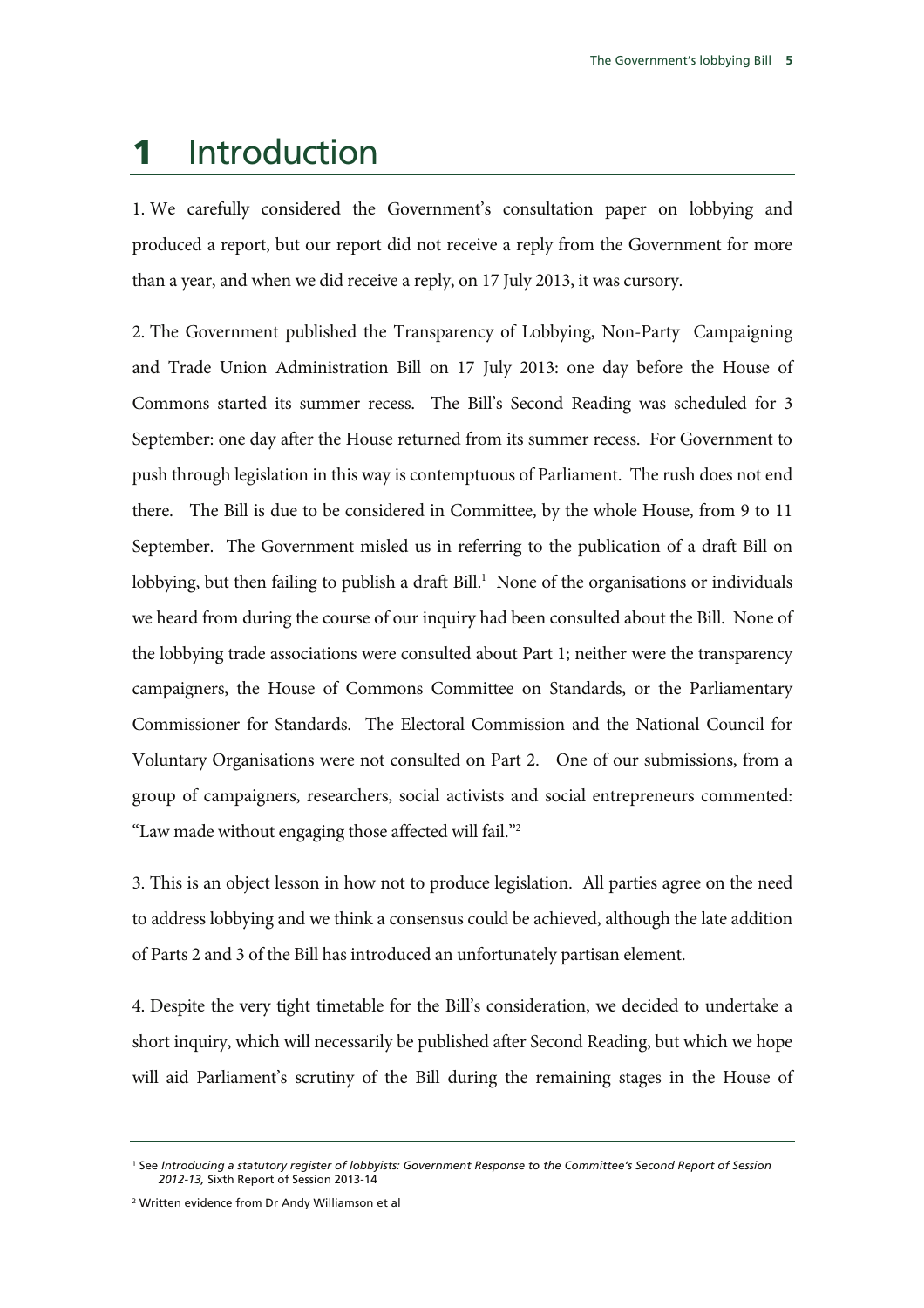Commons, and subsequently in the House of Lords. We announced terms of reference on 18 July, and took oral evidence from the Minister for Political and Constitutional Reform, Chloe Smith, the same day. We took oral evidence again on 29 August and 3 September. The initial focus of our inquiry was on Part 1 of the Bill, on lobbying, but after we had issued our call for written evidence, it became clear that a number of organisations had serious reservations about Part 2 of the Bill, on non-party campaigning, so we widened the focus of the inquiry to include Part 2. We also touch briefly on Part 3 of the Bill.

5. The creation of good law requires the effective partnership of the legislature and the executive. This has been sadly lacking on lobbying. **We regret the unnecessarily rushed way in which this Bill is being proceeded with, without pre-legislative scrutiny or adequate consultation. In the limited time available, we have focused on the principal concerns that have been raised with us in order to draw them to the attention to Members of Parliament and peers who are scrutinising the Bill as it makes its rapid progress through the House of Commons and House of Lords. In doing so, we hope to ensure that an improved Bill makes its way onto the statute book.**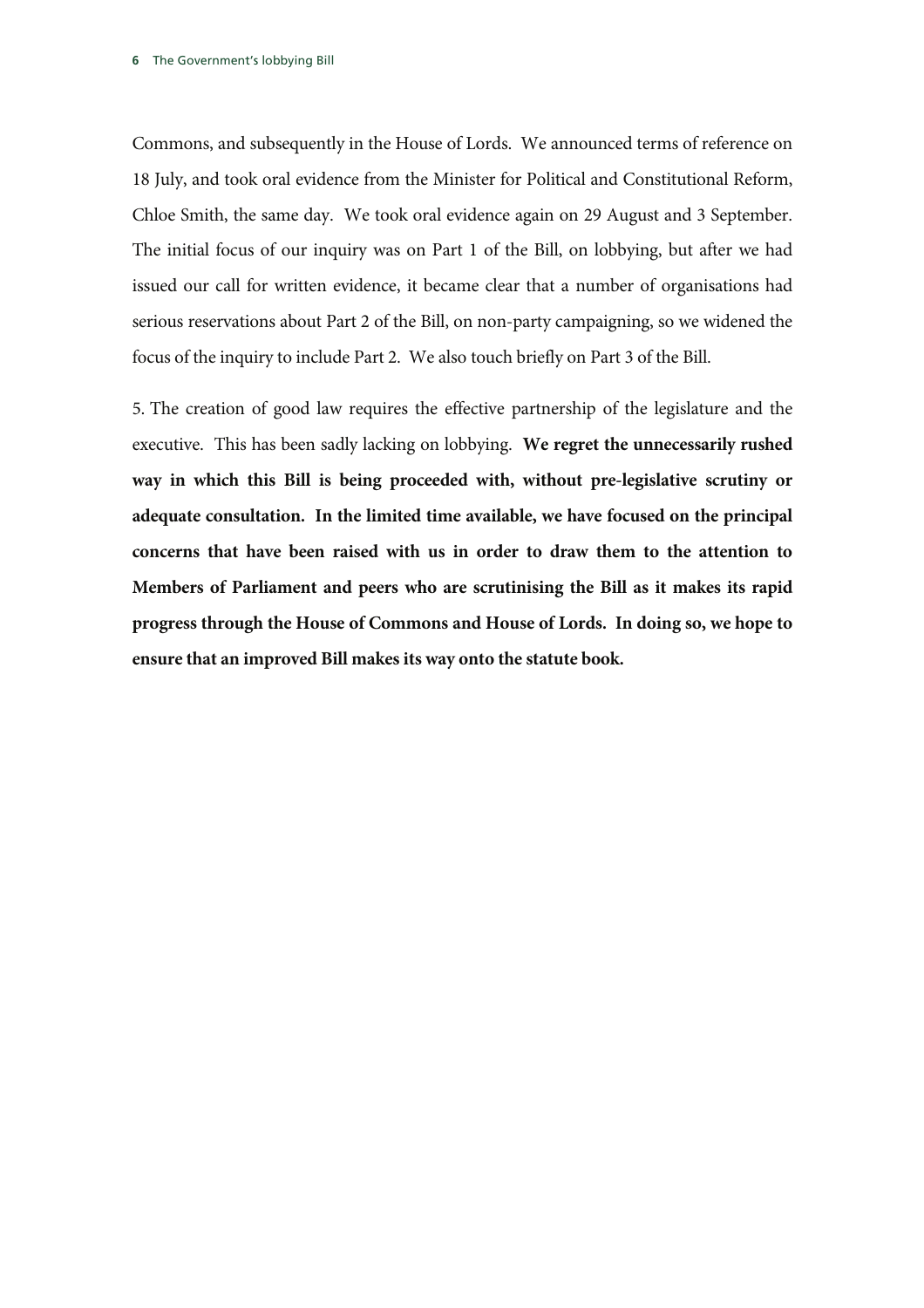# 2 Part 1: Registration of consultant lobbyists

### **Purpose**

6. The Government's purpose in Part 1 of the Bill is extremely limited. The Impact Assessment for Part 1 explains:

The Government has greatly increased the transparency of decision-making by publishing unprecedented amounts of information, including about whom ministers and senior officials meet. Despite that information, though, it remains unclear exactly whose interests are being represented when consultant lobbyists meet with government. The current system of self-regulation does little to address the issue due to the voluntary nature of the industry-hosted register of lobbyists. Removing this information asymmetry will hence require a statutory register of consultant lobbyists.

The Leader of the House, Rt Hon Andrew Lansley MP, explained this as the difference between a regulator of "lobbying" and a register of "lobbyists", with the latter being much more narrowly focused.3

7. Both the lobbying trade associations and the transparency campaigners from whom we received evidence were united in arguing that this should not be the Government's priority for lobbying reform. The Association of Professional Political Consultants commented:

The Government's justification for the Bill's narrow scope is that it only seeks to deal with the issue of consultant lobbyists who lobby Ministers and Permanent Secretaries directly without declaring their clients. If this is really the problem that the Government asserts, it would be perfectly possible to deal with it effectively without primary legislation, but rather by changing the rules for Ministers and Permanent Secretaries, imposing a requirement on them to ask consultant lobbyists whom they meet, on whose behalf they are advocating—and then to publish this information in the public available notes of their meetings with external stakeholders.<sup>4</sup>

<sup>4</sup> APPC written evidence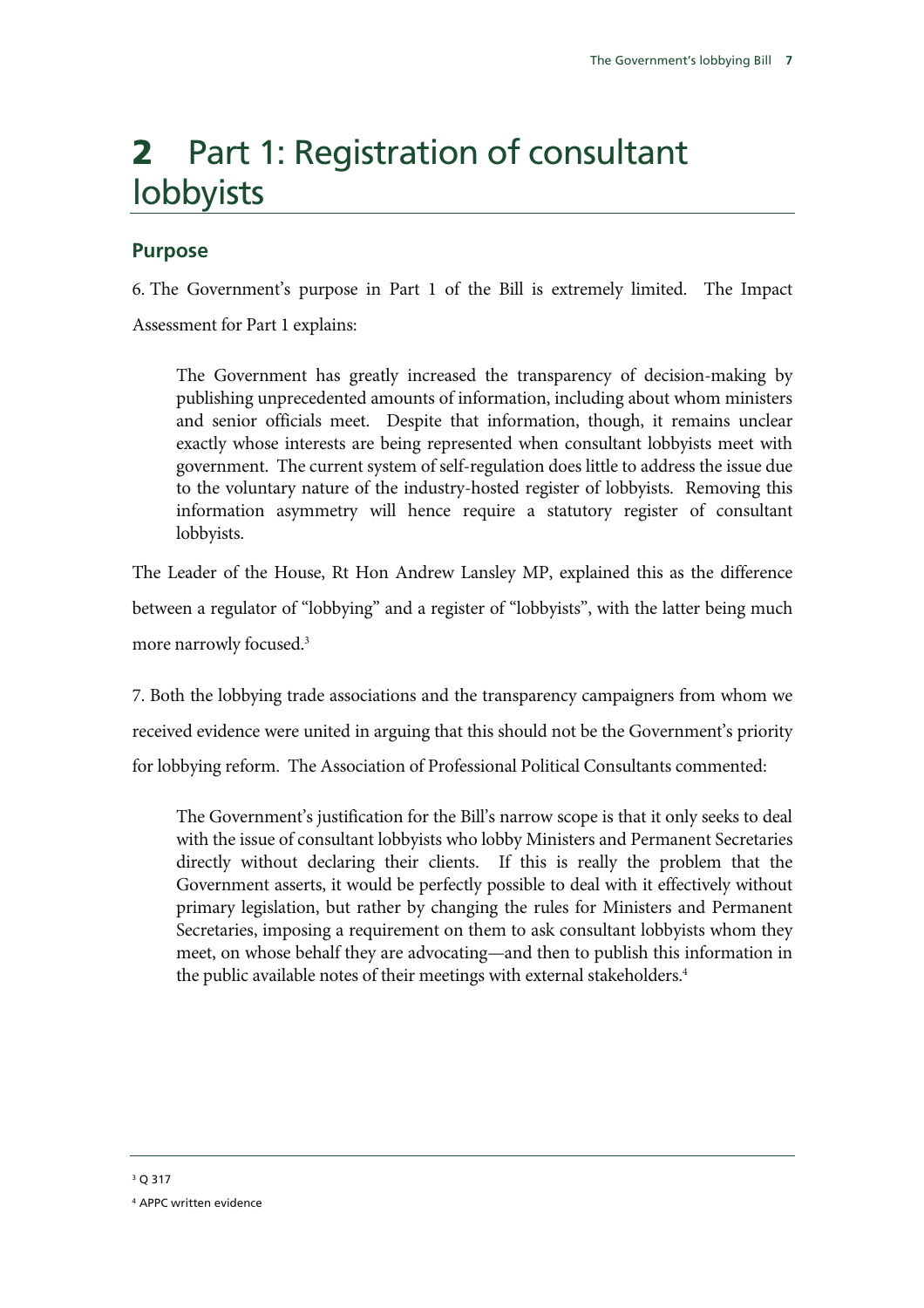Alexandra Runswick, Director of Unlock Democracy, stated: "I think that transparency in lobbying is a significant problem. I do not think that the specific issue of consultant lobbyists meeting Government Ministers and permanent secretaries is a problem."5

8. **If the Government wants only to make it clear whom third-party lobbyists represent when they meet Ministers and Permanent Secretaries, it does not need a statutory lobbying register to achieve this: such details could be included with the current information that is published about these meetings.**

### **Definition of lobbying**

9. Our report on the Government's consultation paper on lobbying, *Introducing a Statutory Register of Lobbyists,* stated that the definition of "lobbying" would be "key to the success and effectiveness of any future register".<sup>6</sup> It is therefore regrettable that the definition of "consultant lobbying" appears to be the main flaw in Part 1.

10. Clause 1 prohibits any person from carrying on the business of consultant lobbying unless they are entered on the register of consultant lobbyists. The meaning of "consultant lobbying" is found in Clause 2, which provides that

A person carries on the business of consultant lobbying if –

(a) in the course of a business and in return for payment, the person makes communications within subsection (3) on behalf of another person or persons, and

(b) none of the exceptions in Part 1 of Schedule 1 applies.

Clause 2(3) makes it clear that the Bill only addresses communications made personally to Ministers or Permanent Secretaries, relating to Government policy, legislation, the award of contracts, grants, licences, or similar benefits, or the exercise of any other Government function such as the exercise of the prerogative.

11. The approach adopted by the Government—defining those who lobby rather than lobbying—means that it has had to provide a detailed list of exceptions to the general rule,

5 Q 160

<sup>6</sup> *Introducing a Statutory Register of Lobbyists*, Second Report of Session 2012-13, para 25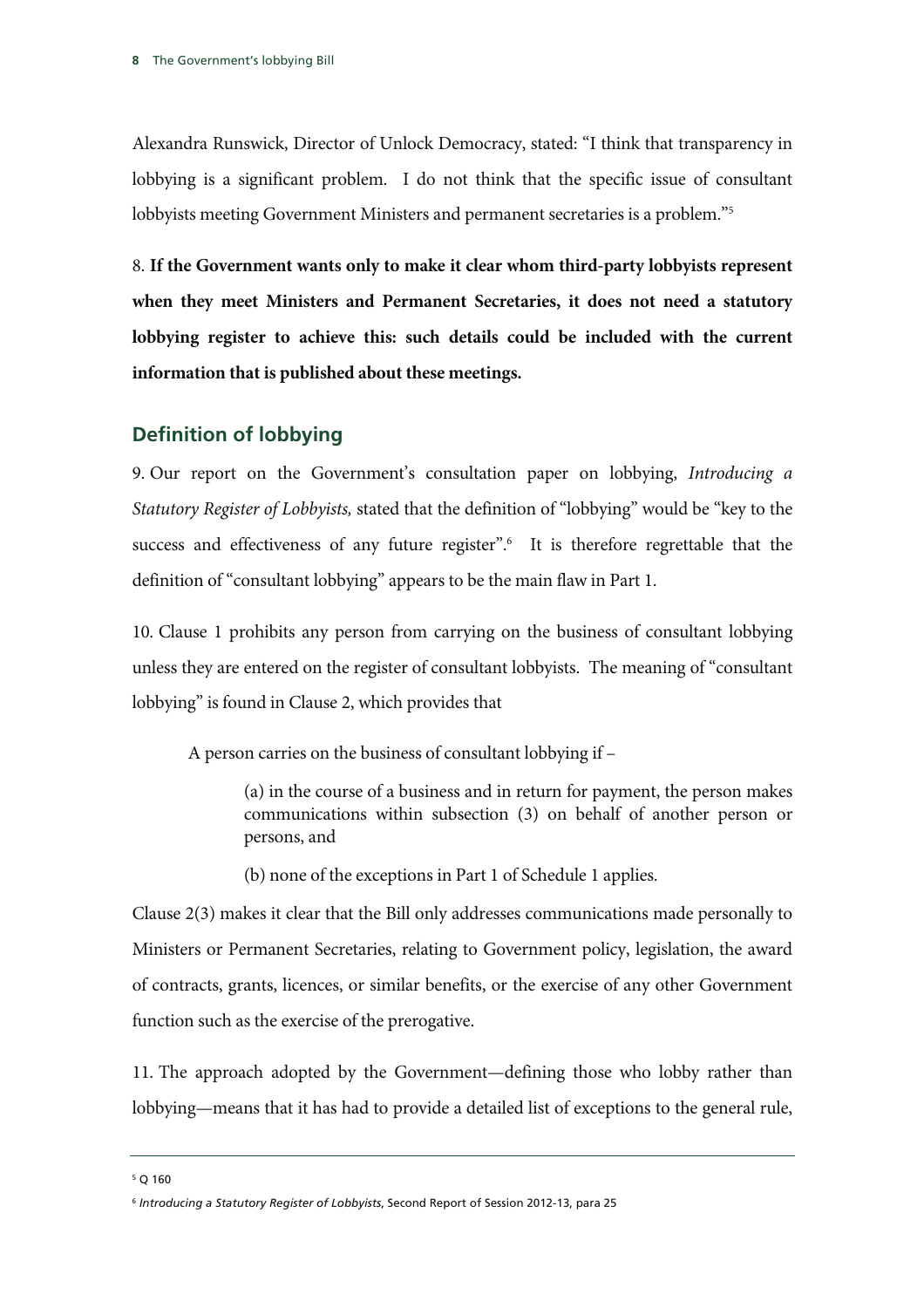because its definition could catch people not normally considered "lobbyists" in the conventional way. These exceptions are found in Schedule 1 of the Bill and are as follows:

- MPs who lobby on behalf of people eligible to vote in their constituency;
- persons whose main business is not lobbying and for whom directly communicating with Ministers and Civil Servants is an "insubstantial proportion" of their business;
- persons who act generally as representatives of people of a particular class or description and who make lobbying communications only as an incidental part of their representative functions;
- officials or employees of Governments of other countries;
- international organisations who make communications on behalf of those bodies.

12. The Minister, Chloe Smith MP, further explained in evidence to us that the term "consultant" was deliberately used by Government to distinguish between third-party and in-house lobbyists:

By "consultant" we mean what some people would call "third party lobbyists". It means lobbyists who are conducting business on behalf of a client, and that client might not necessarily be named in their own right were it not for this register.<sup>7</sup>

13. The evidence that comments on Part 1 is critical of the definition of "consultant lobbying". Industry bodies, individual companies, trade unions, academics and transparency campaigners alike were united in their criticism of the definition. There was remarkable consistency in the problems that they cited. The definition was criticised for excluding in-house lobbyists, but also for failing to cover the vast majority of third-party lobbyists: the very people the Minister told us it was the Government's intention to include. The Royal College of Midwives neatly summed up the twin reasons why most third-party lobbyists would fall outside the scope of the Bill: "the Bill is too narrowly focused on direct communications between lobbyists and decision-makers and overlooks the role of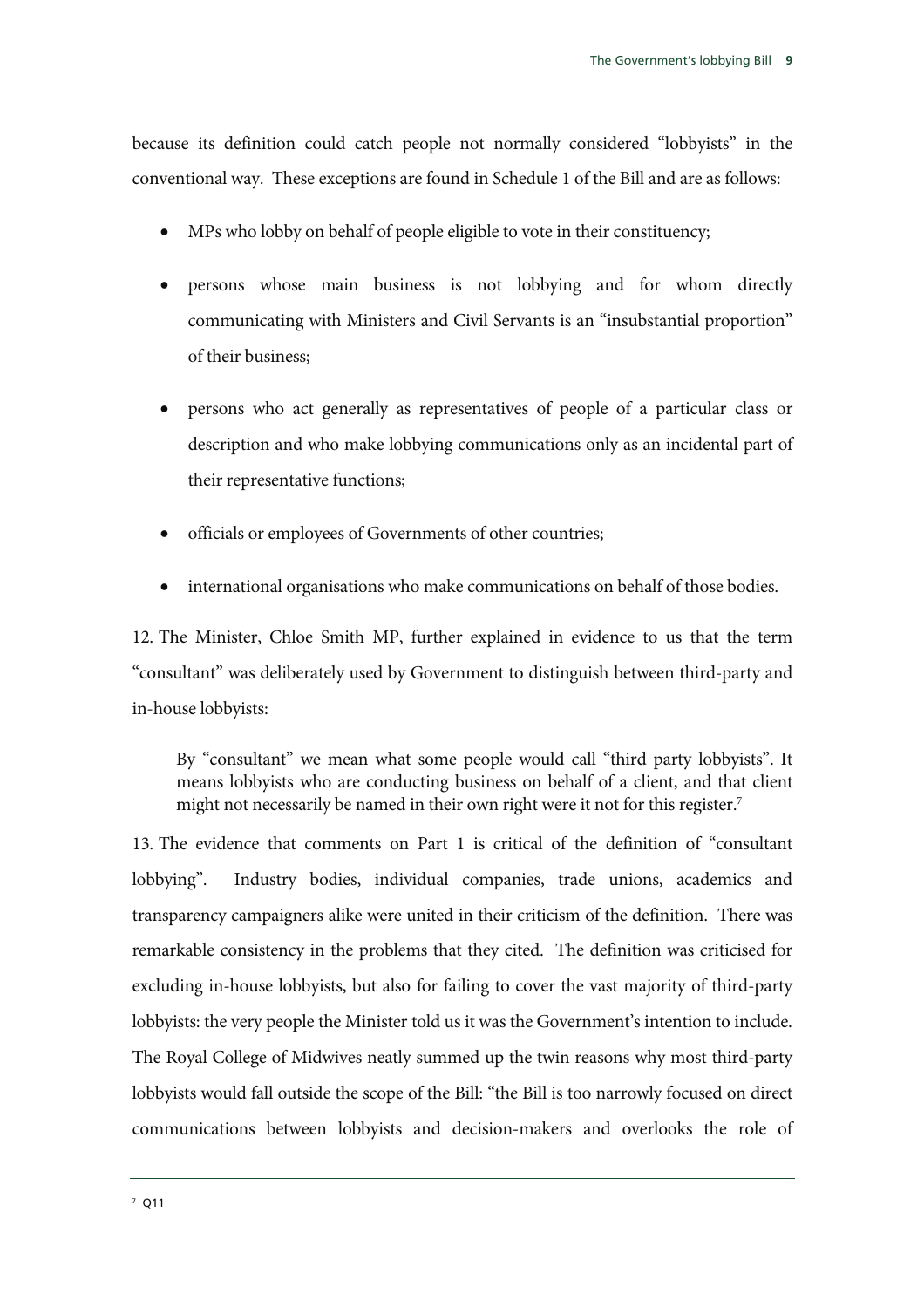lobbyists in advising clients" and "restricting influencing to just ministers and permanent secretaries seems very narrow indeed".<sup>8</sup> These points were made again and again, and we think it is worth underlining the extent of the consensus by setting out some of these views below.

14. The UK Public Affairs Council, which currently operates a voluntary register of lobbyists, commented: "We believe the definition in the Bill as published could result in a statutory register that is all but empty and that risks being a costly 'white elephant'." It added:

If all lobbying firms, law practices and others offering services to third parties choose to focus all of their activities on advising, coaching and briefing clients on strategy and communications etc and do not seek to represent or accompany clients in person or in writing the Register could, in principle, be completely blank. 9

15. The Public Relations Consultants Association, a trade association, stated: "The definition of a 'consultant lobbyist' in clause 2 and the list of exceptions in Schedule 1 are likely to reduce, rather than enhance, the amount of transparency currently available to the public around lobbying in the UK."10 It commented that "fewer than 1% of meetings [with Ministers]...take place by consultancies without the client present."<sup>11</sup> This figure is borne out by the evidence from Who's Lobbying, which ran a website with data about ministerial meetings, and which commented that between May 2010 and July 2011, only 11 lobbying firms were declared as having a met a Minister.<sup>12</sup> Francis Ingham, Director General of the Public Relations Consultants Association, said the register would "have a tiny number of organisations on it, conceivably none."<sup>13</sup>

16. The Chartered Institute of Public Relations, a trade association, stated: "The Government's proposed definition of a consultant lobbyist would not only fail to capture many of those who would identify themselves as such, but would also render the vast

<sup>8</sup> Royal College of Midwives written evidence

<sup>9</sup> UKPAC written evidence

<sup>10</sup> PRCA written evidence, para 3.1

<sup>11</sup> PRCA written evidence, para 3.6

<sup>&</sup>lt;sup>12</sup> Who's Lobbying, written evidence

<sup>13</sup> Q 109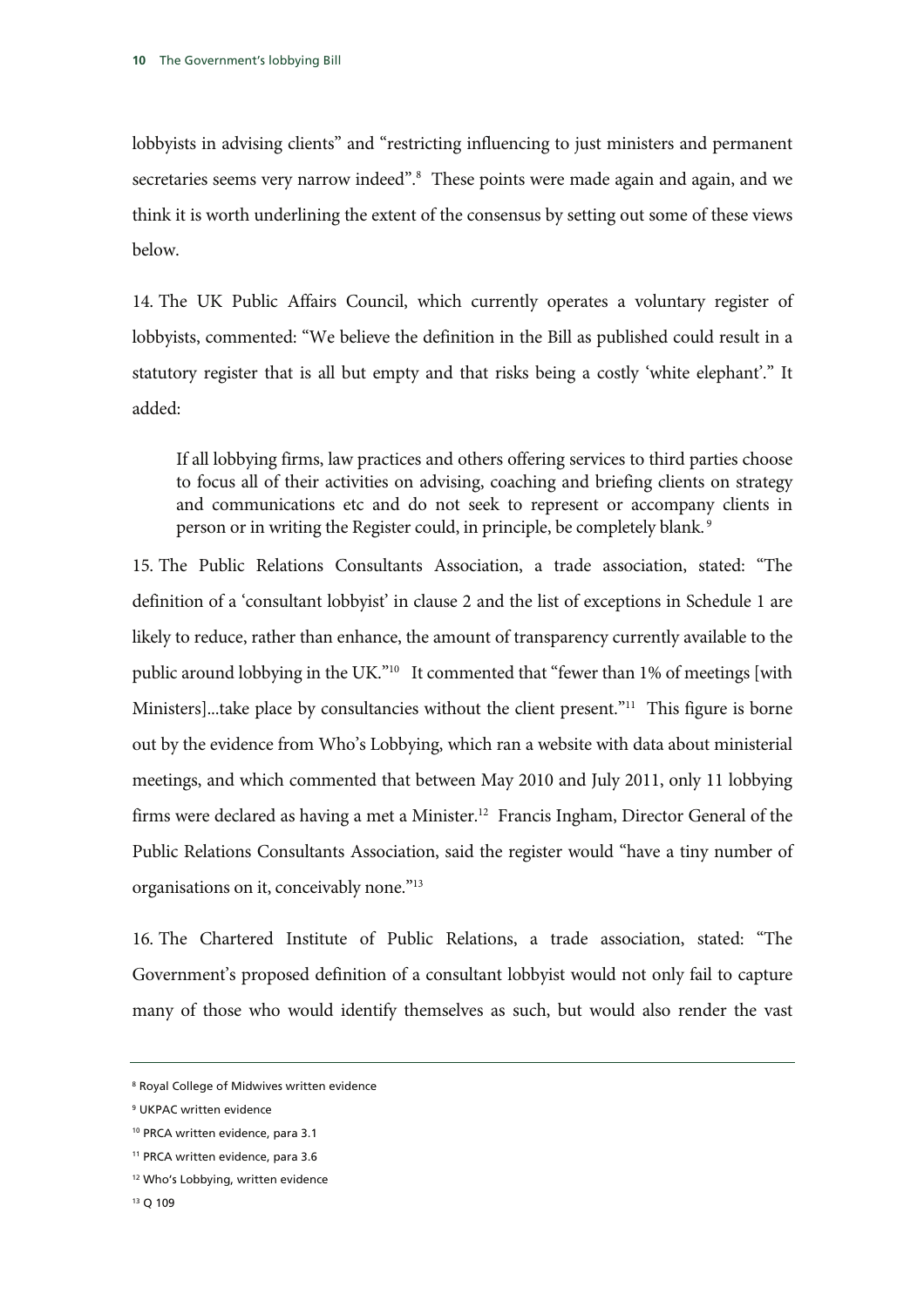majority of non-consultant lobbyists, including those serving in-house and in various other capacities, as non-registrable."14 It commented:

The Government's lack of engagement with the industry is reflected in a poorly drafted and narrow definition which does not accurately reflect the work undertaken by lobbyists, including those the Government perceive to be acting in the capacity of a consultant lobbyist.15

Jane Wilson, Chief Executive of the Chartered Institute of Public Relations, stated that, by excluding in-house lobbyists from the need to register, the Government was creating a potential loophole, particularly for large organisations:

as it stands, the Bill is an invitation to avoidance. One can be employed by a consultancy, but if that consultancy is doing very long-term work for a corporate, it is quite easy to make arrangements whereby a member of staff transfers in-house for a period of time. That is very easy to do if you are a big organisation. It would be extremely easy to get around this, if you had the resources to do so.<sup>16</sup>

17. The Association of Professional Political Consultants, a trade association, which also runs a voluntary register, states:

Were they [consultancies] to decide to limit their registration in future to the statutory register, the result would be an overall decline in transparency, since the statutory register covers a narrower range of activity than the voluntary registers and requires the declaration of less information.17

Iain Anderson, the Deputy Chair of the Association of Professional Political Consultants, stated: "The vast majority of lobbying is not about meeting Ministers or permanent secretaries; the vast majority of lobbying activity is advising organisations about the political process, the political meteorology—what is taking place and what is likely to take place."<sup>18</sup>

18. Written evidence from individual public affairs companies bears out the trade association's views of how third-party lobbyists spend their time. The Whitehouse Consultancy stated:

16 Q 121

<sup>&</sup>lt;sup>14</sup> CIPR written evidence

<sup>&</sup>lt;sup>15</sup> CIPR written evidence

<sup>17</sup> APPC written evidence

<sup>18</sup> Q 114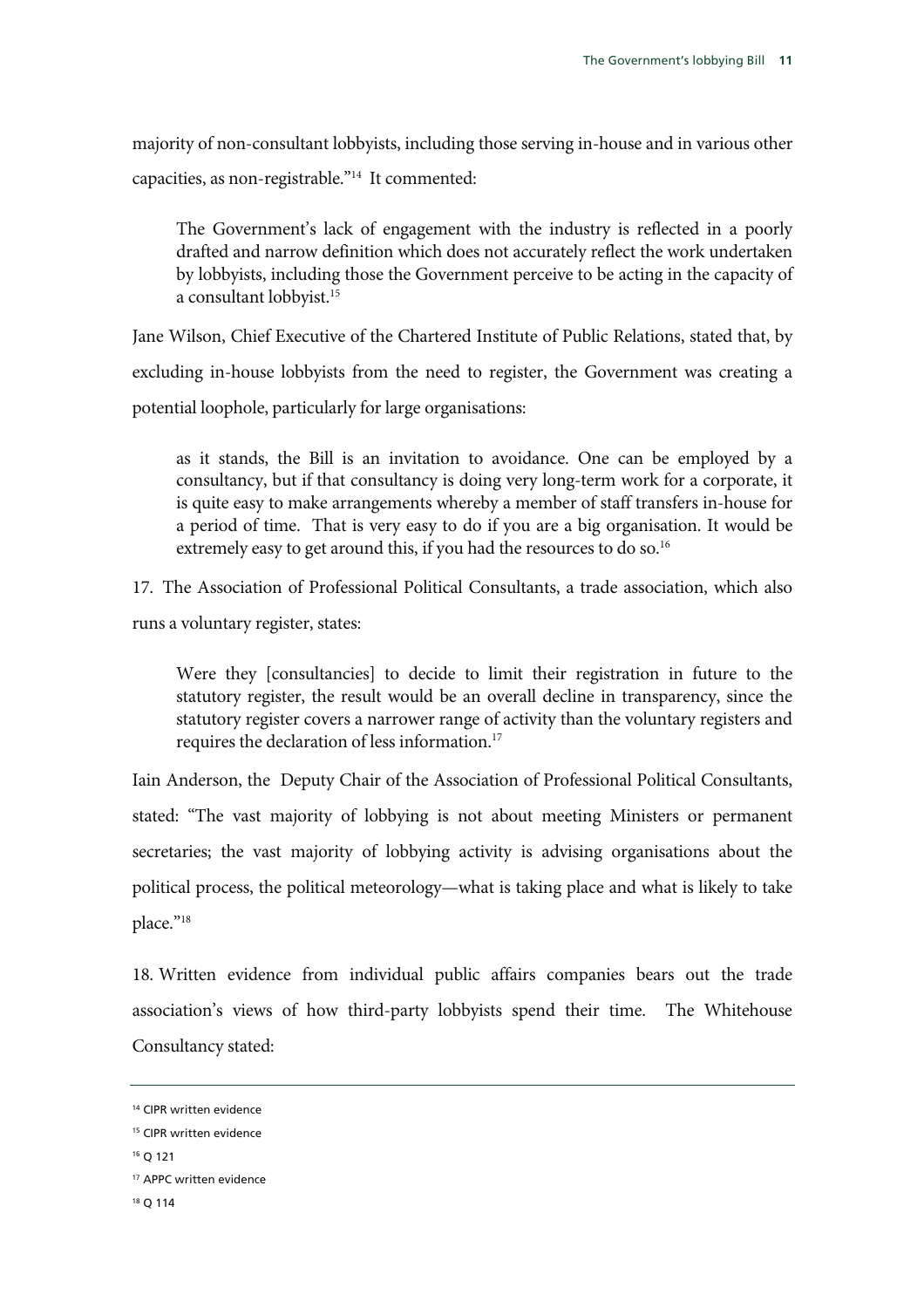As a consultancy, our practice is that we advise our clients on how to lobby and support them in doing so, rather than lobbying directly ourselves... Our clients would also want to develop relationships with other officials and policymakers, such as those at Director-General level or below, and with Members of both the House of Commons and the House of Lords who are not Ministers... Public affairs agencies, including the Whitehouse Consultancy, increasingly offer other related services including political event management or public and media relations, so it becomes less likely that they would be included under the exception of being 'mainly a nonlobbying business'.

They continued:

If the register is to enhance transparency about lobbying, it must cover those who lobby professionally and also those who provide professional advice on how to lobby. It would cover meetings with all officials at Senior Civil Servant (SCS) rank and above, as well as member of both Houses, and should include an absolute income test for inclusion on the register—whereby any company or individual that receives more than £10,000 in one quarter from professional lobbying or providing professional advice about lobbying should be included. 19

19. Gavin Devine, Chief Executive of MHP Communications, stated that defining lobbying was "not easy", but said that the Government's definition was "not good enough" and commented: "If anything, transparency will diminish, not get better."<sup>20</sup> He cited the following reasons for his view that MHP Communications, despite having what he describes as "the biggest public affairs practice in the United Kingdom", would not be required to register. They are very similar to the points made by the Whitehouse Consultancy. MHP Communications is "a full service communications consultancy" rather than simply a public affairs firm, therefore it is "very clearly a 'mainly non-lobbying business' for the purposes of Schedule 1 of the Bill" and, even if MHP existed as a separate public affairs consultancy, its staff would not mainly spend their time directly lobbying Ministers and Permanent Secretaries. Gavin Devine commented: "The only conclusion one can reach about the Bill is that the Cabinet Office has no understanding of what companies like MHP Communications actually do. Put simply, our role is primarily about advising clients, helping them to construct their arguments and make their case, and not about lobbying directly on their behalf."21

<sup>&</sup>lt;sup>19</sup> Whitehouse Consultancy written evidence, paras 7 to 10

<sup>&</sup>lt;sup>20</sup> Gavin Devine written evidence, para 5

<sup>&</sup>lt;sup>21</sup> Gavin Devine written evidence, para 7 and 12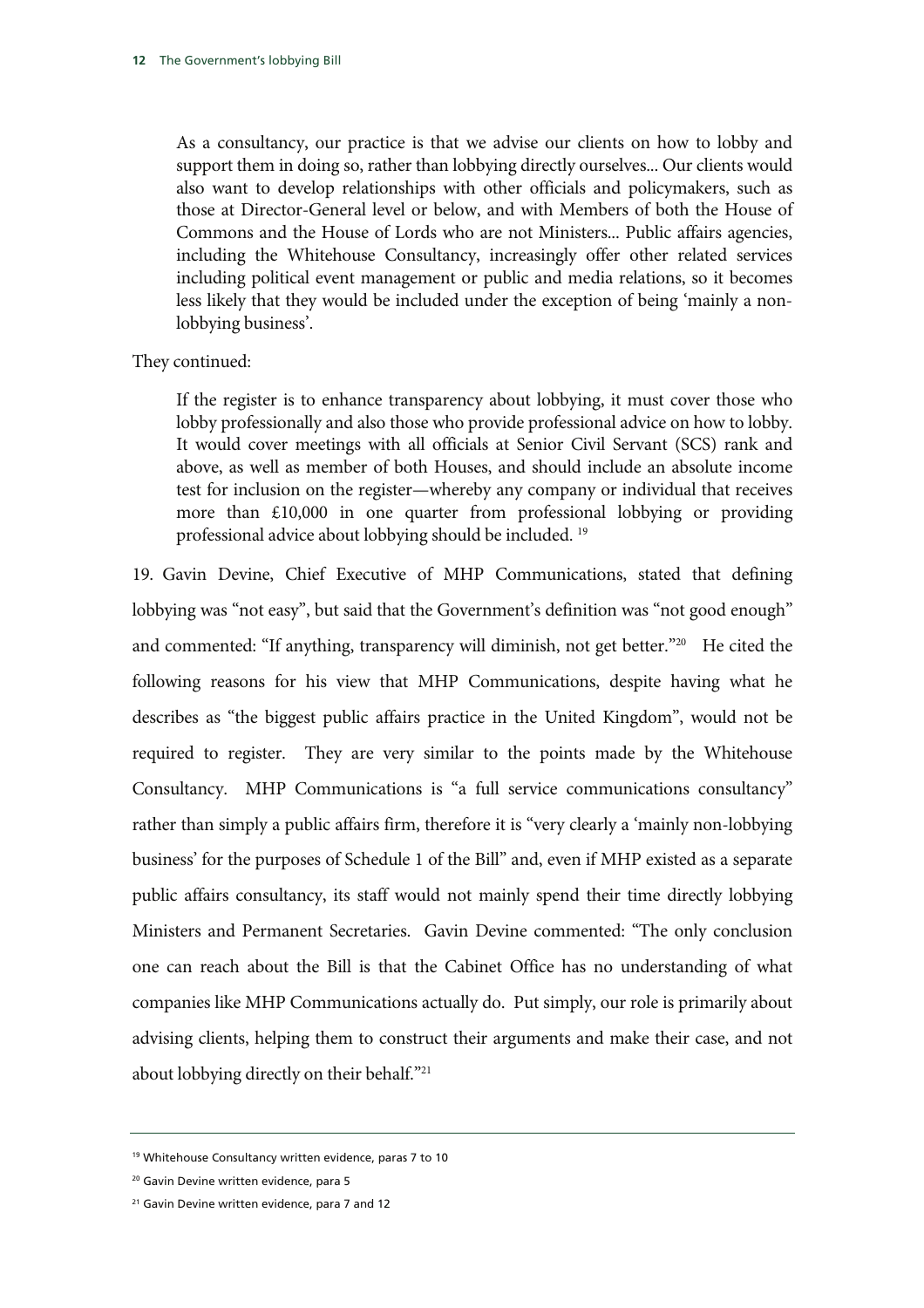20. Political Lobbying and Media Relations, another company, also did not believe that it would be required to be on the register, as "due to the proportion of public relations vs. public affairs our agency undertakes, we could be considered a 'mainly non-lobbying business'" and, in addition: "we do not make personal representations to Ministers or Permanent Secretaries."22

21. The TUC stated: "Restricting the definition of government officials with whom contact counts as lobbying to permanent secretaries and equivalent misses out the vast majority of lobbying meetings with civil servants."<sup>23</sup> The National Union of Journalists commented: "In many cases it will be lower-ranking officials and civil servants, who will be working on the nitty-gritty of the wording of legislation, rather than their permanent secretary, who will be targeted by lobbyists."<sup>24</sup>

22. The Committee on Standards in Public Life, which is carrying out its own inquiry into lobbying, commented that it was "particularly concerned that the definition of 'consultant lobbyists' in clause 2 of the Bill is so narrow as to exclude a large proportion of those who are paid to lobby on behalf of others." It added: "In fact the proposed register could diminish transparency, particularly if the effect is that the lobbying industry ceases to maintain its own more detailed voluntary register." 25

23. Transparency International stated: "there are strong arguments that the Bill, because of its minority coverage of the public affairs industry, would result in less transparency than the current self-regulation arrangements, which are themselves inadequate."26 Unlock Democracy commented first that "by focusing on consultant lobbyists the government have excluded 80% of the lobbying industry" and then stated: "The government is not even going to capture the 20% of the industry that they have identified as the reason for the register."27

<sup>22</sup> PLMR written evidence

<sup>23</sup> TUC written evidence, para 2.3

<sup>24</sup> NUJ written evidence

<sup>&</sup>lt;sup>25</sup> Committee on Standards in Public Life written evidence

<sup>&</sup>lt;sup>26</sup> Transparency International written evidence, para 1.2

<sup>&</sup>lt;sup>27</sup> Unlock Democracy written evidence, paras 8 to 9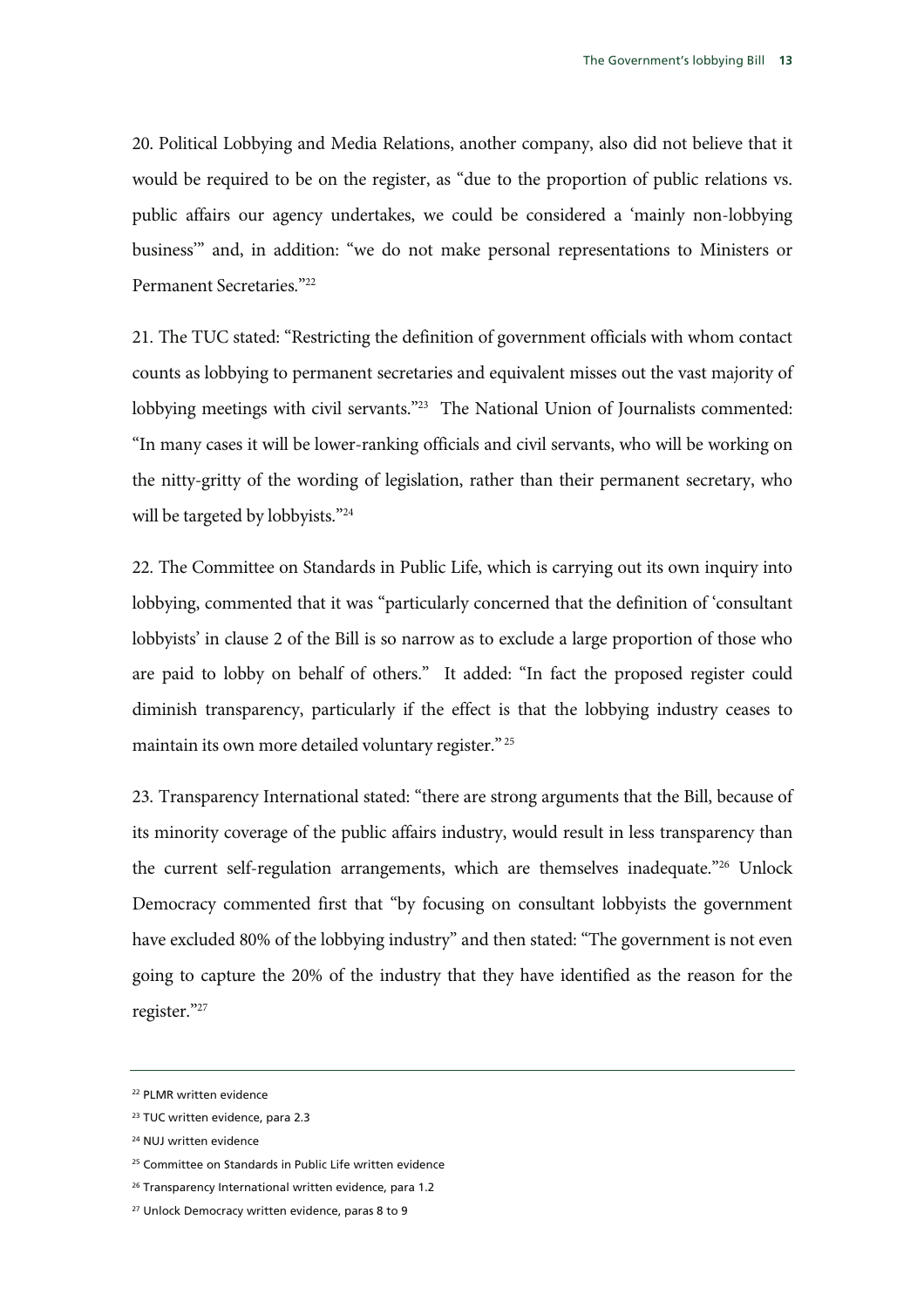24. SpinWatch, an organisation that campaigns for a register of lobbyists, stated that the Bill proposes "the very narrowest definition of who should register", also citing the twin points that most lobbyists offer advice to their clients, rather than lobbying directly themselves and that "the vast majority of contact between lobbyists and government is with mid-ranking civil servants and special advisers." They commented: "Consultant lobbyists invariably only advise clients on lobbying. It is rare that they will actually attend lobbying meetings."28

25. Who's Lobbying suggested that the definition should be more akin to that employed in the US Lobbying Disclosure Act of 1995:

LOBBYIST—The term "lobbyist" means any individual who is employed or retained by a client for financial or other compensation for services that include more than one lobbying contact, other than an individual whose lobbying activities constitute less than 20 percent of the time engaged in the services provided by such individual to that client over a 3-month period.<sup>29</sup>

However, Gavin Devine, Chief Executive of MHP Communications, said: "as you put in thresholds then immediately people will try to find ways around them."30

26. **In order genuinely to enhance transparency and confidence, a lobbying register would have to cover all those who lobby professionally and all those who offer professional advice on lobbying, whether they are third-party or in-house lobbyists, including those working for law firms, trade associations and think tanks.** 

27. **The Bill's definition of "consultant lobbying" is flawed. Not only does it exclude inhouse lobbyists, which was the Government's intention, but as currently drafted it would also exclude the vast majority of third-party lobbyists, and particularly the larger organisations. The reasons for this were the subject of widespread agreement among our witnesses: many companies undertake lobbying as part of a wider communications and public relations business, and in addition they spend very little of their time meeting directly with Minsters and Permanent Secretaries, meaning they could argue** 

<sup>28</sup> SpinWatch written evidence

<sup>29</sup> Who's Lobbying written evidence

<sup>30</sup> Q 260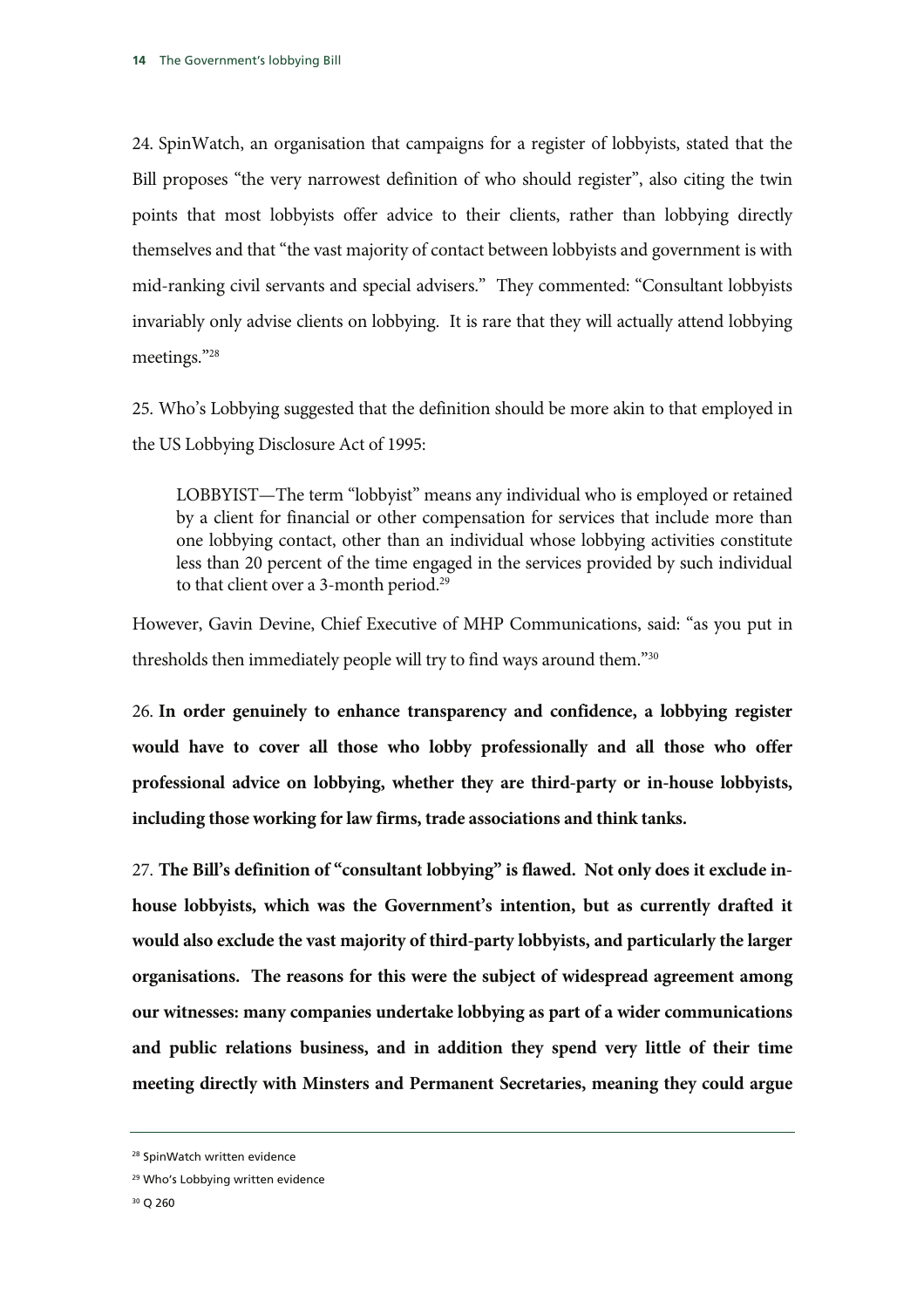**they were exempt from registering under the exclusion in Paragraph 3 of Schedule 1. An effective way to determine whether a business is mainly a non-lobbying business could be to have a financial threshold above which people should have to register, if they meet the other requirements in the Bill. One suggestion would be that any company or individual that spends more than £10,000 in one quarter on lobbying, as defined in the Bill, or the provision of lobbying advice, should be required to register.**

#### 28. *The Government should amend the Bill as follows:*

- *expand the definition of a lobbyist to include those who lobby on behalf of the organisations for which they work (in-house lobbyists);*
- *expand the definition of what constitutes lobbying to include the provision of lobbying advice;*
- *extend the list of people with whom communication, or advising on communication, counts as lobbying to include Senior Civil Servants and special advisors. We think that the House should consider carefully the inclusion or exclusion of Members of both Houses in this context, because there are some difficult problems associated with this issue.*

29. *We call on the Government to bring forward amendments to the following effect. Failing that we urge the House to make the following amendments:*

• **Page 1, Line 11, Clause 2 , leave out subsection (1) and insert the following -** 

**(1) For the purposes of this Part, a person carries on the business of lobbying if in the course of a business and in return for payment,** 

- (a) **the person makes communications within subsection (3), or advises another person on the making of communications within subsection (3), and**
- (b) **none of the exceptions in Part 1 of Schedule 1 applies.**
- **Page 2, Line 7, Clause 2, leave out subsection (3) and insert the following**

**(3) The communications within this subsection are oral or written**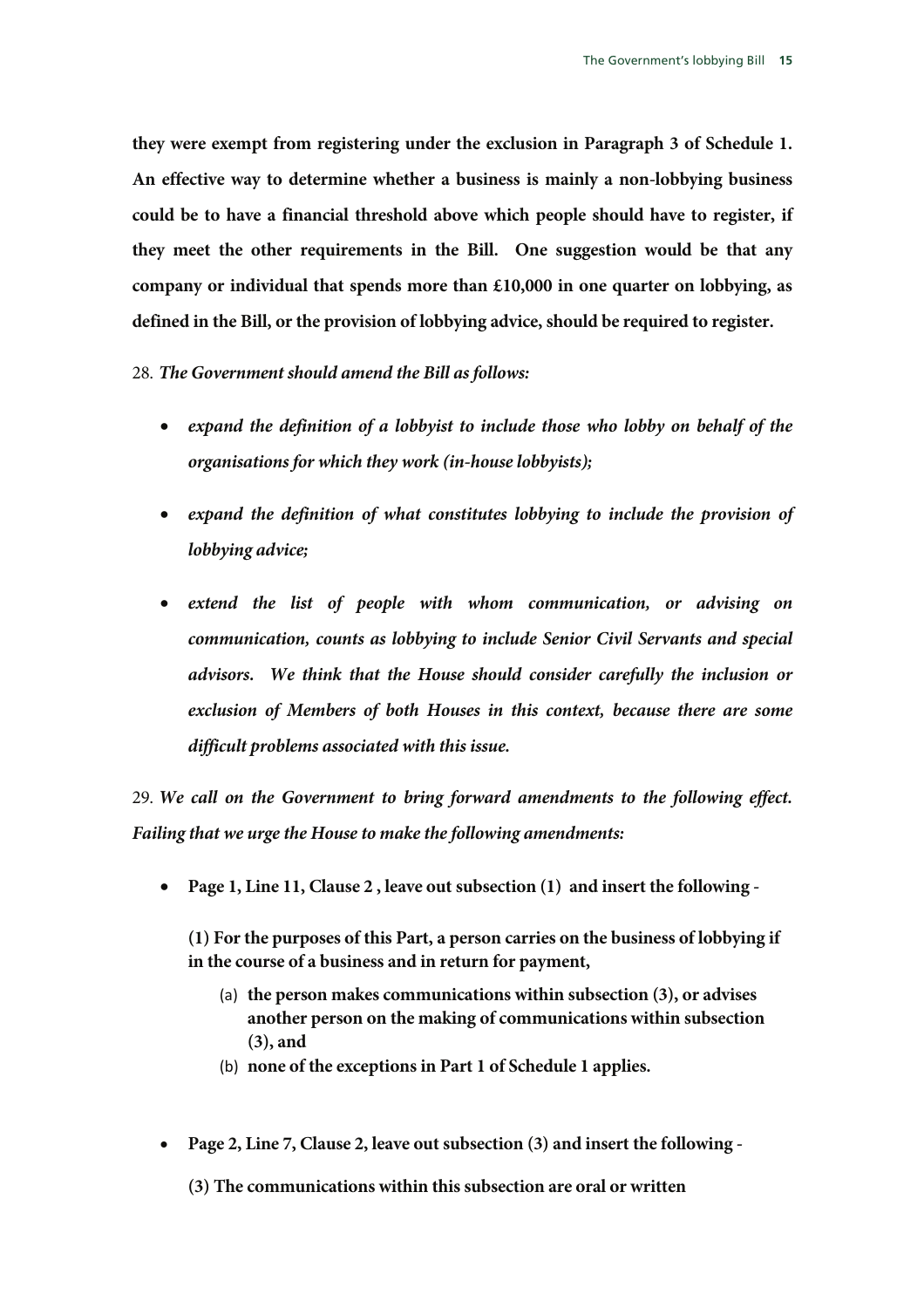**communications made personally to a Member of either House of Parliament, a Minister of the Crown or permanent secretary or senior civil servant or special advisor relating to—**

- (a) **the development, adoption or modification of any proposal of the government to make or amend primary or subordinate legislation;**
- (b) **the development, adoption or modification of any other policy of the government;**
- (c) **the making, giving or issuing by the government of, or the taking of any other steps by the government in relation to,—**
	- (i) **any contract or other agreement,**
	- (ii) **any grant or other financial assistance, or**
	- (iii) **any licence or other authorisation; or**
- (d) **the exercise of any other function of the government.**
- **Page 2, Line 23, Clause 2(5)**

**After ('positions equivalent to permanent secretary') insert the following –** 

**"senior civil servant" means a person holding a position of Grade 5 or above in the civil service of the State.**

**"special advisor" has the same meaning as in the Constitutional Reform and Governance Act 2010.**

• **Page 50, Line 17, Schedule 1, leave out paragraph 3.**

### *Part 1 and Members of Parliament*

30. Schedule 1 sets out the exceptions to the meaning of "consultant lobbying" in clause 2. Paragraphs 1 and 2 deal specifically with Members of Parliament. Paragraph 1 provides an explicit disclaimer that nothing in the Bill affects the application of parliamentary privilege or freedom of speech in Parliament, as protected by Article IX of the Bill of Rights 1689, or otherwise affects the scope of the exclusive cognisance of Parliament.

31. Paragraph 2 then provides that:

A Member of Parliament who makes communications within section 2(3) on behalf of a person or persons resident in his or her constituency does not, by reason of those communications, carry on the business of consultant lobbying.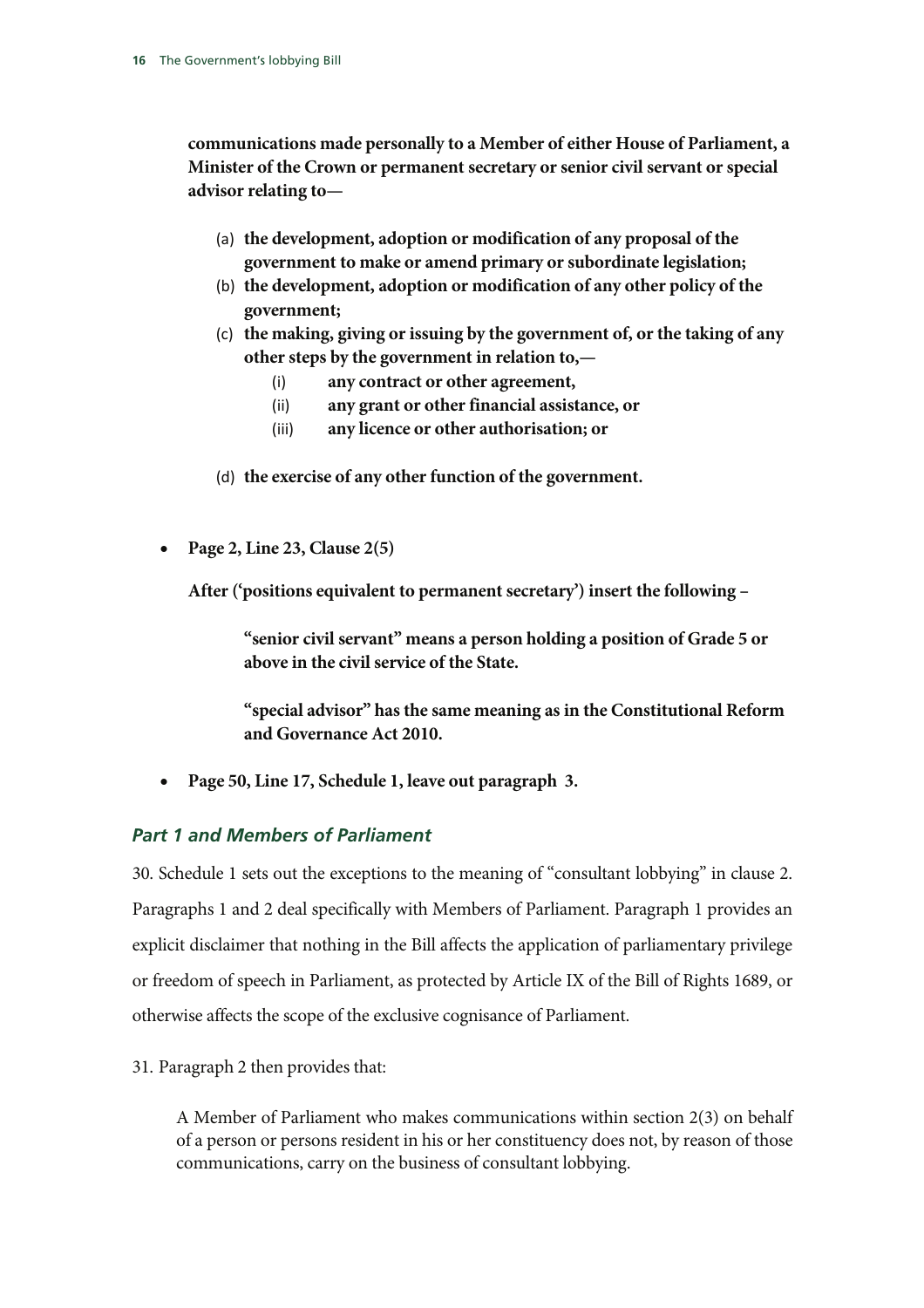"Resident" in this paragraph carries the same definition as that set out in section 4 of the Representation of the People Act 1983, which sets out entitlement to be registered as a parliamentary elector. There are groups of people who fall outside the scope of that narrow test, but whom an MP may nonetheless legitimately represent. A non-exhaustive list of such groups includes:

- individuals in their constituency involved in immigration disputes, currently without a legal right to reside, and therefore ineligible to register to vote;
- individuals in their constituency not of voting age;
- individuals who lack legal capacity to vote for other reasons;
- a non-natural legal person such as a company based in their constituency.

32. The effect is to exempt from registration only an MP's lobbying activities on behalf of persons entitled to be registered as parliamentary electors. One possible interpretation of Paragraph 2, as currently drafted, would be that an MP contacting a Minister or Permanent Secretary on behalf of someone who was not eligible to vote in their constituency may be required to register as a consultant lobbyist. This is very unlikely to be what the Government intended.

33. Paragraph 2 carries the added implication that it may be permissible for an MP to accept money in return for making communications to Ministers or Permanent Secretaries on behalf of someone who is eligible to vote in their constituency. This would be a breach of the House of Commons Code of Conduct for Members, which bans paid advocacy. Again, it seems very unlikely that this was what the Government intended. The point was raised in the evidence session with Chloe Smith:

Q22 Paul Flynn: ...You are introducing a loophole here that means that if people out to buy influence and access are blocked in some way by the Bill, all they have to do is slip a bung to their local MP, and they can do it without any fear of coming under attack.

Miss Smith: It will not be possible for me to comment on things that will be matters for the House authorities in relation to other rules that apply to MPs. What we have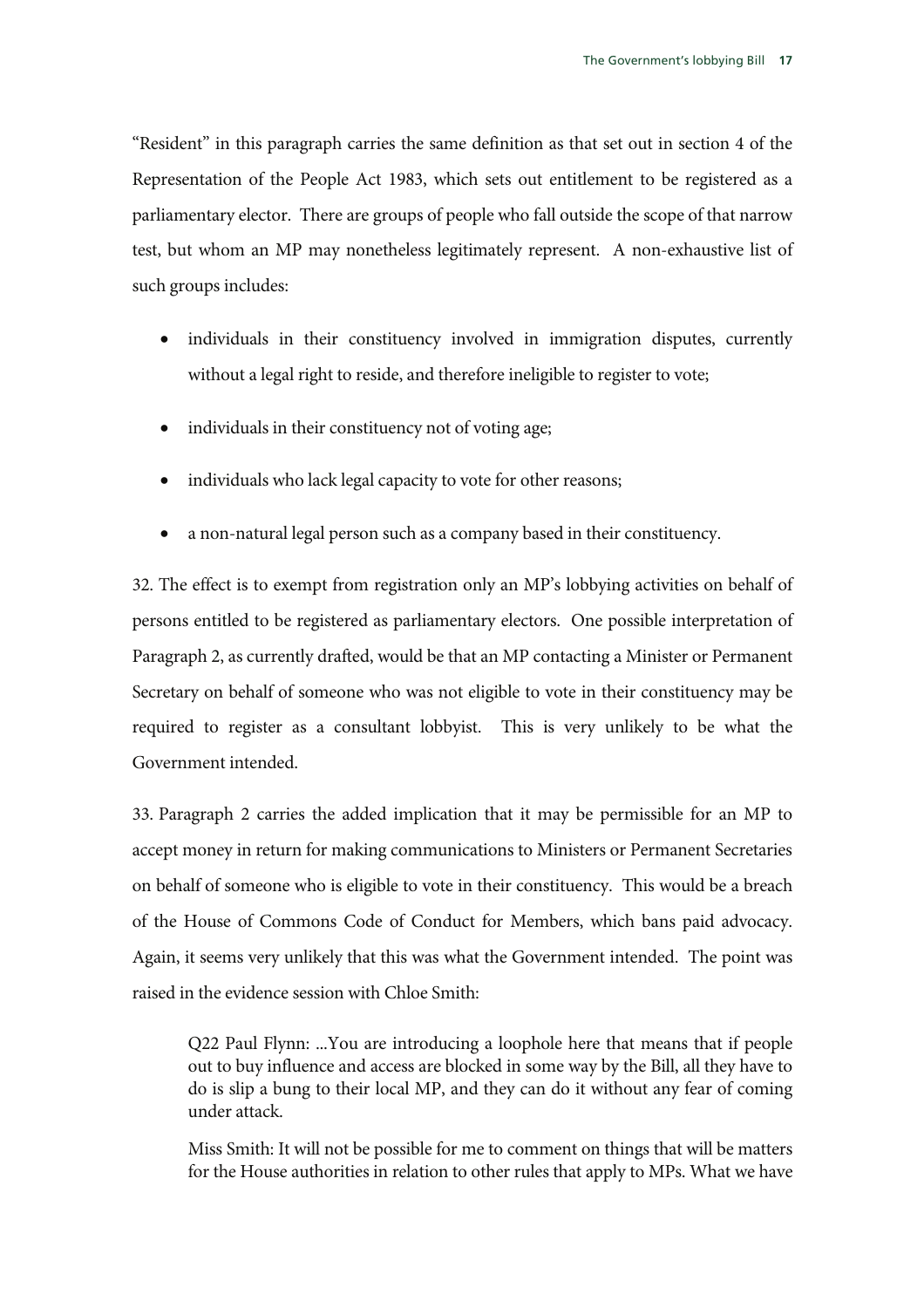tried to do in the Bill is to set out an exemption for the activities of constituency MPs.

34. It could be argued that Paragraph 2 is not necessary, since MPs could already be said to be exempt on the grounds that their main business is not lobbying (Paragraph 3 of Schedule 1) and also that they are acting generally as representatives of a "persons of a particular class or description" and lobbying is only "an incidental part of their general activity" (Paragraph 4 of Schedule 1). We put this point to Chloe Smith:

Q93 Mr Chope: May I follow up on one of your questions? This business about Members of Parliament—paragraph 2 of schedule 1 makes a specific reference to Members of Parliament making communications not amounting to lobbying business. Surely, a Member of Parliament will be excluded under the exceptions in paragraph 3 of schedule 1, because a Member of Parliament is engaged in a business that is mainly a non-lobbying business. Would you not accept that?

Miss Smith: I am not sure that I accept the broader point you are trying to make. We have worked very hard to exclude constituency MPs.

Q94 Mr Chope: The point is that MPs are already excluded, surely, from the Bill by reason of the fact that whatever we are engaged in is mainly a non-lobbying business.

Miss Smith: I am so sorry; I see your point. Yes, I agree.

Q95 Mr Chope: So if we are excluded already, why do we need to have a specific alternative exemption set out in paragraph 2 of schedule 1?

Miss Smith: We sought to be particularly clear on this point, because it has come over extremely strongly in almost every conversation I have had with fellow parliamentarians on this. You might remember that at the recent Opposition day debate on lobbying, various points were made to the same effect. Frankly, I look forward to your support in making it clear that constituency MPs are excluded.

35. When the same point was put to Rt Hon Kevin Barron MP, the Chair of the Standards

Committee, he said that "common sense" would say that an MP was engaged in a mainly

non-lobbying business, but added it was a matter of interpretation:

I think that for the past 30 years, I have been doing lobbying on behalf of individuals and some organisations...Would that fall within the ambit of the Bill? As common sense interprets it, no, but the Bill does not say that it could not.<sup>31</sup>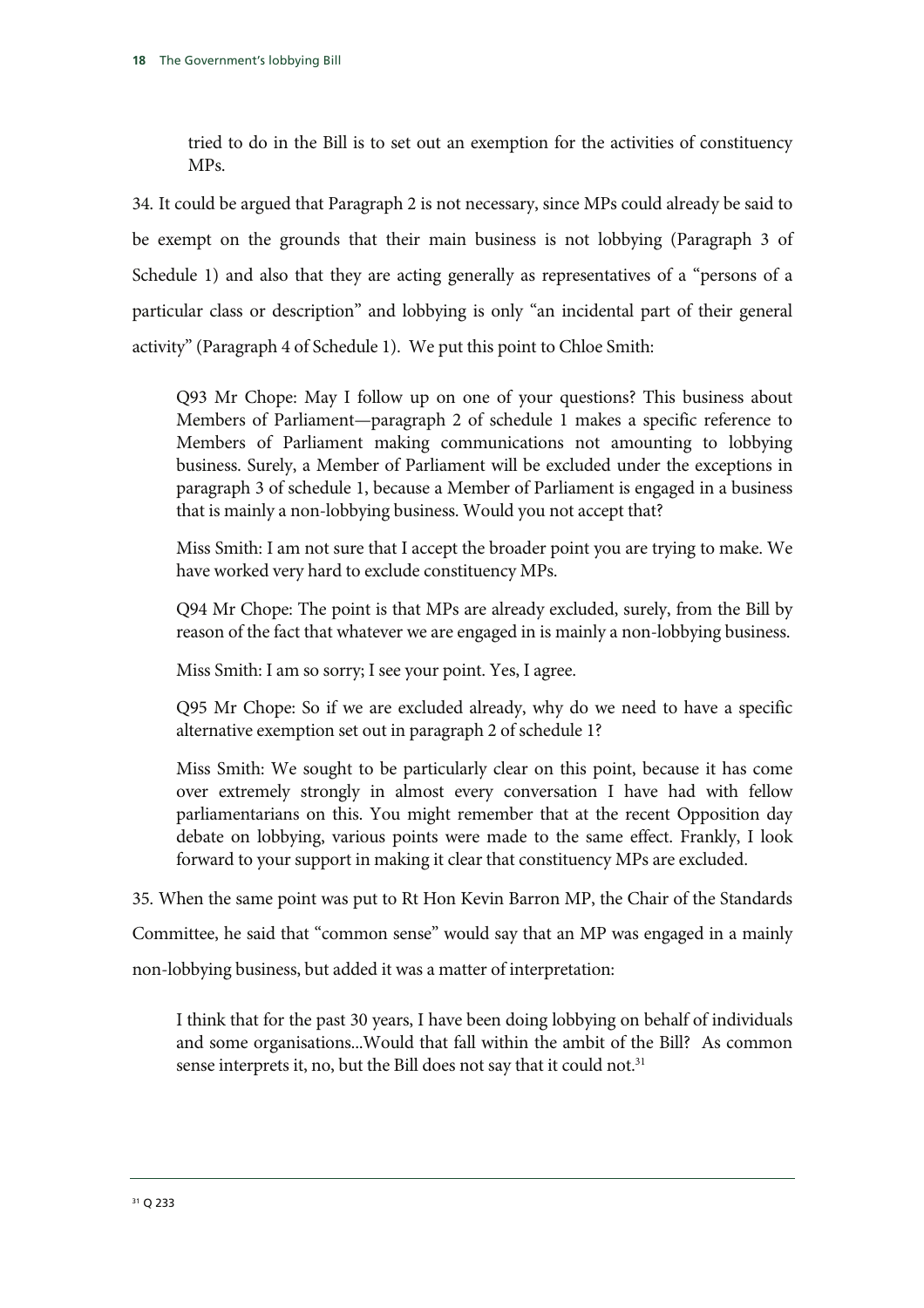He emphasised that the it was not only the Government's intent in drafting the provisions that was crucial; it was the way in which they could be interpreted: "We also ought to make an effort to ensure that the Bill cannot be interpreted in a way that is not intended."<sup>32</sup>

36. Kevin Barron suggested one effective way of ensuring that MPs were excluded from the Bill: "Could we not say in the Bill that any moneys from IPSA are nothing to do with and cannot in any way be interpreted as payment for a business as defined under the Act?"33 Nowhere in the Bill currently does it state that an MP's salary does not count as "payment" under the Bill.

37. **We are concerned that, by attempting to be particularly clear that Members of Parliament are excluded from the Bill, the Government has in fact achieved the opposite effect. We are encouraged that the Leader of the House indicated in oral evidence that he was willing to revisit this issue if there was any doubt that Members of Parliament were excluded.** 

38. *If the Government want to exclude Members of Parliament from the Bill, on the basis that paid advocacy is already banned by the House of Commons Code of Conduct for Members, then it should delete Paragraph 2 of Schedule 1, which has unintended consequences as currently drafted, and instead include a provision stating that a Member of Parliament's salary from IPSA does not count as "payment" under clause 2(1)(a) of the Bill.* 

39. *We call on the Government to bring forward amendments to the following effect. Failing that we urge the House to make the following amendments:*

- **Page 50, Line 11, Schedule 1, leave out Paragraph 2**
- **Page 51, Line 35, Schedule 1, Paragraph 6**

**After 'kind,' insert 'but a reference to payment does not include a reference to the salary a Member of the House of Commons receives in that capacity.'**

32 Q 234

33 Q 230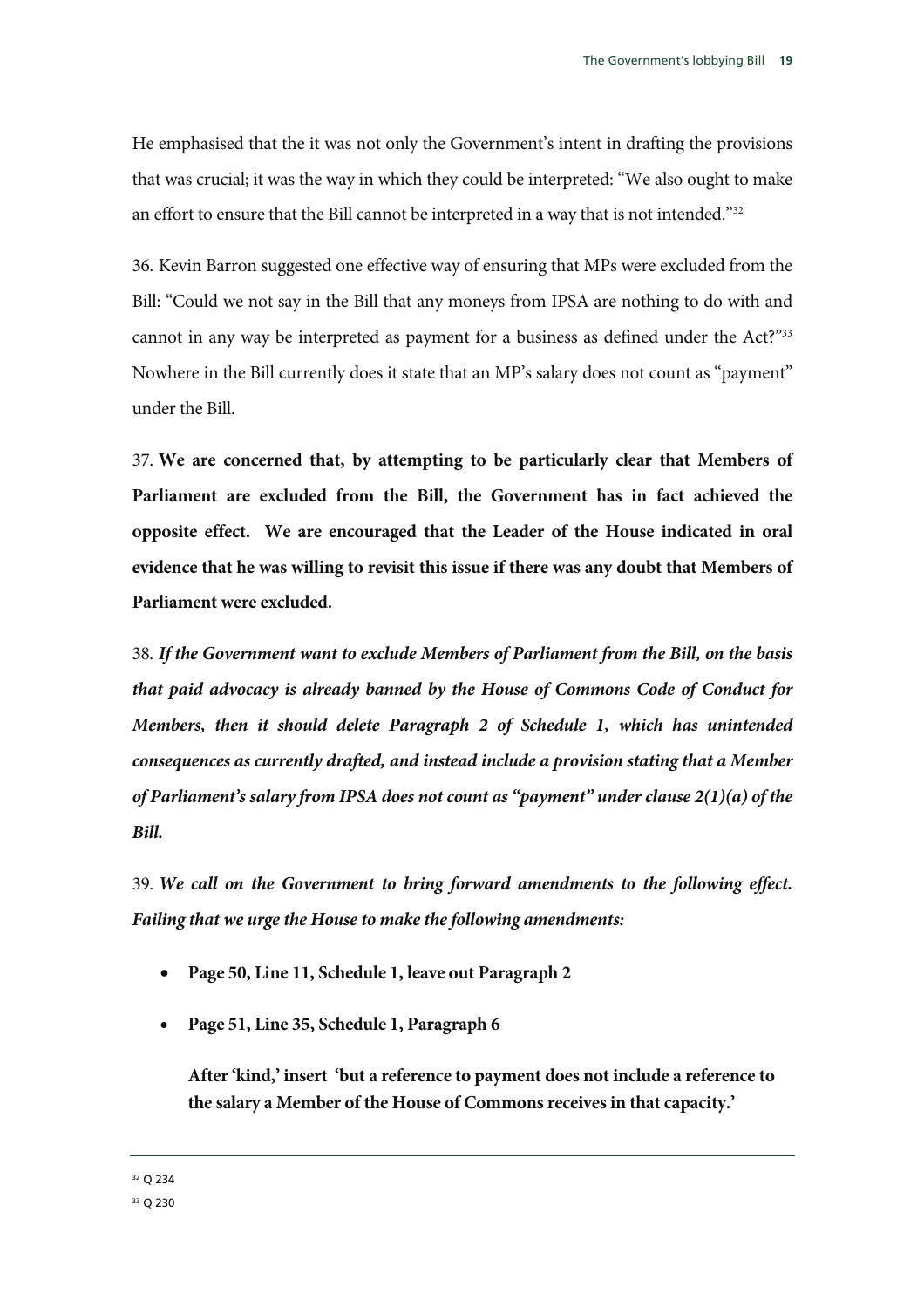• **Page 51, Line 43, Schedule 1, Paragraph 6, after 'communications' insert (4) In this section –** 

**"salary of a Member of the House of Commons" has the same meaning as in the Parliamentary Standards Act 2009**

#### **Information provided in the register**

40. Clause 4 sets out that the register must contain the name of each registered lobbyist, together with its registered company number (where relevant), the address, the names of any directors (or equivalent), and any other information specified by regulations. Each entry must also contain the names of the clients for whom the entity has engaged in lobbying (or has received pre-payment to do so) in the previous quarter.

41. Some of those who submitted written evidence thought that the information required by the Bill was sufficient. Mark Boleat, a former chief executive of five trade associations, stated: "Subject to the definition of 'lobbyist' being widened, the information to be included on the register is satisfactory."34 The Information Commissioner's Office commented: "It is clear that the nature of the information to be provided for inclusion on the register by those engaged in lobbying activities will provide a useful source of information not previously available on a routine basis."35

42. Others argued that the register should include more information. There was a significant degree of agreement that the additional information should include disclosure of the subject matter of the lobbying, and some agreement around the idea of including the purpose of the lobbying and a list of who had been lobbied. Some of the evidence also argued for financial disclosure. SpinWatch stated that the information required under the Bill was "wholly insufficient", adding:

For a register to meaningfully allow public scrutiny of lobbying, it must include information from lobbyists on their interactions with government. In other words: whom they are meeting and what issues they are discussing. Members of the public

<sup>34</sup> Mark Boleat written evidence, para 1

<sup>&</sup>lt;sup>35</sup> Information Commissioner's Office written evidence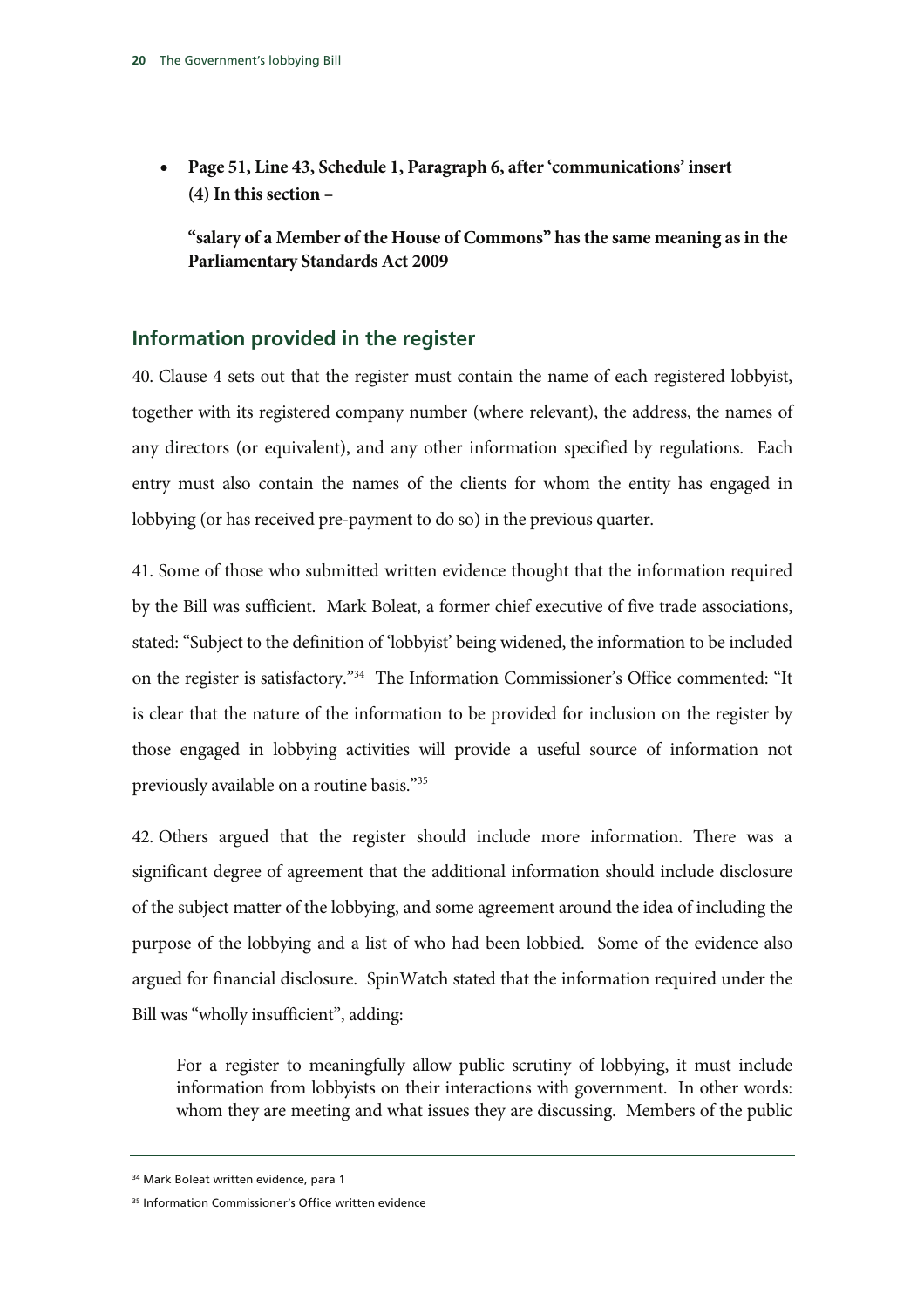wanting to see which outside organisations are exerting influence on a particular policy area, for example, will be unable to do so under this proposal.<sup>36</sup>

A joint submission from three academics, Dr Hogan, Professor Murphy, and Dr Chari, argued for the inclusion on the register of "the subject matter and purpose of the lobbying".37 The Royal College of Midwives commented:

It is hard to see how the information requested will add greatly to the transparency of the lobbying process...Would it be too burdensome, at the very least, to ask for the register also to spell out the issues on which clients are seeking to lobby (e.g. improved conditions for farm animals), and the nature of the lobbying that has taken place (e.g. all-party group on road hauliers established)?38

43. Iain Anderson, the Deputy Chair of the Association of Professional Political Consultants supported publishing information about the purpose and subject matter of lobbying, but suggested that this could be done most effectively and efficiently when details of ministerial and official meetings were published, rather than in the register.<sup>39</sup> The Committee on Standards in Public Life also argued that information on the subject matter could be included either on the register or in the details that were published of meetings. The difficulty with including the information in the data about ministerial and official meetings is that, if the definition of lobbying is expanded to encompass contact with the rest of the Senior Civil Service, special advisors and others, who do not necessarily publish details of their meetings, such information would be patchy at best.

44. One of our witnesses expressed concern about too much information being revealed. Political Lobbying and Media Relations stated: "Explicit information on the details of meetings between lobbyists and ministers should not be published. This removes the right of privacy to individual organisations who often have sensitive information that they wish to share with elected representatives."40 Alexandra Runswick, Director of Unlock Democracy, said of this concern:

39 Qq 127-28

<sup>&</sup>lt;sup>36</sup> SpinWatch written evidence

<sup>&</sup>lt;sup>37</sup> Dr Hogan, Professor Murphy, Dr Chari written evidence

<sup>&</sup>lt;sup>38</sup> Royal College of Midwives written evidence, para 8

<sup>40</sup> PLMR written evidence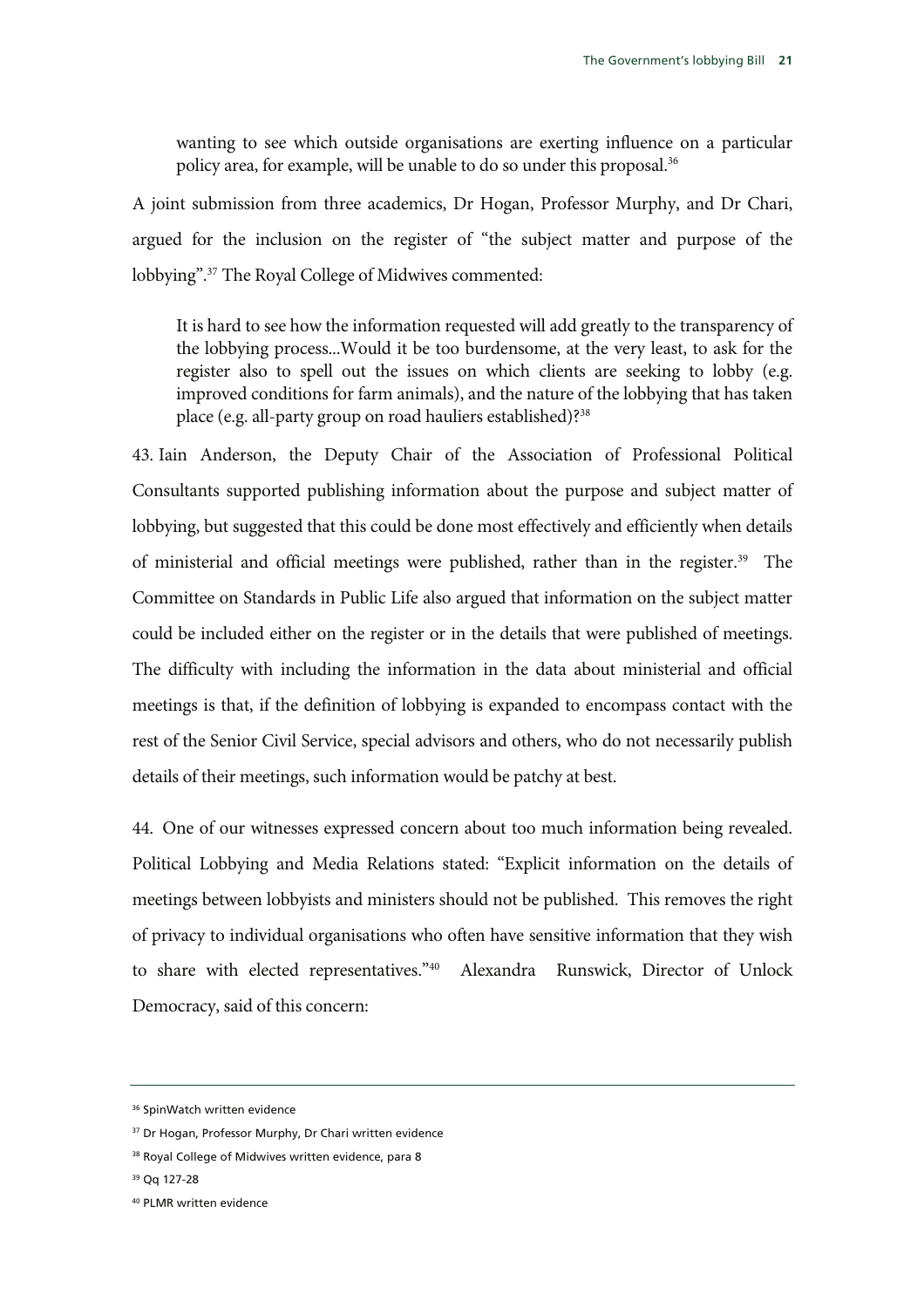I think that misrepresents the nature of the information we are looking for in the register. We are not expecting a transcript of the meeting, but what policy area it is that is being lobbied on. There are already individual MPs who publish their diaries and say, for example, 'I met Unlock Democracy about the Lobbying Bill.' That is the level of information that we are looking at—the policy that is being lobbied about, not the exact information that was shared with the person whom you are lobbying.<sup>41</sup>

45. *The information that the register requires to be listed should be expanded to include the subject matter and purpose of the lobbying, when this is not already clear from a company's name. To be clear, this should not involve the disclosure of detailed information about the content of the meeting—just a broad outline of the subject matter and the intended outcome. For example: Subject matter—lobbying; Purpose—change the Transparency of Lobbying etc Bill. We also suggest that there could be a financial threshold above which companies are required to provide information about the subject matter and purpose of lobbying.*

46. *We call on the Government to bring forward an amendment to the following effect. Failing that we urge the House to make the following amendment:*

**Page 3, Line 47, Clause 5, at end of subsection (3) insert:** 

**(c) if the registered person engaged in lobbying in the quarter in return for payment (whether or not the payment has been received), the purpose and subject matter of the lobbying services provided by the registered person; and** 

**(d) if the registered person received payment in the quarter to engage in lobbying (whether or not the lobbying has been done) the purpose and subject matter of the lobbying services provided by the registered person.** 

47. Mirko Draca of the University of Warwick, and Who's Lobbying, drew attention to what Mirko Draca described as "the mundane issue of how the lobbying data is reported and provided to the public". Both emphasised the importance of ensuring that the data was presented in a way that enabled it to be scrutinised as easily as possible. Mirko Draca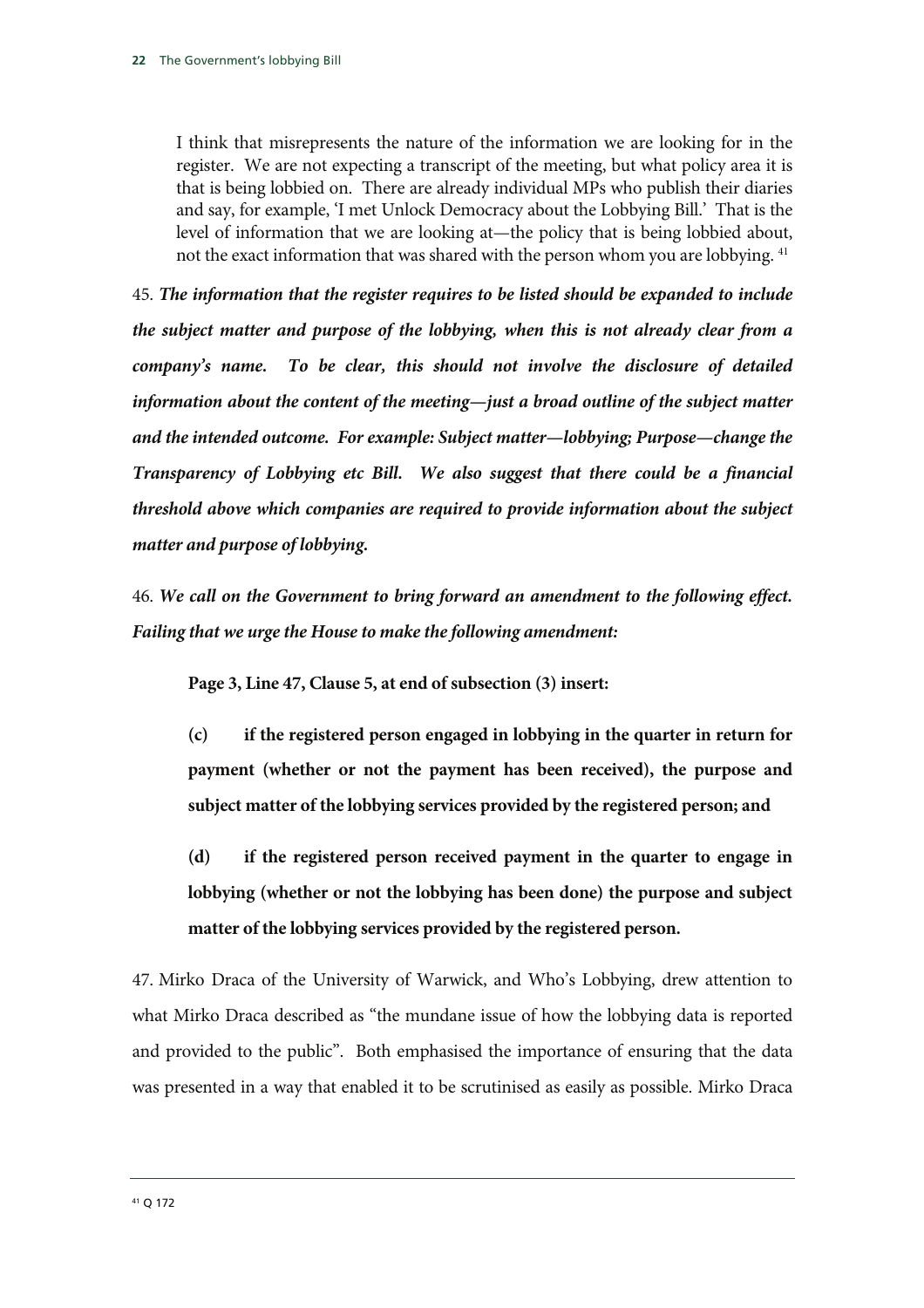commented that individual PDF documents, for example, do not make the analysis of a bulk of information easy. He stated:

The proposed Bill is vague on practical reporting requirements. Under 'Duty to publish register' in Section 7 the Bill only specifies that publication be 'on a website' and makes no provisions for the format of this publication. I would suggest that this be expanded to 'published on a website, including in formats suitable for the extraction of bulk, formatted spreadsheet files.<sup>42</sup>

48. *Either in the Bill, or in regulations, there should be a specific requirement that the register is published in a format that is suitable for the extraction of bulk, formatted spreadsheet files, to enable people to make easy use of the data that is available.* 

#### **Who will run the register?**

49. Clauses 3 to 7 and Schedule 2 establish a Registrar of Consultant Lobbyists. The Chartered Institute of Public Relations was one of several organisations to submit written evidence that noted that "much of what is ambiguous in the Bill, including the exemptions, are likely to be left to the Registrar to explain or interpret."43 Under clause 8, the Registrar has a duty to monitor the compliance of lobbyists with the registration requirements. The Registrar will be an independent statutory office-holder, who will be appointed, and may be dismissed, by the Minister. A joint submission from three academics, Dr Hogan, Professor Murphy, and Dr Chari, expressed "concerns as to the independence of the Registrar", in this context.<sup>44</sup>

50. Clause 9 gives the Registrar the power to issue an information notice in order to obtain from a lobbyist, or someone the Registrar "has reasonable grounds" to believe to be a lobbyist, the information necessary to determine whether they are complying with the requirements in the Bill. The Law Society of Scotland described the phrase "reasonable grounds" as "very wide and ambiguous."45 The Association of Professional Political Consultants was "concerned as to how the Registrar will monitor compliance and will

<sup>42</sup> Mirko Draca written evidence

<sup>43</sup> CIPR written evidence

<sup>44</sup> Dr Hogan, Professor Murphy, Dr Chari written evidence

<sup>45</sup> Law Society of Scotland written evidence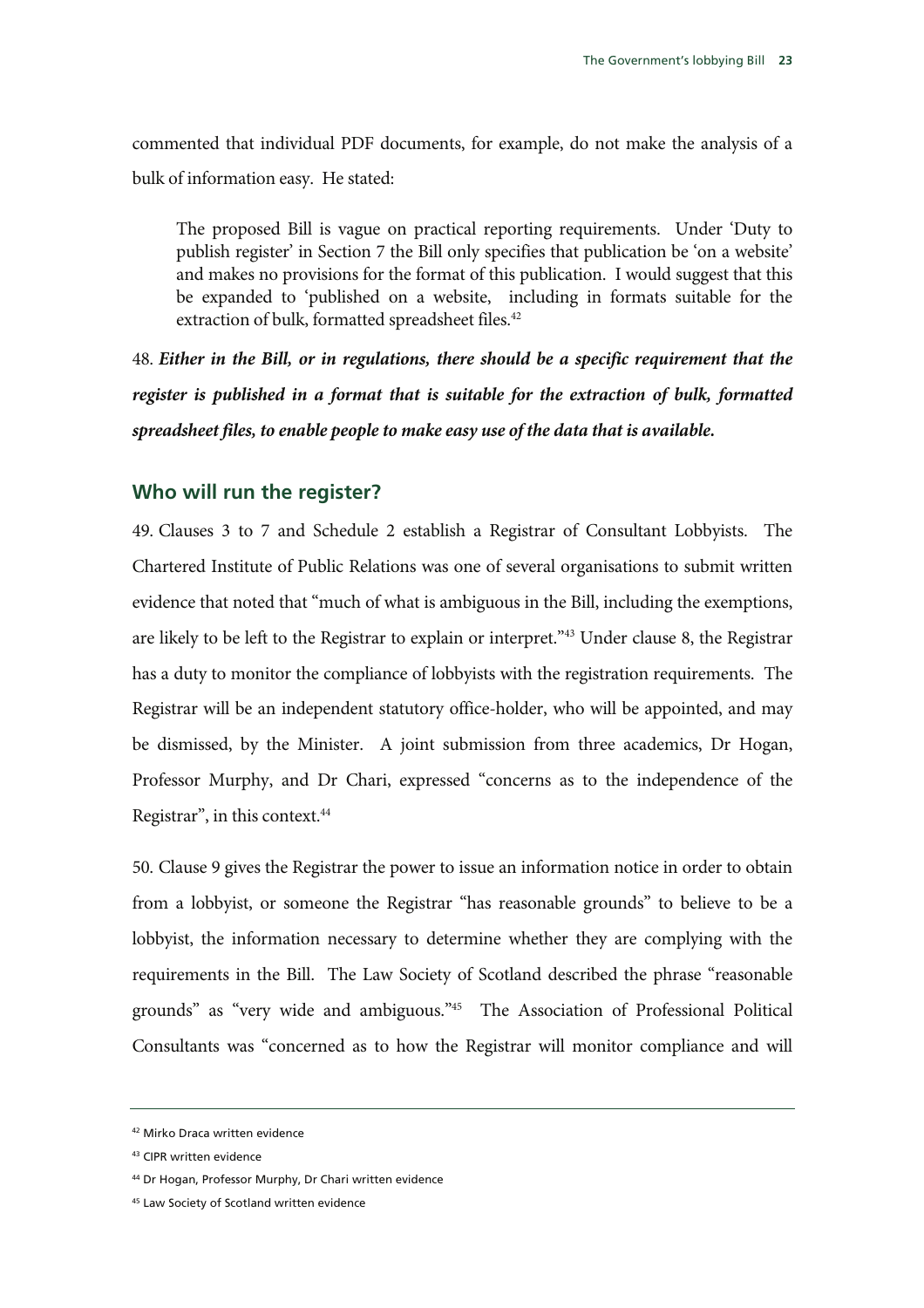identify persons believed to be consultant lobbyists to whom an information notice may be issued."46 Who's Lobbying also asked: "How is the Registrar expected to establish reasonable grounds for believing [someone] to be a consultant lobbyist?"47 Gavin Devine, Chief Executive of MHP Communications, stated that it was "not clear" what powers the Registrar would have "to investigate firms suspected of wrongdoing".48

*51. The Government must clarify, in the course of proceedings on the Bill, what would constitute "reasonable grounds" for the Registrar believing someone to be a consultant lobbyist.* 

#### **Who will fund the register?**

52. The register will be funded entirely from the charges payable by consultant lobbying firms. Clause 22 gives the Registrar the power to charge for "the making, updating and maintenance of entries in the register". The Impact Assessment for Part 1 of the Bill outlines the estimated cost of registration. The Government estimates that the costs of implementing the register will range from  $£0.6$  million to  $£0.9$  million over two years, with its best estimate at £0.7million. It estimates that the following charges will apply to those groups covered by the registration requirement:

- £120 for initial registration
- £100 for each subsequent year for quarterly updates
- An annual fee estimated to be between £320 and £497 on average, and between £640 - £994 for the larger firms.

53. The Public Relations Consultants Association, however, said that it was "impossible to agree with the Government's Impact Assessment that there will be 'approximately 1,000 consultant lobbyists' (circa 720 organisations) affected by the Statutory Register."49 They thought the number of organisations affected would be lower. The Chartered Institute of Public Relations also argued that the Government's figures for the number of consultant

<sup>46</sup> APPC written evidence

<sup>47</sup> Who's Lobbying written evidence

<sup>48</sup> Gavin Devine written evidence, para 16

<sup>49</sup> PRCA written evidence, para 3.9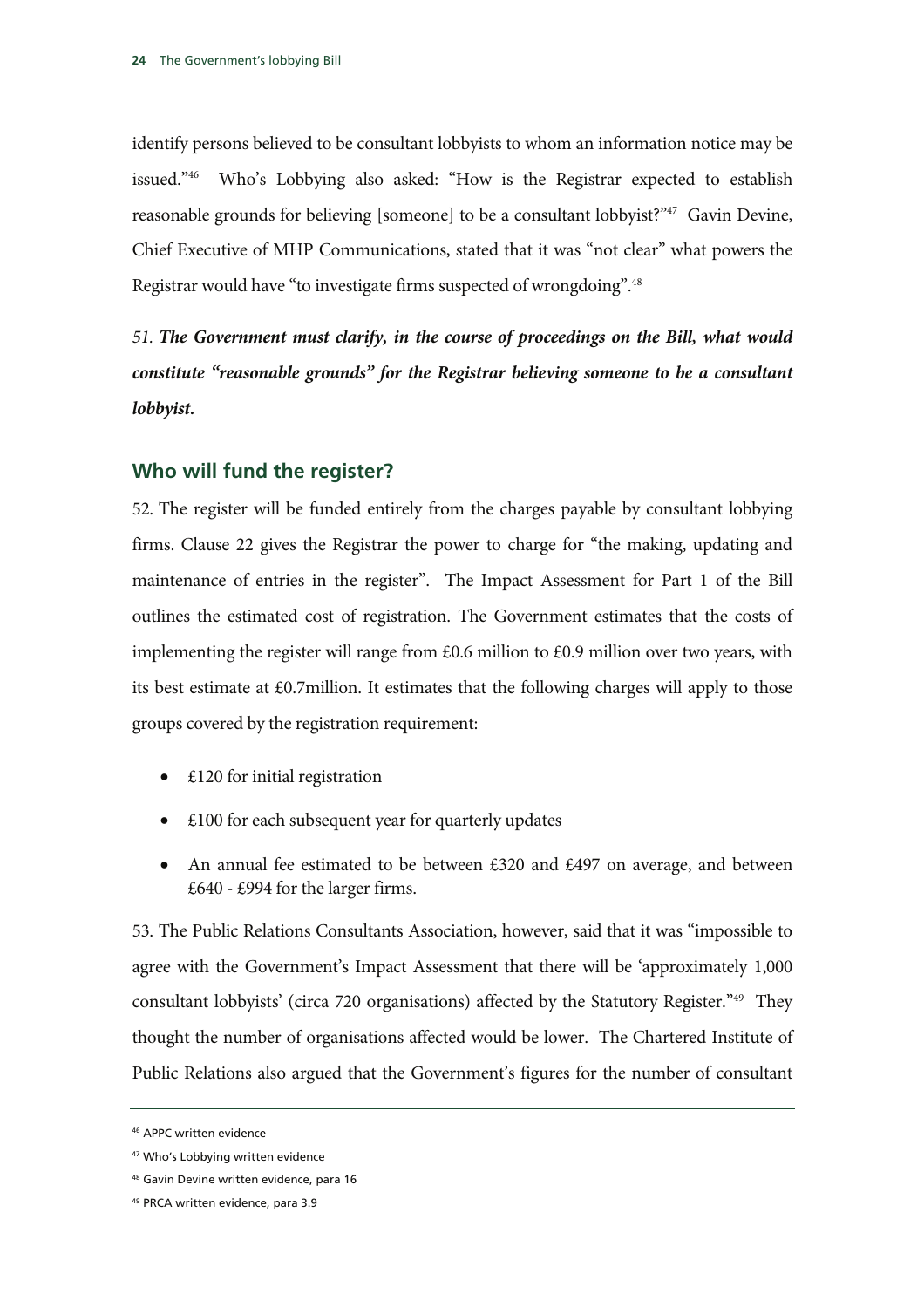lobbyists who would be required to register were likely to be an overestimate and drew attention to the consequences this would have for the registration fee.<sup>50</sup> The UK Public Affairs Council stated in their written evidence:

Any Registrar will have a significant percentage of fixed costs. Accordingly, the registration fee will be tied closely to the number and nature of registrants—on a statutory or/and voluntary basis. A limited duty to register means high registration fees—and incentives for legal challenge and avoidance action."51

Gavin Devine, Chief Executive of MHP Communications, also stated: "There is also a risk that if only a handful of consultancies sign up the fees for each will be very high."52 SpinWatch considered that the "tiny numbers" that would have to register under the current definition in the Bill "would make the funding of the register all but impossible."<sup>53</sup>

*54. We are concerned that the defective definition of "consultant lobbying" in the Bill means that the Government's Impact Assessment may over-estimate the number of lobbyists who will be required to register, and that the cost of registration for those who are covered will be correspondingly high. We again urge the Government to modify the definition of "consultant lobbying" to reflect what consultant lobbyists actually do.*

### **Code of conduct**

55. The Bill contains no mention of a code of conduct for lobbyists. This is in line with the proposals in the Government's consultation paper, which stated:

The Government supports the industry's efforts to improve lobbying practice, and to develop a code of conduct that helps lobbyists perform to the highest possible standards. However, it thinks that this is a matter for the industry itself, not for the operator of the register. The register should be a register of activity, not a complete regulator for the industry.54

<sup>50</sup> CIPR written evidence

<sup>51</sup> UKPAC written evidence

<sup>52</sup> Gavin Devine written evidence, para 15

<sup>53</sup> SpinWatch written evidence

<sup>54</sup> HM Government, *Introducing a statutory register of lobbyists*, January 2012, p 15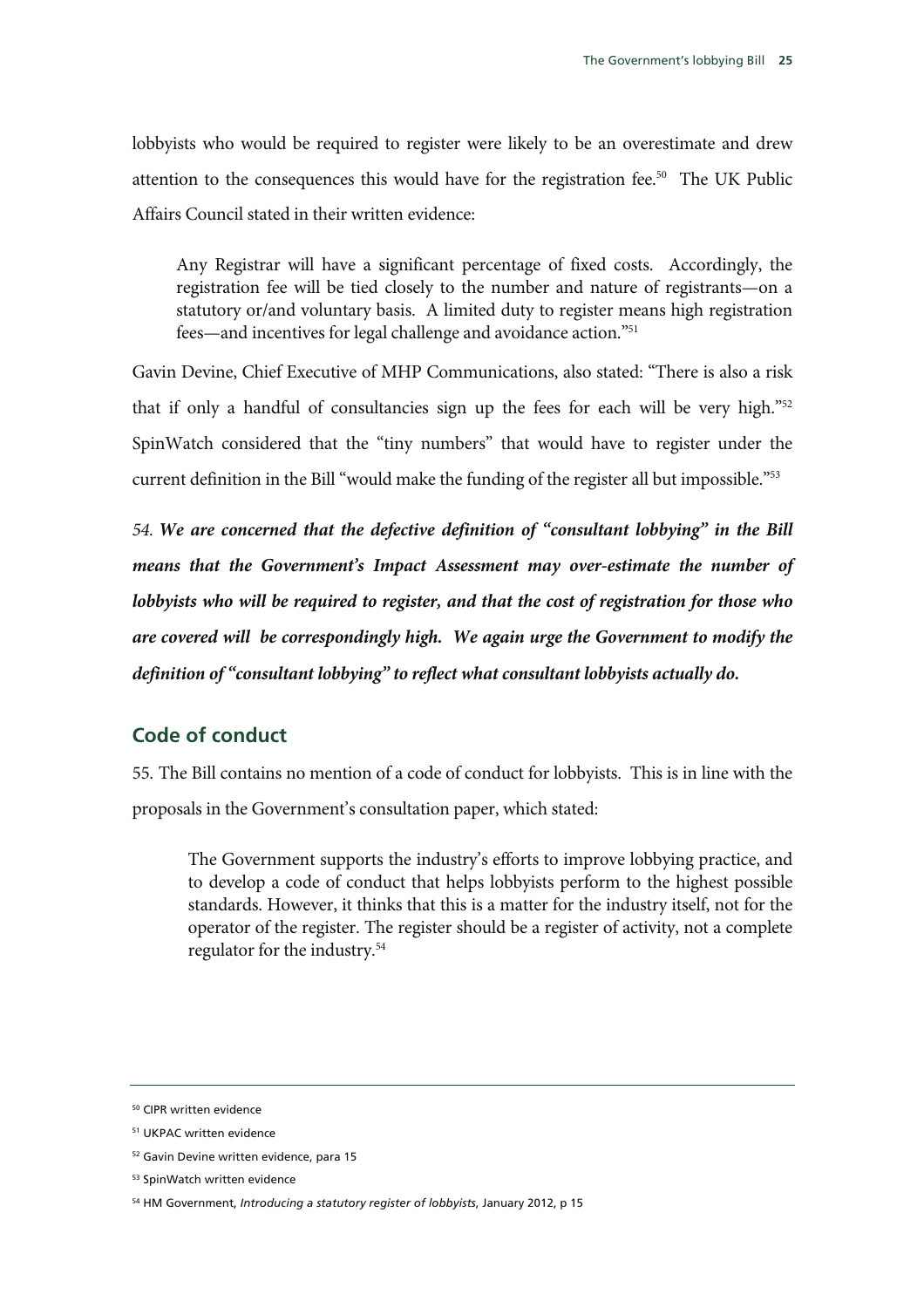The consultation paper stated that a statutory code of conduct was unnecessary because it "would potentially impose costly and unnecessary regulation on the industry, their clients and the Government". 55

56. During our original lobbying inquiry, in 2012, a number of witnesses raised concerns about the absence of a statutory code of conduct from the Government's proposals. Elizabeth France, the then Chair of the UK Public Affairs Council, told us that a hybrid model of conduct, whereby registered lobbyists abide by the code of conduct of their profession, but make it clear which professional body can be contacted if there is an allegation of improper behaviour, could help to ensure that those who lobby could be held to account without a statutory code of conduct:

one way would be to have a hybrid where the register showed whether a particular entrant on the register was signed up to a code of practice, which code of practice and who enforced it. So if you were a member of the APPC or the CIPR, or perhaps if you were a lawyer regulated by the Solicitors Regulation Authority but you were a public affairs consultant, maybe you could put that on the register and then it would be clear to people which body was making sure you behaved ethically and held you to account.<sup>56</sup>

Our report described a hybrid code of conduct as "a viable alternative" to a statutory code, as it would make it clear to whom organisations on the register could be held accountable.<sup>57</sup>

57. Among witnesses to our current inquiry, there was support for some form of code of conduct, and some agreement that it did not have to be a statutory code. The Whitehouse Consultancy argued that the lack of a statutory or hybrid code of conduct in the Bill "poses a fundamental problem". They stated:

There is no mechanism for removing consultants who act in an unethical matter. It seems bizarre that the Registrar could issue a worse penalty for submitting information to the Registrar a few days' late—though we agree that doing so is of concern—than carrying out thoroughly unethical behaviour which is not technically illegal.58

<sup>55</sup> *Introducing a statutory register of lobbyists,* p 10

<sup>56</sup> *Introducing a statutory register of lobbyists,* Second Report of Session 2012-13, para 38

<sup>57</sup> *Introducing a statutory register of lobbyists*, Second Report of Session 2012-13, para 39

<sup>58</sup> Whitehouse Consultancy written evidence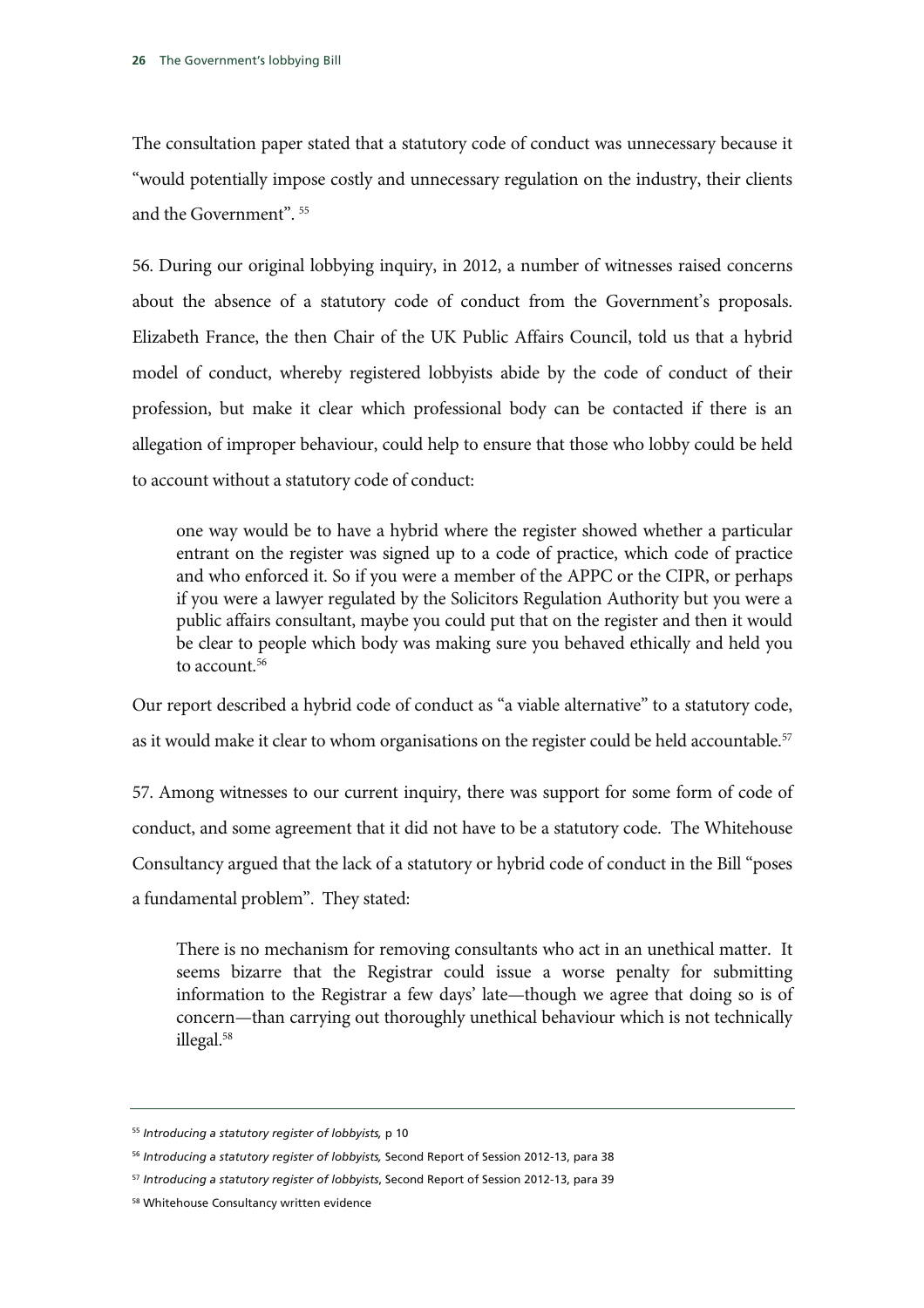The Association of Professional Political Consultants argued that "a hybrid code of conduct would have merit", but a statutory code would be "inappropriate in a Bill whose declared objective is only to increase transparency".<sup>59</sup> The Public Relations Consultants Association was of the same view, as was the Chartered Institute of Public Relations.<sup>60</sup>

58. Gavin Devine, Chief Executive of MHP Communications, stated that the Government needed "to look seriously at some form of minimum standards for those on the register." He commented:

There is a real danger that a register by itself may make the situation worse, since it is likely that those on the register will describe themselves as 'registered' or 'approved' lobbyists without having to meet at least some minimum standards. In short, there is a risk that the register will give a kitemark or endorsement to some who do not deserve it.<sup>61</sup>

He did not support the idea of a hybrid code of conduct, stating that it would be "a mess" because it would be "absurd to have people conforming to different standards on one register."62

59. In their written evidence, the UK Public Affairs Council, which currently operates a voluntary register, stated: "Our preferred approach would be that all registrant lobbyists should be required to subscribe at least to a basic set of principles broadly equivalent to the Guiding Principles of Conduct which appear on the UKPAC website." However, it added: "On balance, we believe that the current mix of laws and rules of conduct on Ministers and others provide an adequate framework and that the focus of any Registrar should be on transparency and not regulating conduct."63 Unlock Democracy stated: "Unlock Democracy agrees that all lobbyists should abide by a code of conduct but does not feel it has to be statutory necessarily."64

<sup>59</sup> APPC written evidence

<sup>60</sup> PRCA written evidence, para 7.2; CIPR written evidence

<sup>61</sup> Gavin Devine written evidence

<sup>62</sup> Q 261

<sup>63</sup> UKPAC written evidence

<sup>64</sup> Unlock Democracy, written evidence para 21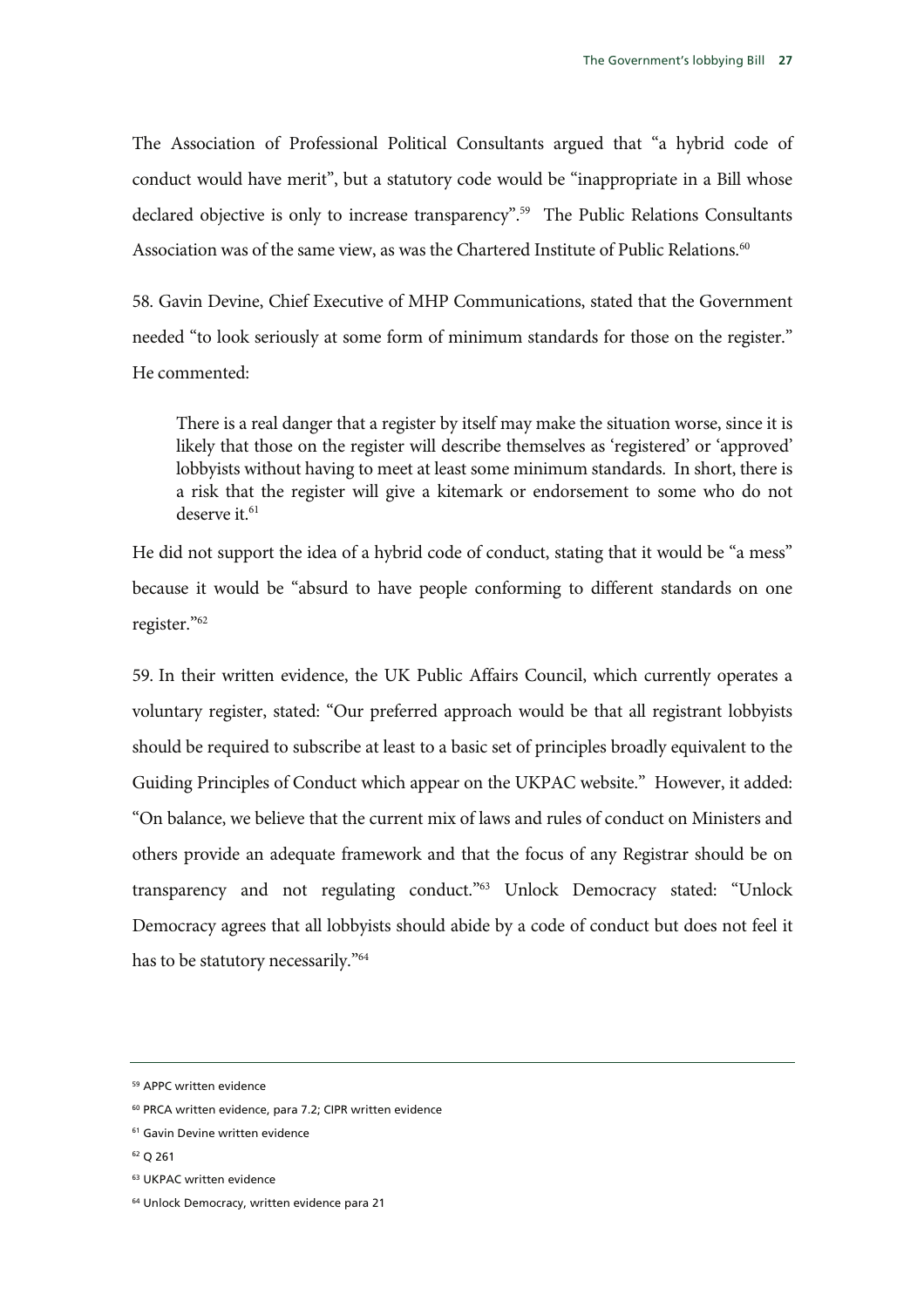60. **We continue to believe that there would be merit in requiring lobbyists on the register to sign up to a code of practice. We do not think that a statutory code is necessary.** *As a starting point, under the information required on the register, registered lobbyists should have to list any codes of practice to which they subscribe.*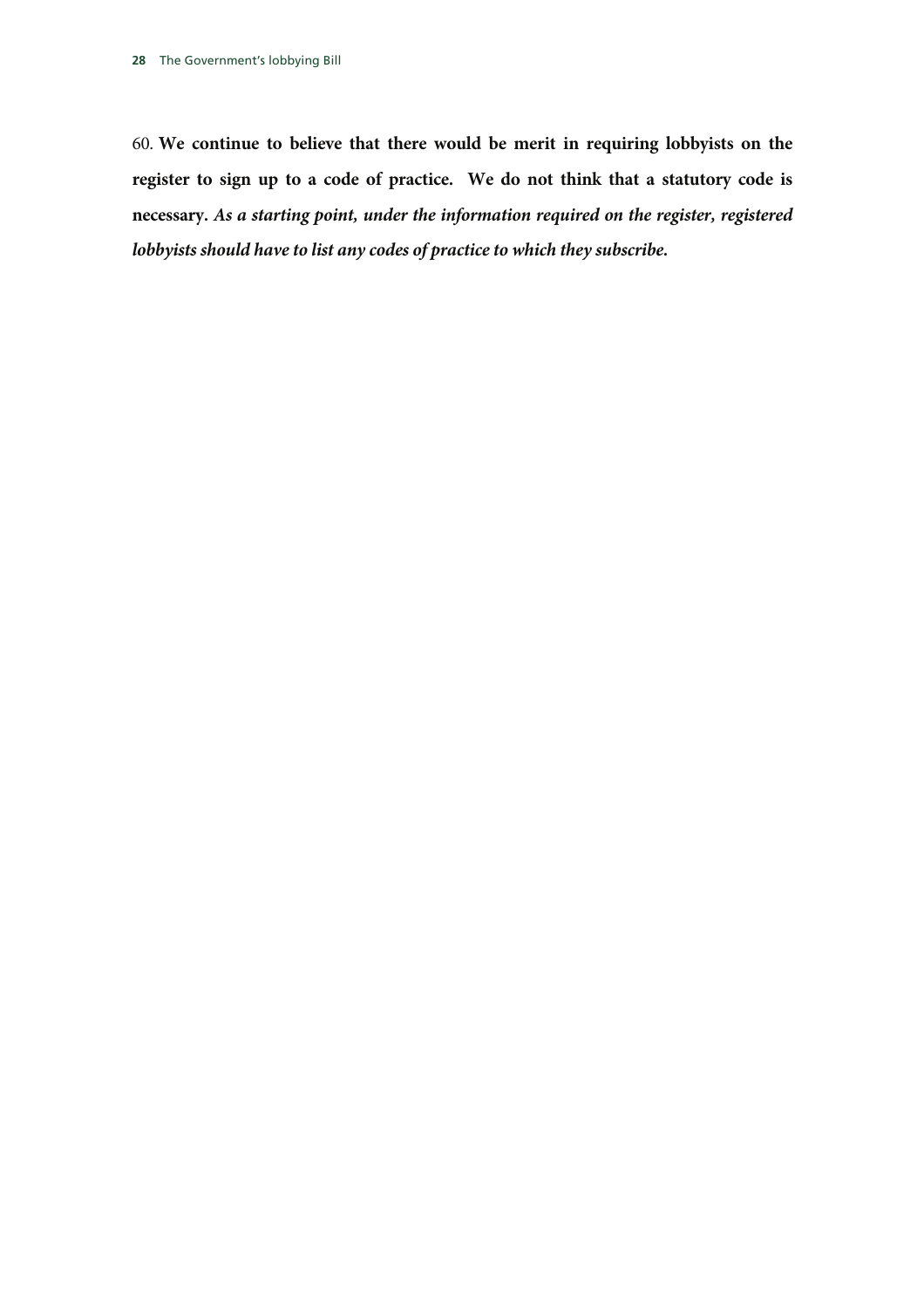# **3** Part 2: Non-party campaigning

### **Purpose**

61. The Political Parties, Elections and Referendums Act 2000 regulates spending by third parties (people or organisations who are not standing as candidates or are not registered as political parties) in election campaigns. Third parties are regulated for 365 days before a general election and four months before elections to the European Parliament, the Scottish Parliament, the Northern Ireland Assembly and the National Assembly for Wales. Campaigning in the run-up to local elections is not regulated unless they take place during the regulated period for one of the aforementioned elections. Part 2 of the Transparency of Lobbying, Non-Party Campaigning and Trade Union Administration Bill makes changes to the rules for third-party spending.

62. The Electoral Commission described the provisions in Part 2 as "major changes" and summarised them as follows:

The Bill:

- widens the range of activities that are regulated, to include rallies and events, media work, market research such as polling, and transport for the purpose of obtaining publicity
	- o all these activities will be regulated if they are carried out for "election purposes" ...
	- o all the related costs of the activity will count against spending limits, including staff costs (in this respect the Bill differs from the rules on political parties, whose staff costs are not regulated)
- reduces the thresholds for registering with us [the Electoral Commission] as a campaigner by 50% or more, to £5,000 in England and £2,000 in Scotland, Wales and Northern Ireland
- reduces the limits on what a campaigner can spend on regulated activity in each part of the UK in the year before a UK general election by 60% or more, to £320k in England, to £35k in Scotland, to £24k in Wales and to £11k in Northern Ireland
- places new controls on spending that only has a 'significant effect' in particular constituencies, or supports a single political party, and new or amended reporting requirements on donations towards regulated spending, and on campaigners' finances.<sup>65</sup>

<sup>&</sup>lt;sup>65</sup> Electoral Commission written evidence.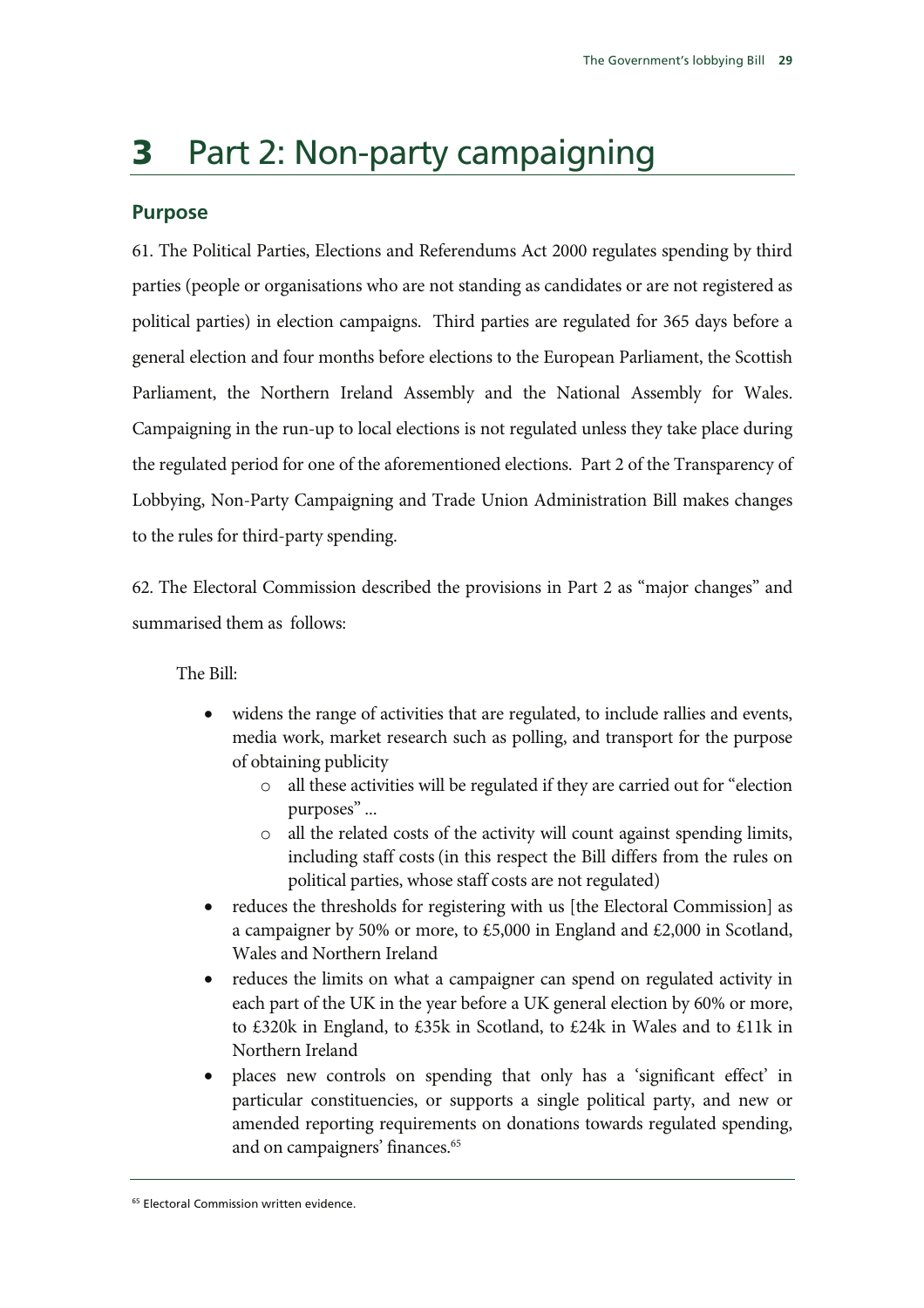#### 63. The Electoral Commission stated:

Campaigning by organisations that are not political parties in the run-up to elections is an important and established part of the UK democratic process. But it is also important that it is regulated effectively, under clear and enforceable rules, to give voters confidence that political campaigning is appropriately controlled and transparent.<sup>66</sup>

It commented: "the Bill as drafted raises some significant concerns".67 It was not consulted about the detail of the Bill's provisions, but was "shown some draft clauses shortly before publication".68 The timing of the Bill and the lack of pre-legislative scrutiny caused the Commission particular concern:

This is a particular issue in the context of regulating non-party campaigning at the 2015 UK Parliamentary general election, because if the Bill is enacted the changes will take effect by May next year, which will allow only a matter of weeks for organisations to prepare prior to the introduction of the new regime.<sup>69</sup>

The TUC stated: "it seems extraordinary that constitutional changes should be made with so little consultation and without any attempt to find a consensus between the political parties and third-party civil society organisations that will be affected."70

64. The Electoral Commission commented: "In our view the Government has not yet clearly set out the rationale for many of the changes in the Bill, and it is therefore hard to assess whether the Bill delivers the Government's policy objectives."<sup>71</sup> The TUC also commented that it was "unclear what problem the government thinks needs resolving by this part of the Bill."72 Unlock Democracy commented that Part 2 of the Bill would have "a chilling effect on campaigning and political participation in the UK." It, too, criticised the "exceptionally short timescale for the Bill", expressed concern that the Government had "failed to present convincing evidence that this is a problem which requires urgent

<sup>66</sup> Electoral Commission written evidence, para 4

<sup>67</sup> Electoral Commission written evidence, para 3

<sup>68</sup> Electoral Commission written evidence, para 11

<sup>69</sup> Electoral Commission written evidence, para 9

<sup>70</sup> TUC written evidence, para 3.4

<sup>71</sup> Electoral Commission written evidence, para 10

<sup>72</sup> TUC written evidence, para 3.4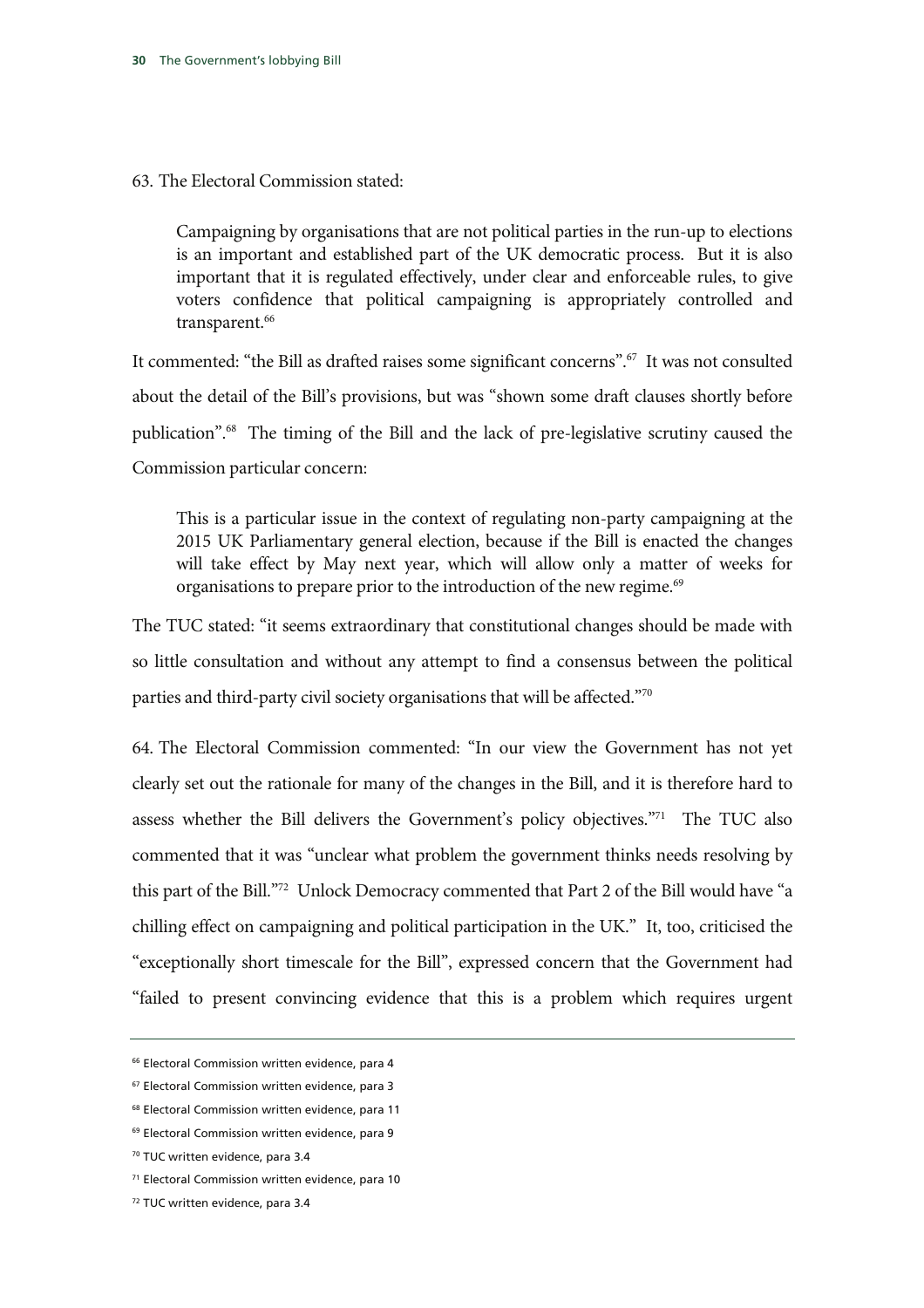attention" and added: "It is no exaggeration to suggest this could go down in history as the Dangerous Dogs Act of election law."<sup>73</sup> The National Union of Journalists commented that the Bill would have "dire consequences on freedom of speech and will severely restrict the activity of charities and voluntary organisations, religious groups, trade unions and community groups from disseminating their policies, pursuing campaigns and representing their members."74

65. Emphasising the scale of the unease, Karl Wilding, Director of Public Policy at the National Council for Voluntary Organisations stated: "I have worked in the charity sector for 15 years, and in those 15 years I have seen two, possibly three, occasions when members and the wider sector have come together and united in rage about a proposal. This is one of those occasions."75 He said that 200 organisations had signed a letter to Chloe Smith expressing concern. The Cambridge Council for Voluntary Service noted that the National Council for Voluntary Organisations should be regarded "not ... as one organisation with one voice, but as a multitude of organisations with one voice".76 We also received submissions critical of Part 2 from a wide range of individual charities and voluntary organisations, both large and small, local and national. Karl Wilding stated that the existing regulations worked quite well and he was not sure what problem Part 2 was intended to address:

Lord Hodgson's review of the Charities Act has shown that regulation in this area is working quite well. The Cabinet Office, in their response to Lord Hodgson's review, said that the regulations were working quite well. The Charity Commission's guidance on campaigning and political activities is very clear.77

66. Under "What is the problem under consideration? Why is government intervention necessary?", the Impact Assessment for Part 2 states:

There is a perception of a lack of transparency in the way that third parties campaign in elections including a view that not all expenditure is captured, undermining public

75 Q 195

77 Q 200

<sup>73</sup> Unlock Democracy written evidence, para 6

<sup>74</sup> NUJ written evidence

<sup>76</sup> Cambridge Council for Voluntary service written evidence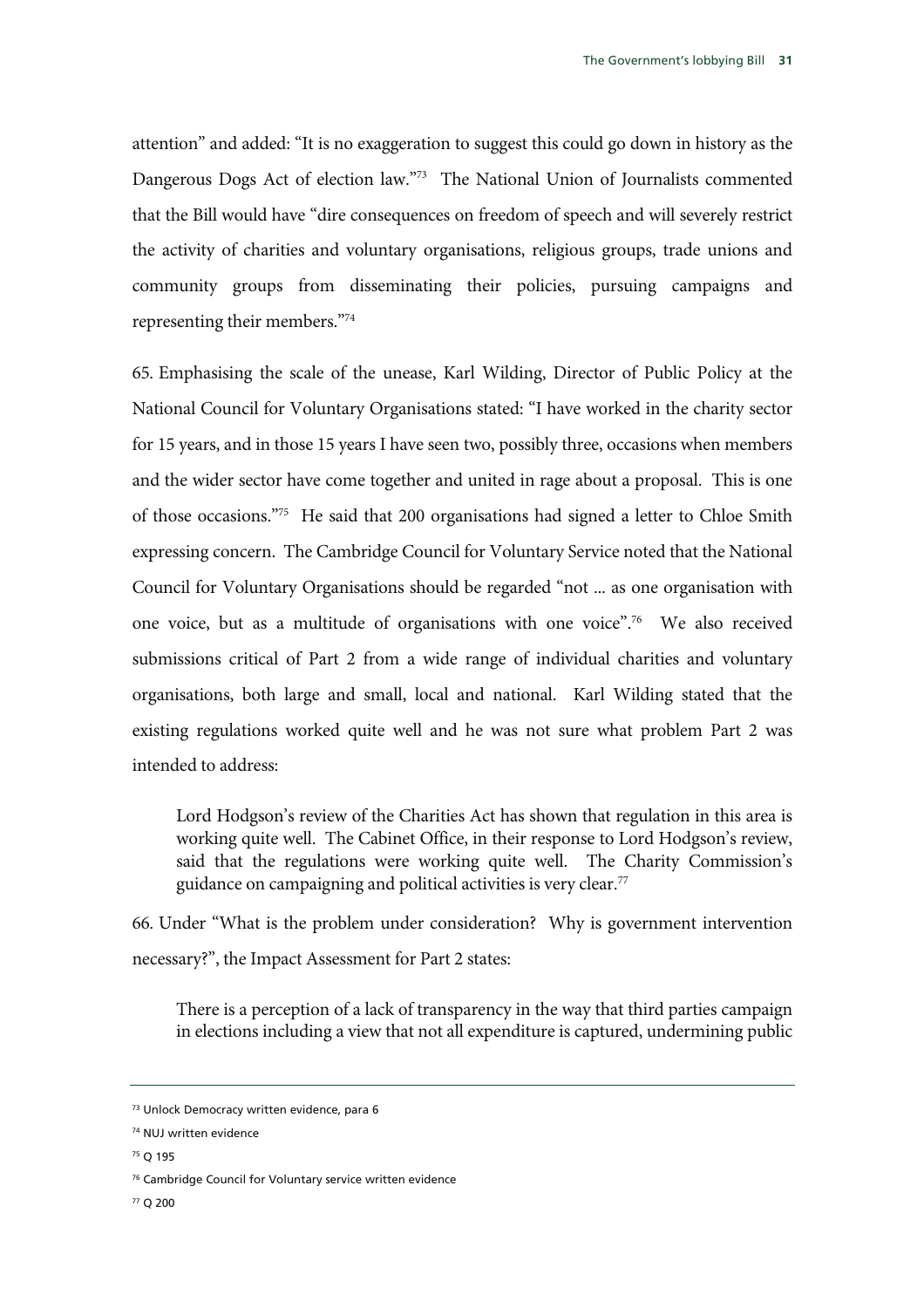confidence in the democratic system. In 2010 the largest 10% of third party organisations spent more than the remaining 90% combined, fuelling a perception of undue influence. Without stronger reporting and spending regulations, the behaviours underlying this perception will continue to damage the legitimacy of the system of government.

In 2010, eight third-party organisations spent more than  $£100,000$  campaigning during the general election, whereas in 2005 only two third party organisations spent more than  $£100,000$  campaigning, indicating that substantial spending by third parties during general election campaigns may be on the increase.<sup>78</sup>

67. **We do not believe that the Government has clearly communicated the need for Part 2 of the Bill, or has provided a satisfactory account of the basis on which the new levels for registration and expenditure by third parties have been set. Part 2 of the Bill in particular would have benefitted from much more consultation with those it affects and with the Electoral Commission, which will have to operate its provisions.** 

### **Spending for "electoral purposes"**

68. As with Part 1, the problems that were drawn to our attention in Part 2 are, at least partly, related to definitions. In Part 2, it is the definition of spending for "electoral purposes" in clause 26 that is causing concern. Currently, only third-party spending on "election material" is regulated, as the Electoral Commission explained:

The current PPERA rules on non-party campaigning are relatively narrow in scope (only covering 'election material') and the definition of what is covered is relatively clear, so we are able to produced guidance that builds on the legislation. However, it can still be hard for campaigners to understand what activity is regulated.79

The Electoral Commission itself, in its June 2013 report on party and election finance laws,

called for a broadening of the types of expenditure that should be regulated:

the rules on PPERA non-party campaigning that is intended to influence voters should be changed to encompass a broader range of campaigning activities. They should more closely reflect the scope of rules for political parties by covering events, media work and polling, as well as election material.<sup>80</sup>

<sup>78</sup> House of Commons Library, *Transparency of Lobbying, Non-party campaigning and Trade Union Administration Bill,*  pp. 40-41

<sup>&</sup>lt;sup>79</sup> Electoral Commission written evidence, para 14

<sup>80</sup> Electoral Commission, *A regulatory review of the UK's party and election finance laws: Recommendations for change*, June 2013, p 56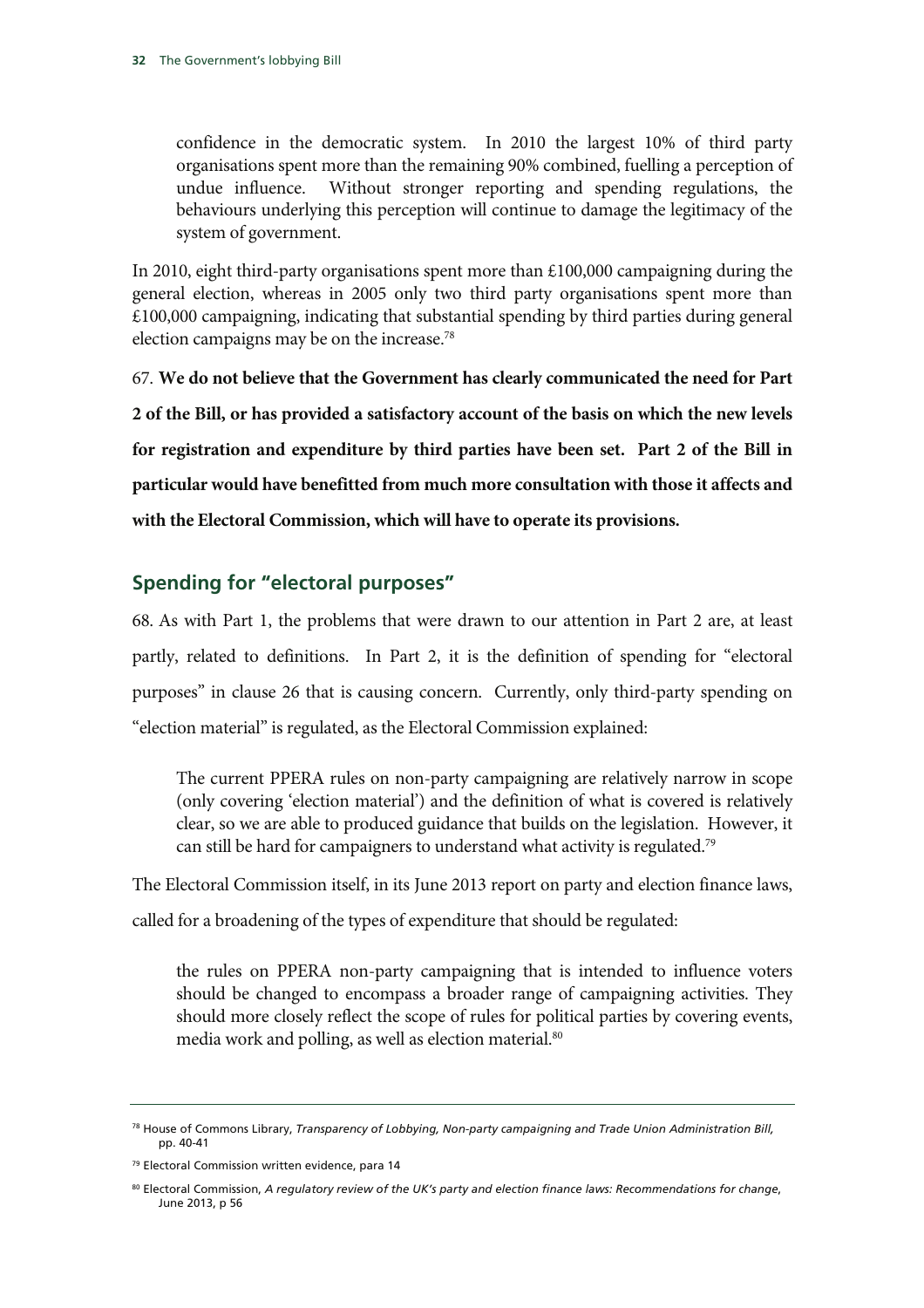However, crucially, they added: "this would need careful consideration". This careful consideration appears to have been lacking.

69. The introduction of spending for "electoral purposes" in the Bill is intended to broaden the kinds of spending that are regulated, but, as currently drafted, the definition is capable of multiple interpretations:

(3) "For election purposes" means for the purpose of or in connection with—

(a) promoting or procuring electoral success at any relevant election for—

(i) one or more particular registered parties,

(ii) one or more registered parties who advocate (or do not advocate) particular policies or who otherwise fall within a particular category of such parties, or

(iii) candidates who hold (or do not hold) particular opinions or who advocate (or do not advocate) particular policies or who otherwise fall within a particular category of candidates, or

(b) otherwise enhancing the standing—

(i) of any such party or parties, or

(ii) of any such candidates,

with the electorate in connection with future relevant elections (whether imminent or otherwise).

70. The Electoral Commission commented of this definition:

It could be read narrowly, so that activity is only covered if it is quite clearly promoting a particular party or group of candidates. Or it could be read very widely, so that activity is covered if it relates to or discusses a policy that someone could see as being associated with a party or group of candidates, and even if the activity is not directed at the public.<sup>81</sup>

Karl Wilding, Director of Public Policy at the National Council for Voluntary Organisations, made it clear that charities would already be prohibited from promoting a particular party or group of candidates.<sup>82</sup> However, charities could well be encompassed by

<sup>81</sup> Electoral Commission written evidence, para 26

<sup>82</sup> Qq 206-209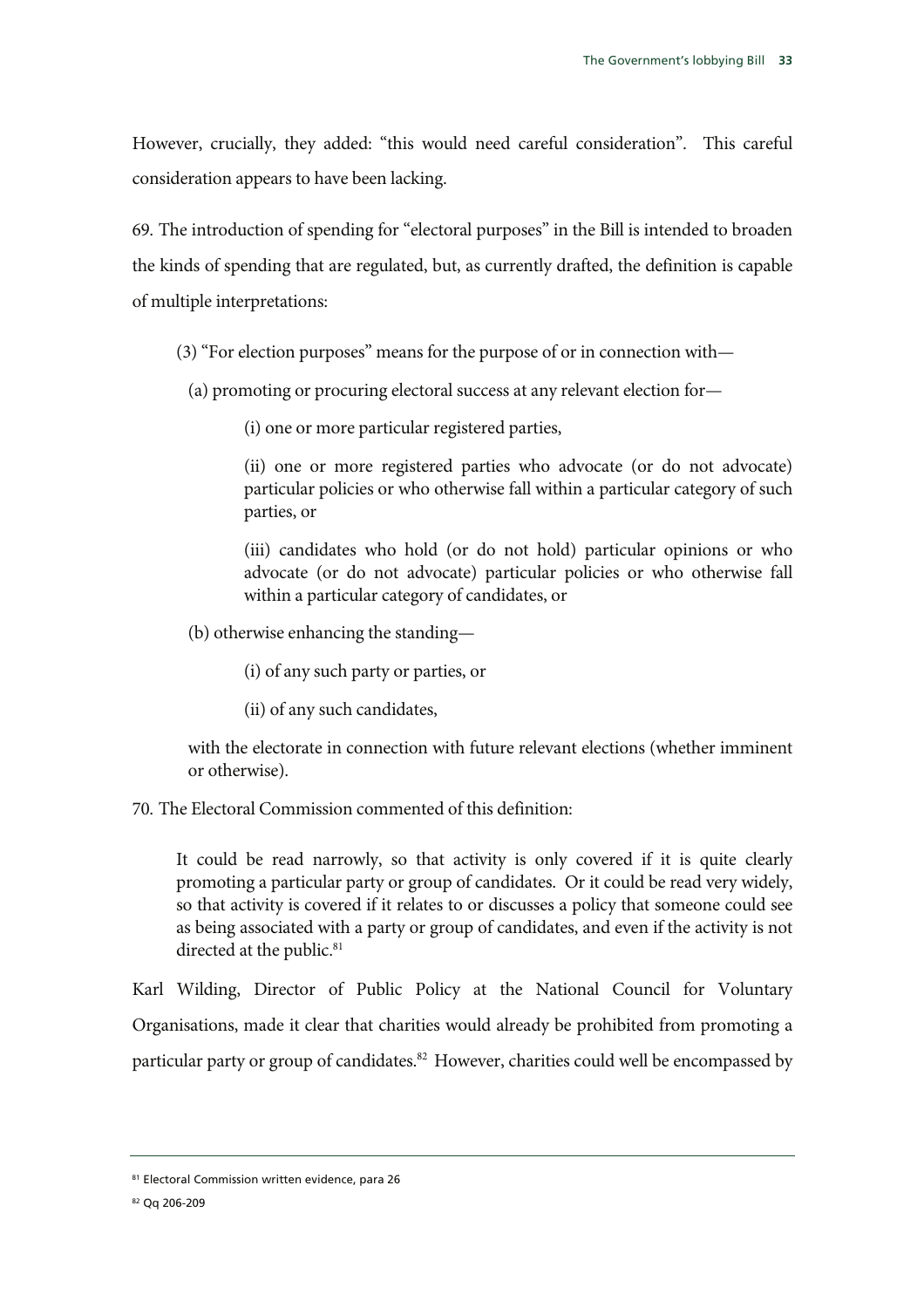the alternative, wide reading of "for electoral purposes" given by the Electoral Commission above. The Electoral Commission noted:

The new definition has been framed in a way that leaves a great deal of scope for us to interpret the meaning of the legislation, subject to being over-ruled by the courts as the result of a challenge. This effectively gives the Electoral Commission a wide discretion in deciding what the new regime means in practice ... we do not think it is appropriate for us to have the sort of wide discretion over the meaning and scope of the regulatory regime that the Bill as drafted appears to provide.<sup>83</sup>

When we asked Jenny Watson, Chair of the Electoral Commission, how likely it was that there would be a legal challenge to the interpretation of "for electoral purposes", she said: "very likely".<sup>84</sup> She commented:

In election law, it is very rare for officials to be given a wide discretion, and there is a reason for that. It is because certainty is a helpful thing. That gives us significant concerns, and we would appreciate understanding more about Parliament's expectations about when we might intervene and in what way we might intervene, because that will help us in working through the role that Parliament expects us to have.85

71. The concerns expressed by the Electoral Commission were focused principally on the risk of confusion arising from definition, taken in conjunction with the new thresholds for registration and new limits on spending. It stated that "the uncertainty created by the Bill seems likely to affect a wide range of organisations", both small and large. It commented:

For campaigners to understand whether and how the Bill will affect their activity in the year before May 2015, they will have to:

(1) assess whether any of their planned activity will fall into the new list of categories covered by the Bill and the new definition of 'for election purposes',

(2) estimate the likely costs of those activities, including staff costs etc, and how far the costs relate to activity in particular constituencies,

(3) consider whether their plans include coordinated campaigning with other organisations, because under both the current law and the Bill, the total coordinated spending will count towards the individual spending limit of each campaigner, and

- 84 Q 286
- 85 Q 302

<sup>83</sup> Electoral Commission written evidence, paras 31 to 32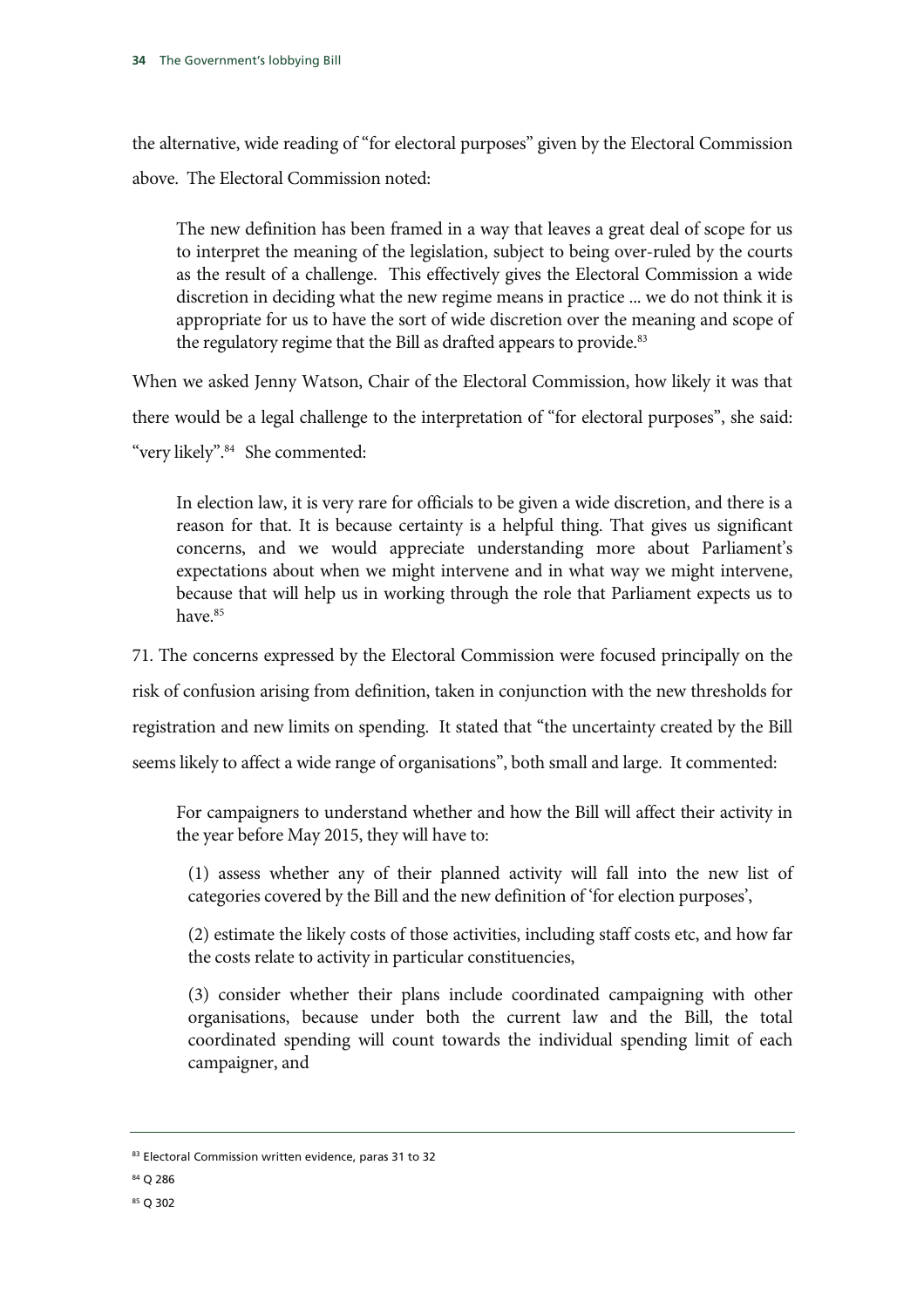(4) decide whether their plans will require them to register with us, and how to ensure they stay within the reduced spending limits.

This will be particularly challenging for campaigners because of the need to apply the definition of 'election purposes', which is new and untested in the context of nonparty campaigning. In the limited time available we will aim to produce guidance to assist with this, and will offer advice on particular queries where possible, but our experience strongly suggests that it will not be straightforward to apply the new rules to many specific types of activities. Campaigners will face additional uncertainty if there is a legal challenge to our interpretation of the law. These factors will create a lot of complexity and uncertainty for those who may be covered by the rules.<sup>86</sup>

72. Unlock Democracy were also concerned about the definition of "for election purposes". They stated:

Currently the intent of the third party is taken into account. The Bill as currently drafted will instead regulate activity that may affect the result of an election. Under these new proposals every organisation which seeks to influence public opinion, whether through campaigning or advocacy work in the 12 months before the General Election—either directly or as a consequence of its actions—will now be covered.87

73. The National Council for Voluntary Organisations stated: "we have major concerns that the provisions of the Bill are very broad in scope, due to a new definition of 'activities for election purposes'. Furthermore, they are highly complex and unclear and run the risk of discouraging charity campaigning."88 They also commented on the issue of intent: "A charity's activities which are intended to advance the interests of its beneficiaries, for example by raising public awareness of issues in connection with the election, could be regarded as being 'for election purposes' even if it doesn't refer to specific policies or candidates."89 A wide range of individual charities and other organisations and people contacted us to express concerns about the lack of clarity arising from the definition of "for electoral purposes".<sup>90</sup> Many of them gave specific examples of the sorts of campaigns that

<sup>86</sup> Electoral Commission written evidence, para 16

<sup>87</sup> Unlock Democracy written evidence, par 26

<sup>88</sup> NCVO written evidence, para 5.2

<sup>89</sup> NCVO written evidence, para 5.5

<sup>90</sup> See, for example, written evidence from Oxfam, Crisis, Royal British Legion, Association of Charitable Foundations, Institute of Fundraising, Open Rights Group, National Housing Federation, MACC, Voluntary Sector North West, Joseph Rowntree Foundation, Northern Ireland Council for Voluntary Action, Wales Council for Voluntary Action, British Youth Council, National Trust, Women's Resource and Development Agency, Women's Support Network, Foyle Women's Information Network, Newcastle Council for Voluntary Action, New Economics Foundation, Christian Aid, Girlguiding, Mencap, RSPB, Chartered Institute of Housing, British Medical Association, North West Community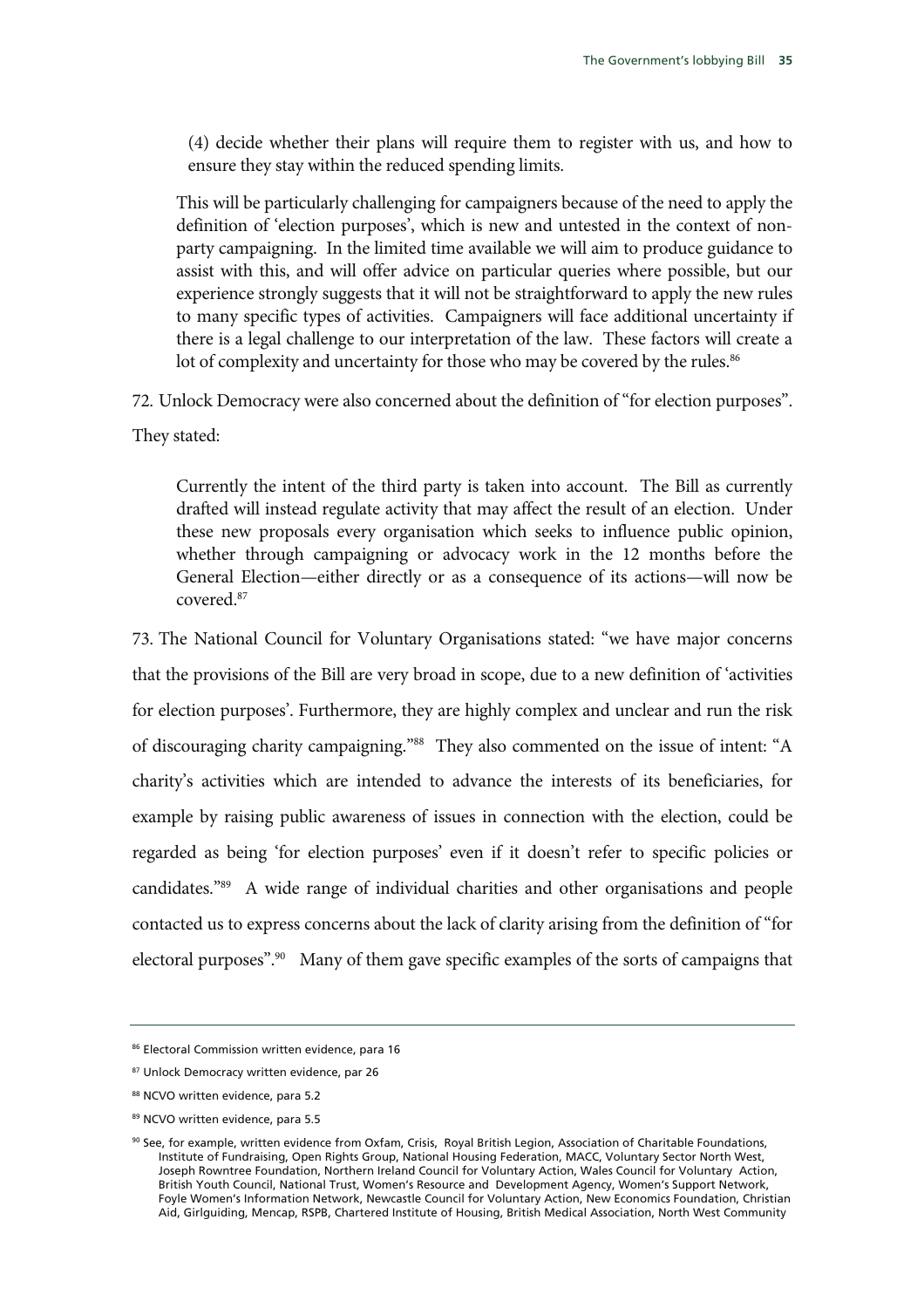they were worried would be affected. For example, Christian Aid expressed concern that the "Make Poverty History" campaign, which took place in an election year, "would not have been permissible under the new provisions".<sup>91</sup> Roald Dahl's Marvellous Children's Charity commented: "We cannot rely on verbal assurances that the Bill will do this [protect legitimate activity]—the wording of the Bill needs to be clear and, indeed, transparent."<sup>92</sup> The Government may say that it is not its intent to restrict charities in this way, but this is not enough. The Bill itself must clearly reflect the Government's intentions.

74. **The definition of spending "for electoral purposes" as currently drafted is likely to cause confusion. It is unsatisfactory that its interpretation should be left largely to the Electoral Commission—a state of affairs that the Commission itself has criticised.** *The Government must define clearly in the Bill itself what it means by "for electoral purposes". We recommend that it should be defined relatively narrowly, so that it relates clearly to promoting a particular political party or candidate, or the intent to damage a particular political party or candidate.*

#### **Staff costs**

75. Although the changes in Part 2 as a whole are intended to bring the rules for spending by third parties more in line with the rules for political parties, the TUC commented on two exceptions: "Political parties ... do not have to account for staff time in their returns, nor for the costs of an annual conference—an exemption not available to organisations such as the TUC which also have such events."<sup>93</sup> Unlock Democracy also expressed concern about the inclusion of staff costs and offices costs, "particularly as political parties were specifically excepted from including staff costs as it was considered too burdensome."94 The National Council for Voluntary Organisations also drew attention the fact that staff costs were included. Karl Wilding, Director of Public Policy at the National Council for Voluntary Organisations, stated: "That obligation would be an extremely

-

Network, Royal College of Nursing and Chartered Institute of Physiotherapy, SCOPE, National Union of Students, Sami Wannell, Joe Egerton, National Federation of Women's Institutes,Salvation Army.

<sup>91</sup> Written evidence Christian Aid

<sup>92</sup> Written evidence Roald Dahl's Marvellous Children's Charity

<sup>93</sup> TUC written evidence

<sup>94</sup> Unlock Democracy written evidence, par 27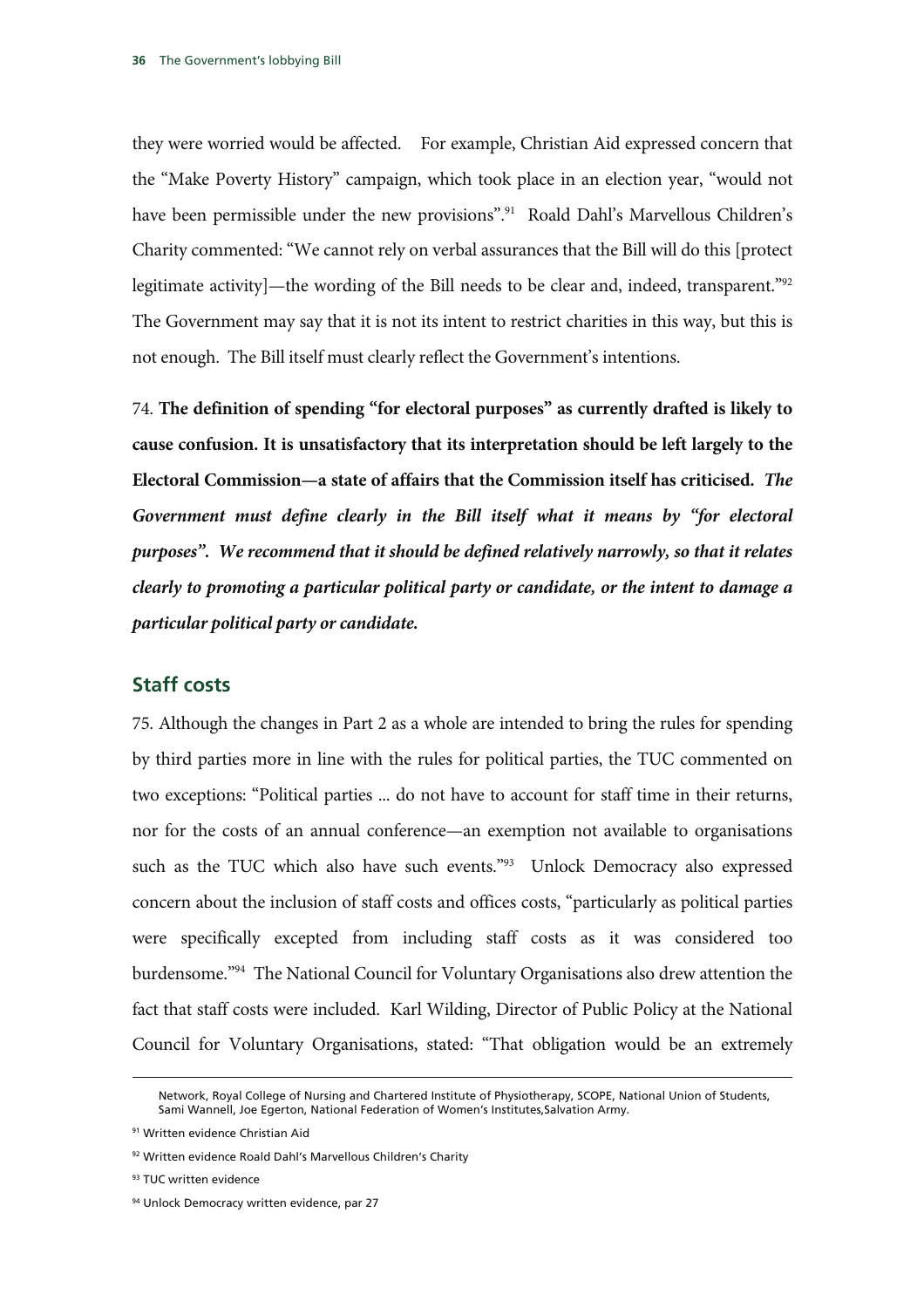difficult exercise for many organisations to fulfil because their staff tend to work on multiple functions and issues."95

76. The Electoral Commission argued in its June 2013 report on party and election finance laws that the scope of the Political Parties, Elections and Referendums Act 2000 should be broadened "to cover political parties' staff costs related to campaigning, and a wider range of non-party campaigning activity." They added: "However, we recognise that these are complex and potentially controversial changes that would need further thought and consultation before they are implemented." <sup>96</sup> Again, there has not yet been time for this further thought or consultation.

#### **Thresholds for registration**

77. The Bill lowers the level at which third parties have to register with the Electoral Commission from  $\text{\pounds}10,000$  to  $\text{\pounds}5,000$  in England, and from  $\text{\pounds}5,000$  to  $\text{\pounds}2,000$  in each of Scotland, Wales and Northern Ireland. Jenny Watson, Chair of the Electoral Commission, suggested that one practical way of improving the Bill would "to raise the thresholds at which people have to register."97

*78. In the absence of any evidence that there is a need to lower the threshold for third parties to register with the Electoral Commission, we recommend that the Government revert to the existing levels. To this end, we recommend that clause 27(1) is removed from the Bill.* 

#### **Spending limits**

79. There was concern about the new lower limits for expenditure, particularly taken in conjunction with the wider definition of what counts as regulated expenditure, and the requirement to aggregate spending when two or more organisations work together. The TUC was of the view that the new limits on spending would significantly curtail their activities and those of their affiliated unions:

<sup>95</sup> Q 205

<sup>96</sup> *A regulatory review of the UK's party and election finance laws*, p 8

<sup>97</sup> Q 292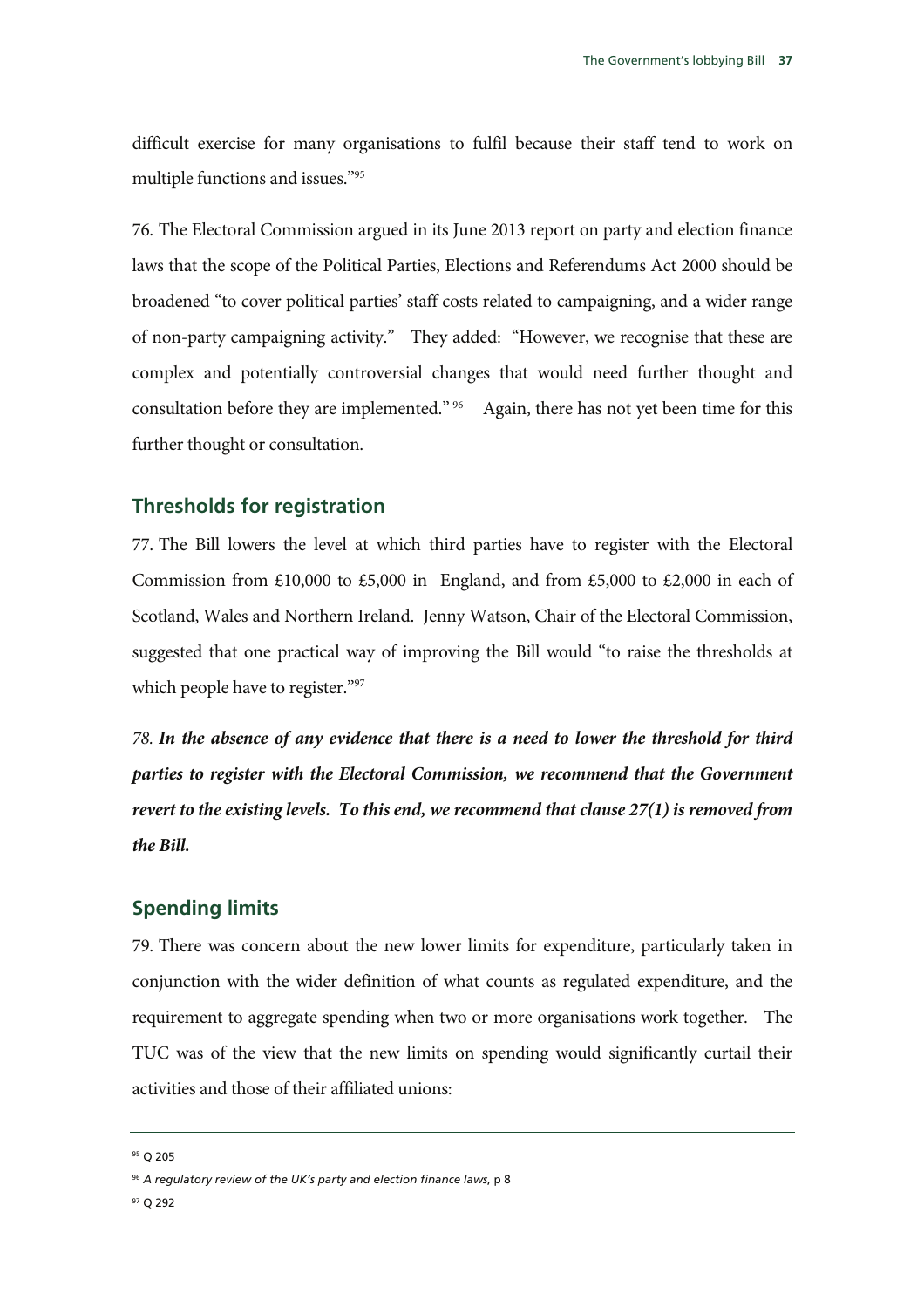The TUC Congress would probably count as election spending under this bill. Its cost is greater than the total limit for third party spending, and would thus take the TUC over its limit. The law requires organisations that work together to add up their combined spending and count this total against each organisation's cap. The annual TUC congress could thus take every affiliated union over its limits, even though political parties annual conferences are exempt from limits.<sup>98</sup>

80. Unlock Democracy stated that the new rules would "restrict our ability to build coalitions with other organisations, as any costs accrued by a coalition will need to be 'aggregated'".99 The National Council for Voluntary Organisations also commented on the possible consequences of the new lower spending limits, taken in conjunction with the requirement to aggregate expenditure by coalitions:

The requirement to account for the whole expenditure of a coalition is particularly burdensome: it will force the larger organisations to leave many joint campaigns, while also deterring small charities and voluntary organisations to work together for fear of dealing with the financial and administrative burden.<sup>100</sup>

81. The Joseph Rowntree Foundation commented: "The cost limits are reduced in a way that is neither explicable, nor relevant".<sup>101</sup> Karl Wilding, Director of Public Policy at the National Council for Voluntary Organisations, said that he did not know the basis on which the Government had decided on the new limits for expenditure, adding: "One may suggest that they are arbitrary."102 When we asked the Leader of the House about the basis for deciding on the new limits on expenditure, he said:

Because we wanted to set it at a level which we felt was appropriate in relation to the overall spending and would not, of itself—when you looked at third party spending, it is not actually set at a level which will constrain spending for electoral purposes generally, compared to previous elections, but would pretty much not permit large numbers of organisations to join the cohort we have seen up to now who are engaging in large-scale election spending on a national basis. We wanted to pretty much say, "Okay, this is where we are and we don't think we should really go beyond this sort of level in the future."103

- 102 Q 202
- 103 Q 348

<sup>98</sup> TUC written evidence

<sup>99</sup> Unlock Democracy written evidence

<sup>100</sup> SCVO, para 5.10

<sup>&</sup>lt;sup>101</sup> Joseph Rowntree Foundation written evidence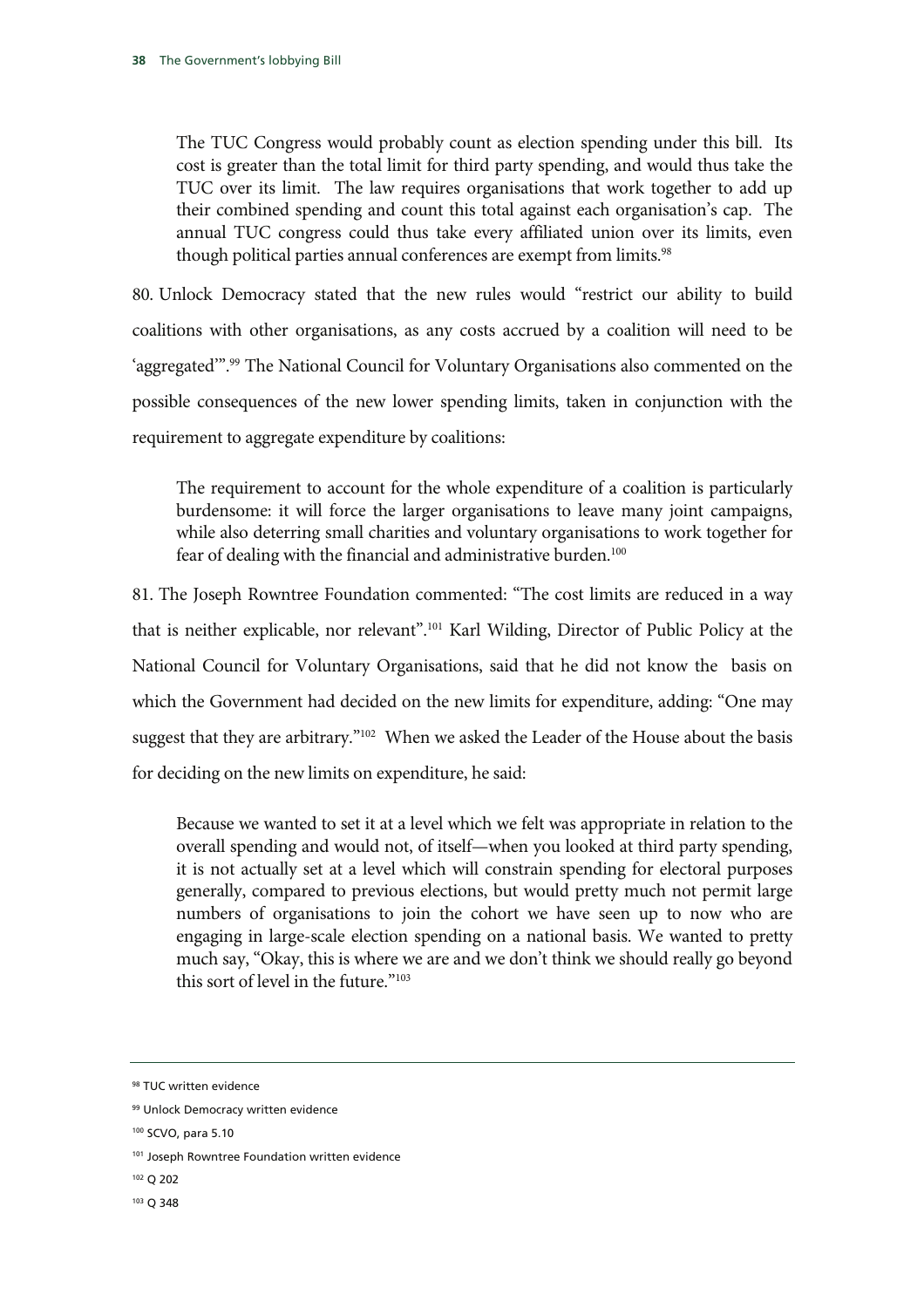82. **We have stated already that we have not seen adequate evidence for setting the new thresholds for expenditure at the levels imposed by Part 2 of the Bill. The Government must explain the reasoning behind its decisions during the passage of the Bill. Even if the Government can make the case for imposing lower levels, it must be able to given a convincing account of why it has chosen these particular limits as opposed to any others.** *If it cannot do so, we recommend that the existing levels continue to apply until such point as the case for change has been made.* 

#### **Reporting requirements**

83. The Bill requires third parties to submit quarterly reports to the Electoral Commission during the 365 day regulated period and weekly reports during the period following the dissolution of Parliament. Third parties are also required to submit a statement of accounts to the Electoral Commission, although individuals are exempt from this requirement. The Electoral Commission stated:

The regulatory burden created by the Bill is likely to be significant. The Impact Assessment states that the estimated cost of compliance with the Bill changes for registered campaigners will be in the range from zero to £800 ... On the basis of our experience of the effort that campaigners need to make to comply with the current rules, and of our discussions with organisations that may be affected by the new rules, we do not think these estimates are credible.<sup>104</sup>

It also commented that the Impact Assessment's estimate of the number of additional campaigners that would need to register as a result of the changes—between zero and 30 was likely to be "a severe under-estimate".105 The RSPB also expressed concern that "the administrative burdens that would be imposed by the bill would be far more onerous than the £0–£800 suggested by the Impact Assessment" and stated that it "is also unclear that the estimate for the number of organisations affected would take into account the new, wider definition of controlled expenditure."106

<sup>104</sup> Electoral Commission written evidence, para 19

<sup>105</sup> Electoral Commission written evidence, para 20

<sup>106</sup> RSPB written evidence, paras 8 and 11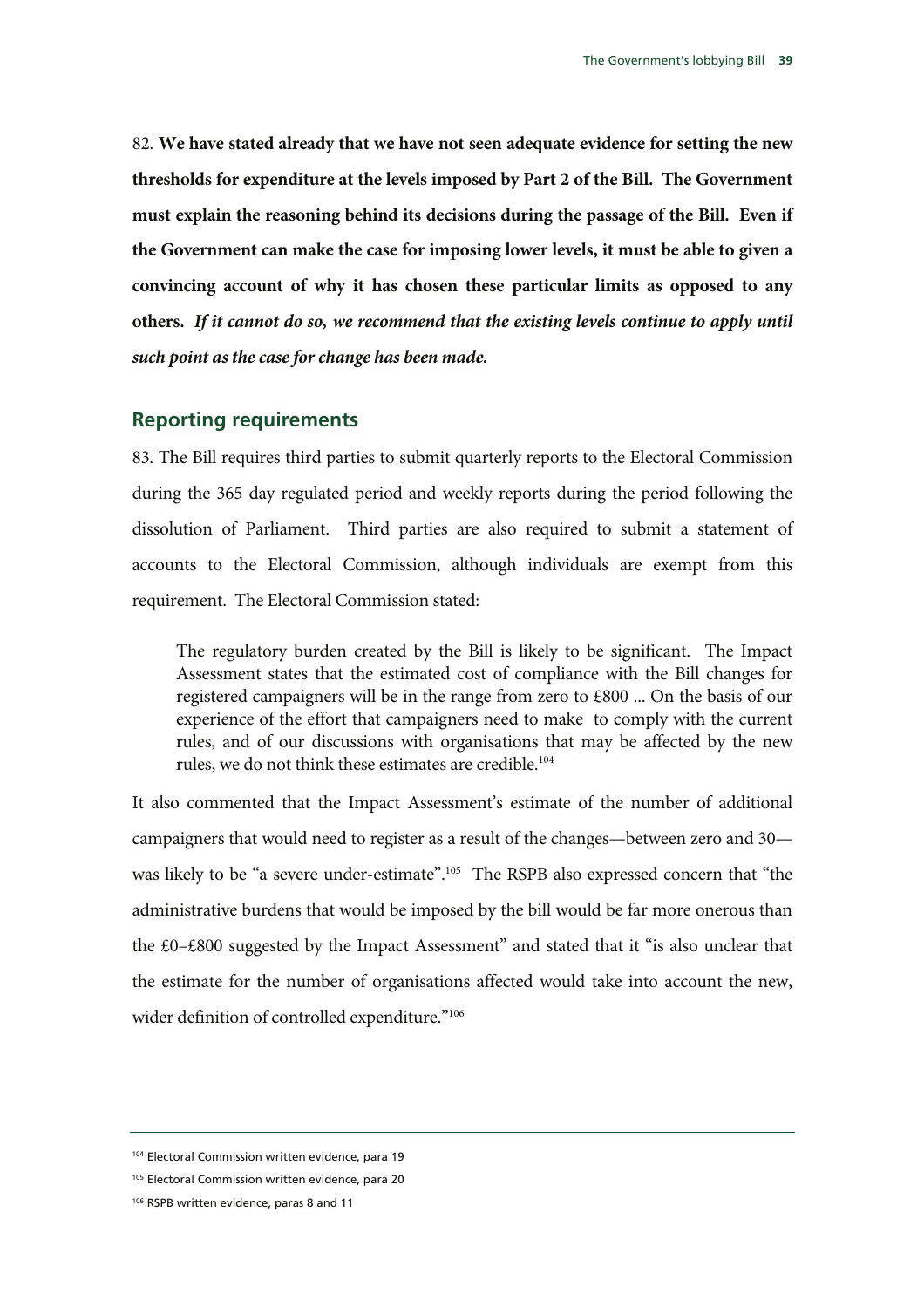84. The Electoral Commission stated that "The new requirement for weekly reporting after Parliament has been dissolved is likely to be particularly onerous and potentially impracticable for large organisations with branches and other complex structures."107 Of the new accounting requirements, it remarked: "The new requirements appear onerous, in that the accounts will have to be produced with a few months of polling day and will cover a period of time that is not a standard accounting period."108

*85. We are concerned that the Electoral Commission does not think the figures in the Impact Assessment for the estimated cost of compliance with Part 2 of the Bill are credible, and that it thinks that the Government has severely underestimated the number of new campaigners who would need to register with the Electoral Commission as a result of the changes. We urge the Government to revisit its Impact Assessment and issue a revised version if necessary. The Impact Assessment is a useful tool when scrutinising a Bill, and it should be as accurate as possible.* 

#### **Role of the Electoral Commission**

86. Clause 35 of the Bill amends the Political Parties, Elections and Referendums Act 2000 by imposing a new requirement on the Electoral Commission to monitor and take all reasonable steps to secure compliance with the controls imposed by that Act. It extends the regulatory remit of the Electoral Commission in relation to party registration and rules for using imprints—information added to campaign material to show who is responsible for its production—in election material.

87. Of the change to its role, the Electoral Commission stated: "The Bill includes a change to the Commission's regulatory remit. The Commission's Board and Accounting Officer were not consulted on the change, and we are concerned that it has been brought forward without consultation and with no clear rationale."<sup>109</sup>

<sup>107</sup> Electoral Commission written evidence, para 40

<sup>108</sup> Electoral Commission written evidence, para 41

<sup>109</sup> Electoral Commission written evidence, para 42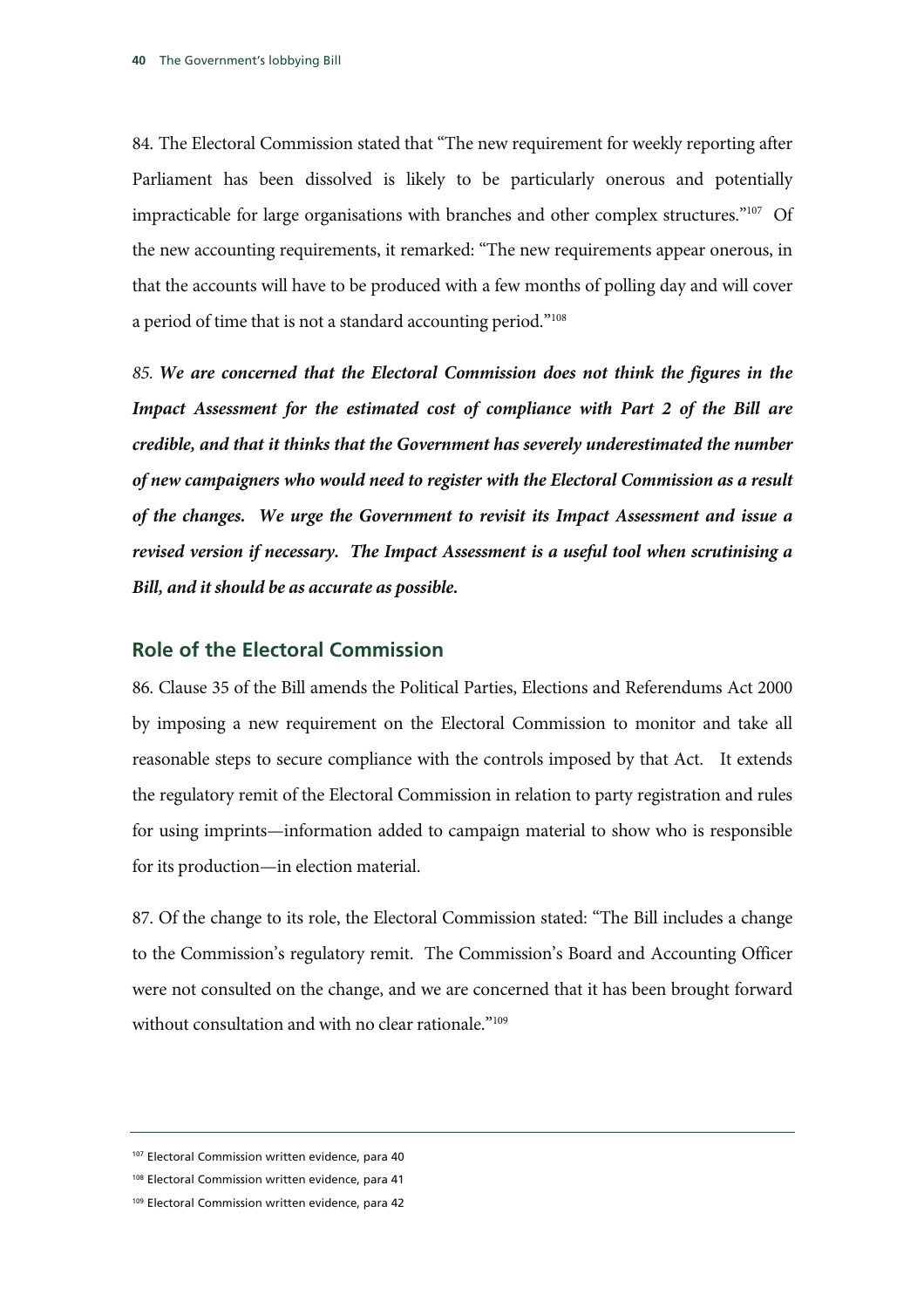88. The Electoral Commission commented that there were "significant practical issues" about enforcement.<sup>110</sup> It stated: "In practical terms, even with significant additional resources we would not be able to identify every case of potential non-compliance in advance."111 It was particularly concerned about the new controls on spending targeted at particular constituencies, stating: "Obtaining the information necessary to identify potential cases of non-compliance at constituency level, and particularly the evidence needed to be able to sanction breaches, is likely to be so difficult that these provisions may be unenforceable in practice."<sup>112</sup>

*89. It is extraordinary that the Government did not consult the Board and Accounting Officer of the Electoral Commission about the change it is making to the Commission's role. We note also that the Commission has concerns about its ability to identify cases of potential non-compliance, particularly at a constituency level. We recommend that the Government remove Clause 35 from the Bill and consult with the Electoral Commission about its proposed changes and the rationale behind them.*

<sup>110</sup> Electoral Commission written evidence, para 35

<sup>111</sup> Electoral Commission written evidence, para 36

<sup>112</sup> Electoral Commission written evidence, para 38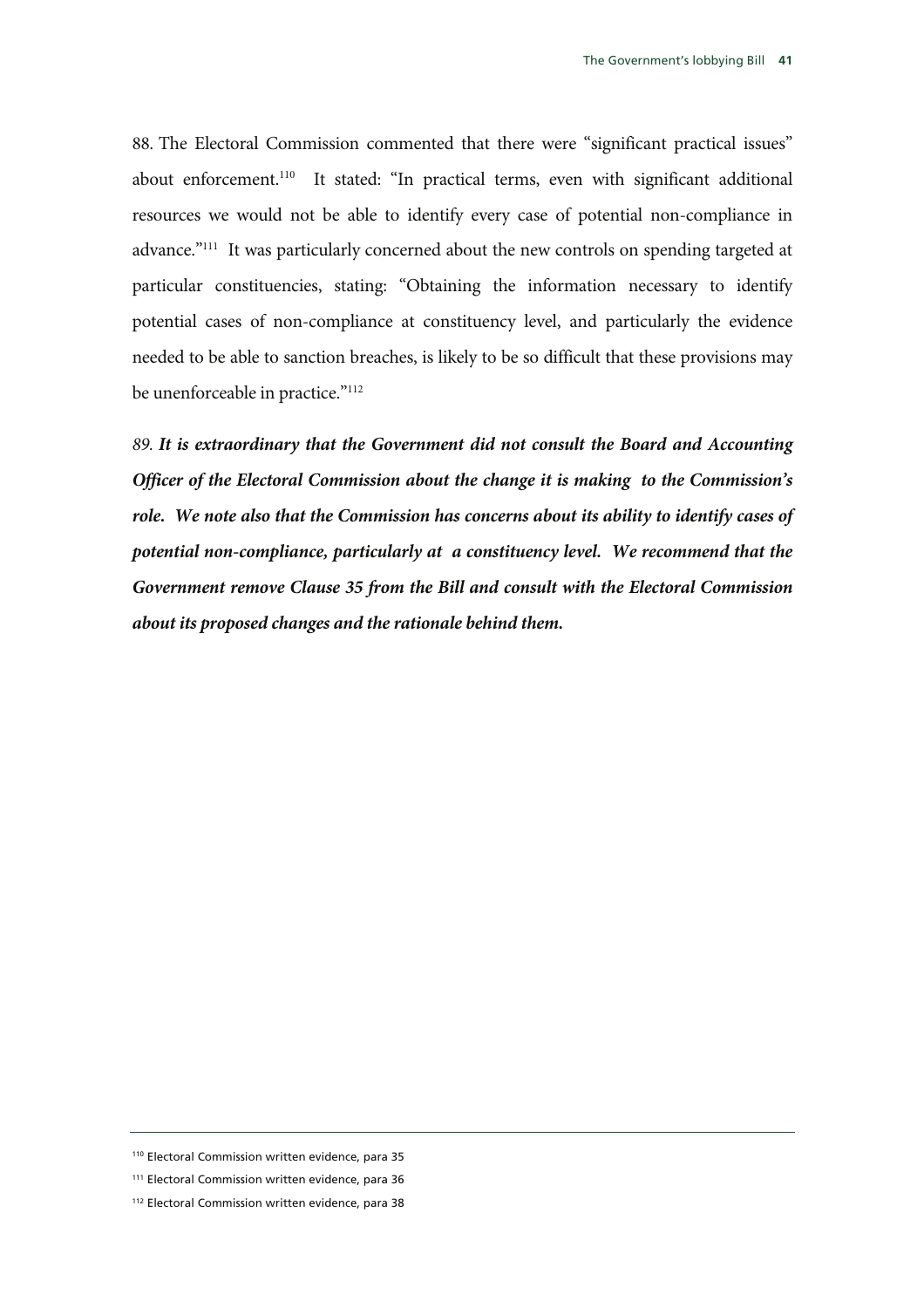# 4 Part 3: Trade Unions' Registers of Members

### **Purpose**

90. Part 3 of the Bill changes the legal requirements in relation to trade unions' obligations to keep their list of members up to date. The House of Commons Library Research Paper summarises Part 3 as follows:

Since the mid-1980s every trade union has been under a duty to compile and maintain a register of the names and addresses of its members. The duty is currently provided in section 24 of the Trade Union and Labour Relations (Consolidation) Act 1992. An independent regulator, the Certification Officer, oversees compliance with the duty, although only investigates the register if a member of the union applies for a declaration of non-compliance. Additionally, before an election or ballot is held, a trade union must appoint an independent person to act as a scrutineer. The scrutineer is required to inspect the register whenever it appears to him to be appropriate to do so or when asked to by a member or the union who has a wellfounded suspicion that the register is inaccurate.<sup>113</sup>

- 91. The Bill would:
	- require unions to submit annually to the Certification Officer a membership audit certificate (clause 36);
	- require unions with 10,000 or more members to appoint a "qualified independent person" to act as an assurer, who will provide the union membership audit certificate and carry out such inquiries as they consider necessary to provide the certificate (clause 37);
	- give substantial new investigatory powers to the Certification Officer, who would be entitled to: require the production of relevant documents or authorise another person to do so; require explanations of those documents from the person by whom they are produced or any person who is or has been an official or the union (including assurers); appoint an inspector to investigate compliance with the duty

<sup>113</sup> House of Commons Library, *Transparency of lobbying, Non-party Campaigning and Trade Union Administration Bill*, p 33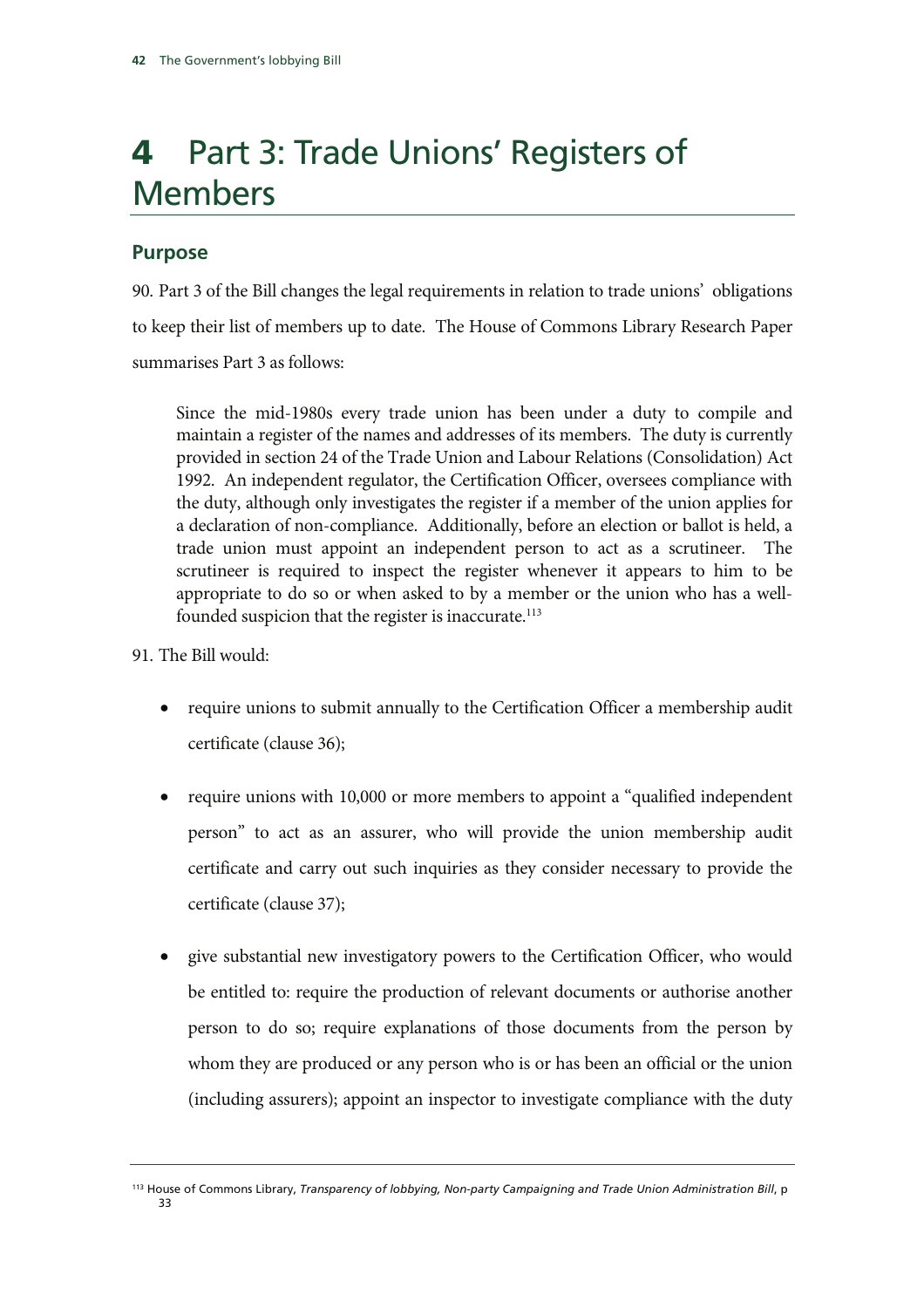to maintain a register of names and addresses of members if circumstances suggest that the union has failed to comply with that duty or the duties relating to the membership audit certificate (clause 38);

• give new enforcement powers to the Certification Officer, who would be able to make a declaration of non-compliance with duties relating to the register, and, subsequently, to issue an enforcement order that would impose requirements to take steps to remedy the failure (clause 39).<sup>114</sup>

92. The TUC stated: "As with part two we are unable to discern the problem that this part of the Bill is meant to remedy."115 Giving oral evidence, Nigel Stanley, Head of Campaigns and Communication at the TUC, said:

We have asked BIS, the certification officer and ACAS through freedom of information requests whether they have received or made representations that we need to amend current powers to regulate union membership, which are there with a very strong duty in the Trade Union and Labour Relations (Consolidation) Act 1992. We cannot find any demand for part 3.<sup>116</sup>

93. The TUC suggested two possible motives for Part 3 of the Bill: "to make industrial action more difficult and/or to regulate trade unions that are affiliated to the Labour Party."<sup>117</sup> It commented that a "common legal challenge" by employers facing industrial action was that "ballot papers have either gone to the wrong members or not gone to all the relevant members." It stated: "The changes in the Bill would allow employers to complain directly to the Certification Officer to make further challenges to union membership systems, which could make industrial action ballots even more complex."118 Of the second suggested motive, it commented:

Only 15 trade unions affiliate to the Labour Party. The Certification Officer's list of registered trade unions contains 149 unions. Most of these do not have a political fund. It does not seem appropriate to impose a regulatory burden on the 90% of

<sup>114</sup> House of Commons Library, *Transparency of Lobbying, Non-party Campaigning and Trade Union Administration Bill,*  pp 37-39

<sup>&</sup>lt;sup>115</sup> TUC written evidence, para 4.2

<sup>116</sup> Q 190

<sup>117</sup> TUC written evidence, para 4.4

<sup>118</sup> TUC written evidence, para 4.5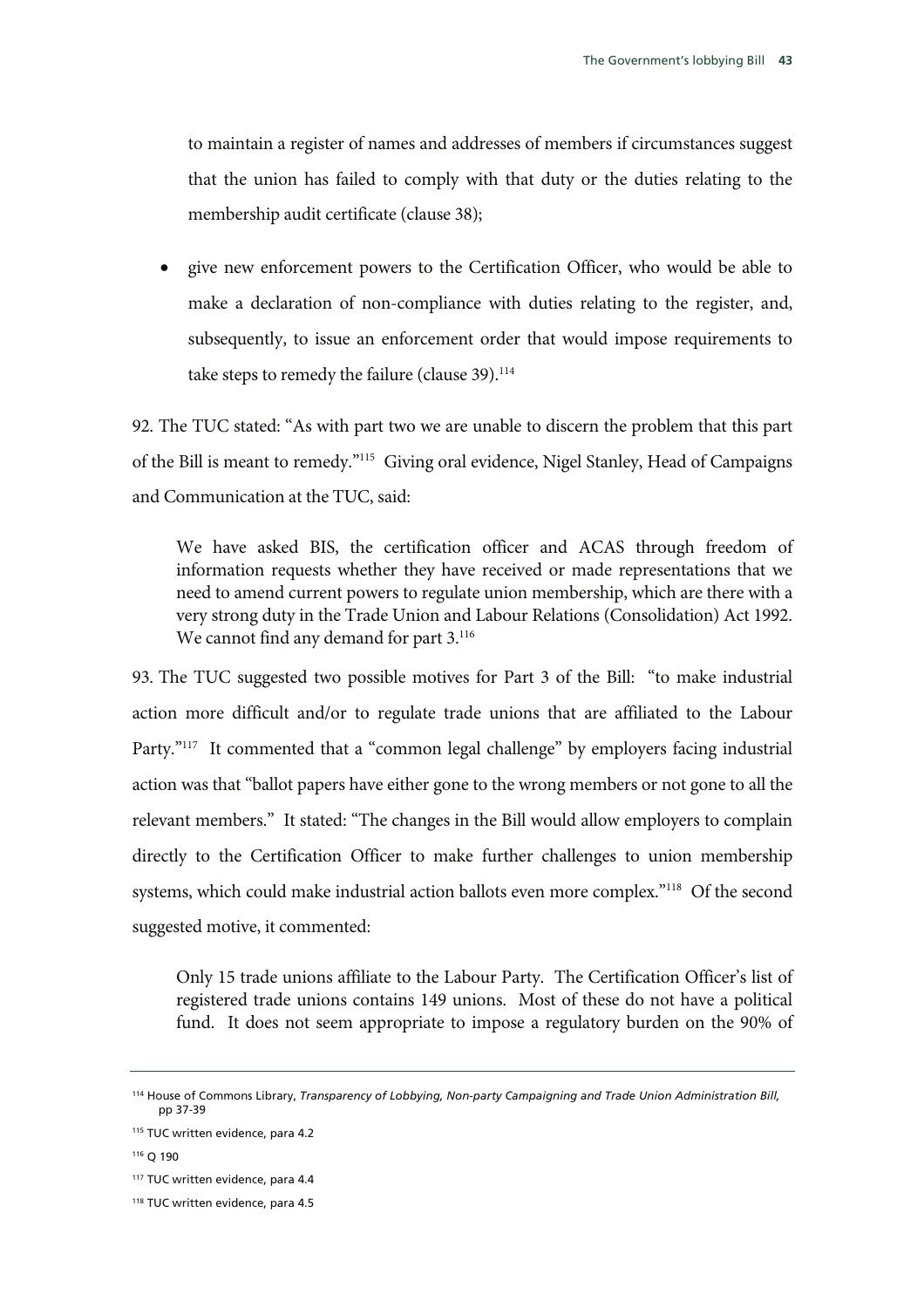trade unions that do not—and are very unlikely ever—to affiliate to the Labour Party.<sup>119</sup>

94. Two principal concerns were raised by Nigel Stanley about the proposed new requirements. The first related to privacy:

It is a legal process in which three new groups gain access to individual membership details, which we think should be confidential. The three bodies who will have access to union personal membership details are the certification officer, anyone appointed by the certification officer as an investigator and the assurer that unions have to appoint from a list published by the Government.<sup>120</sup>

He also raised a concern that "third parties will now be able to complain to the certification officer, which may result in all kinds of spurious and trivial complaints."121 The TUC also noted that no Impact Assessment had been produced for Part 3 of the Bill, even though, in its opinion, the Bill would "result in a regulatory burden on employers" as "Unions are workplace-based organisations and many need information from employers to maintain accurate membership lists."122

95. A letter from UNISON to the Leader of the House, on 2 September, which we were copied into, raises concerns about Part 3 on the basis of legal advice received by UNISON. The letter states:

this advice makes it clear that the Bill probably infringes both Article 8 of the European Convention of Human Rights (ECHR) with regards to the right to a private life and article 11 of the ECHR with regards to the freedom of association. Our legal advice also states that the provisions within the legislation appear to be both incompatible with EU data protection law and are likely to harm the neutrality of the Certification Officer (CO) by involving the CO in elements of industrial action from which they have so far been excluded.<sup>123</sup>

96. **In relation to Part 3, we note the concerns raised by the TUC about the confidentiality of membership details and the concerns raised by Unison in relation to the European Convention of Human Rights.** *The Government must address these concerns during the course of proceedings on the Bill.*

<sup>&</sup>lt;sup>119</sup> TUC written evidence, para 4.7

<sup>120</sup> Q 190

<sup>121</sup> Q 190

<sup>122</sup> TUC written evidence para 4.3

<sup>&</sup>lt;sup>123</sup> Letter from Dave Prentis, General Secretary, UNISON, to the Leader of the House, 2 September 2013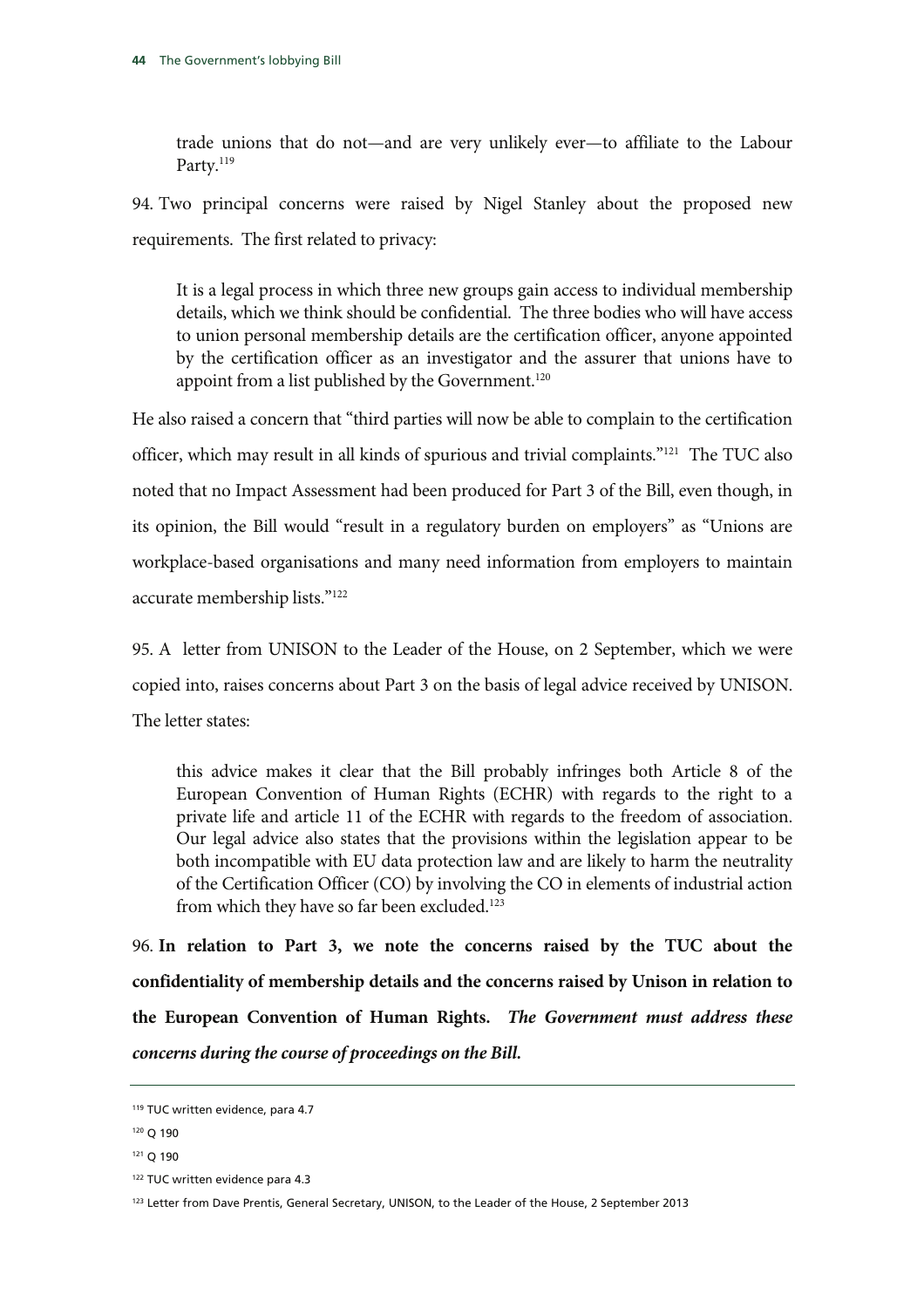### 5 Conclusion

97. **We support the aims of increasing transparency in lobbying and effectively and fairly regulating non-party campaigning. However, Parts 1 and 2 of the Transparency of Lobbying, Non-Party Campaigning and Trade Union Administration Bill are seriously flawed. There has been inadequate interaction between Government and Parliament to ensure that this Bill is fit for purpose. The Bill must not become law in its present form. It would benefit hugely from a proper process of consultation and prelegislative scrutiny, both of which have been lacking so far. It has significant defects as it is currently drafted.**

98. **Our main recommendation is therefore that the Government should withdraw the Bill, and support a motion in the House to set up a special Committee to carry out prelegislative scrutiny, using the text of the existing Bill as a draft. The Committee should be charged with producing an improved Bill within six months. That Bill should then be re-introduced to the House and complete its passage onto the statute book as soon as possible. We suggest this not because we want to hinder the Government in pursuing its legislative programme, but because it is in all our interests—those of the Government, Parliament and the public—to produce at Act that works.** 

99. **In the event that the Bill is not withdrawn, we have proposed some amendments to Parts 1 and 2, which we think would improve it.**

100. **There are some fundamental lessons to be learned from this Bill. One is that, other than in cases of emergency, all Bills should, as standard practice, go through prelegislative scrutiny in Parliament. The Standing Orders of the House should be amended to include words similar to these: "No public Bill shall be presented unless a) a draft of the Bill has received pre-legislative scrutiny by a Committee of the House or a joint Committee of both Houses, or b) it has been certified by the Speaker as a Bill that requires immediate scrutiny and pre-legislative scrutiny would be inexpedient."**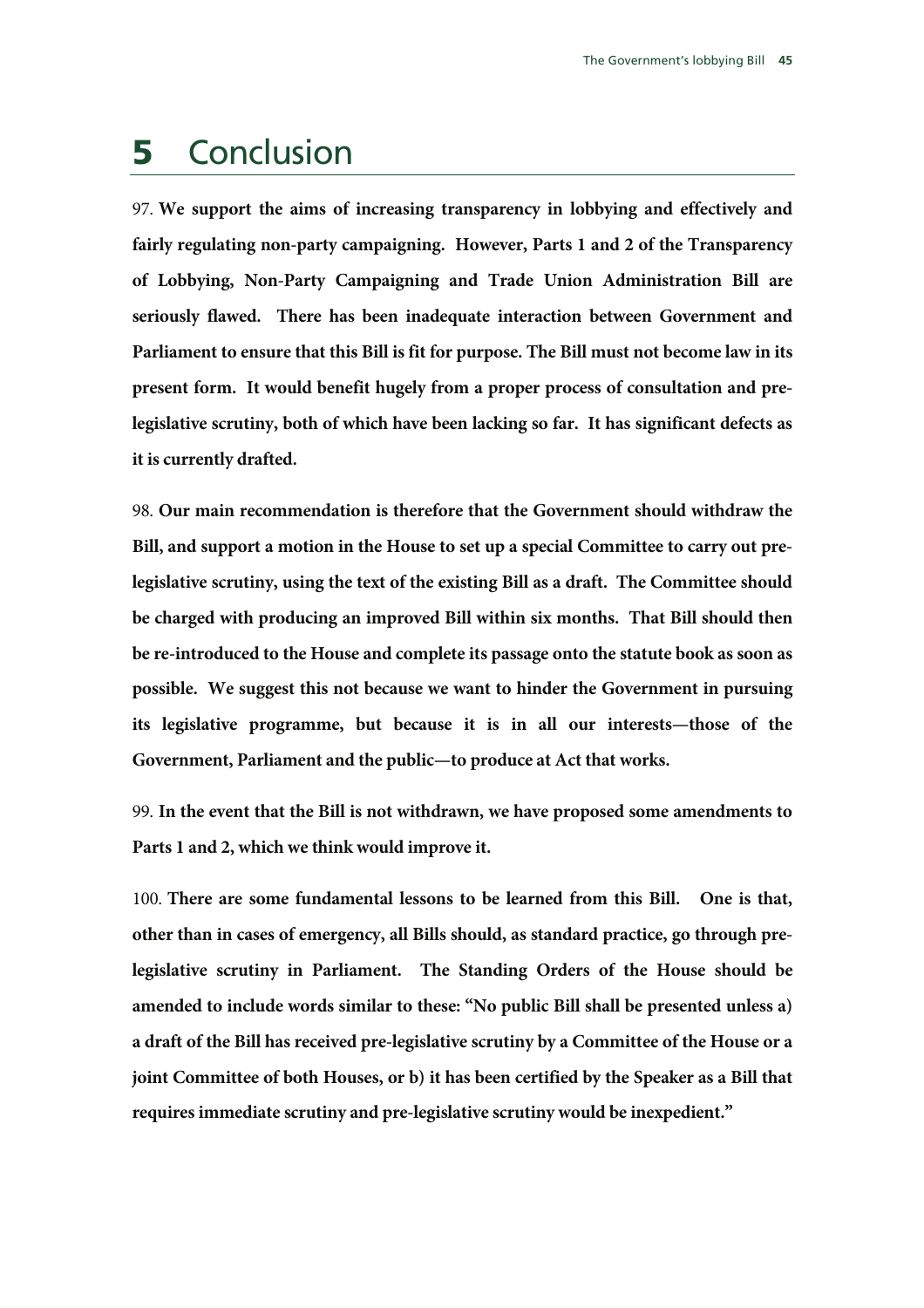# Conclusions and recommendations

#### **Introduction**

**1.** We regret the unnecessarily rushed way in which this Bill is being proceeded with, without pre-legislative scrutiny or adequate consultation. In the limited time available, we have focused on the principal concerns that have been raised with us in order to draw them to the attention to Members of Parliament and peers who are scrutinising the Bill as it makes its rapid progress through the House of Commons and House of Lords. In doing so, we hope to ensure that an improved Bill makes its way onto the statute book. (Paragraph 5)

### **Part 1: Registration of consultant lobbyists**

- **2.** If the Government wants only to make it clear whom third-party lobbyists represent when they meet Ministers and Permanent Secretaries, it does not need a statutory lobbying register to achieve this: such details could be included with the current information that is published about these meetings. (Paragraph 8)
- **3.** In order genuinely to enhance transparency and confidence, a lobbying register would have to cover all those who lobby professionally and all those who offer professional advice on lobbying, whether they are third-party or in-house lobbyists, including those working for law firms, trade associations and think tanks. (Paragraph 26)
- **4.** The Bill's definition of "consultant lobbying" is flawed. Not only does it exclude inhouse lobbyists, which was the Government's intention, but as currently drafted it would also exclude the vast majority of third-party lobbyists, and particularly the larger organisations. The reasons for this were the subject of widespread agreement among our witnesses: many companies undertake lobbying as part of a wider communications and public relations business, and in addition they spend very little of their time meeting directly with Minsters and Permanent Secretaries, meaning they could argue they were exempt from registering under the exclusion in Paragraph 3 of Schedule 1. An effective way to determine whether a business is mainly a non-lobbying business could be to have a financial threshold above which people should have to register. One suggestion would be that any company or individual that spends more than £10,000 in one quarter on lobbying, as defined in the Bill, or the provision of lobbying advice, should be required to register. (Paragraph 27)
- **5.** We are concerned that, by attempting to be particularly clear that Members of Parliament are excluded from the Bill, the Government has in fact achieved the opposite effect. We are encouraged that the Leader of the House indicated in oral evidence that he was willing to revisit this issue if there was any doubt that Members of Parliament were excluded. (Paragraph 37)
- **6.** If the Government want to exclude Members of Parliament from the Bill, on the basis that paid advocacy is already banned by the House of Commons Code of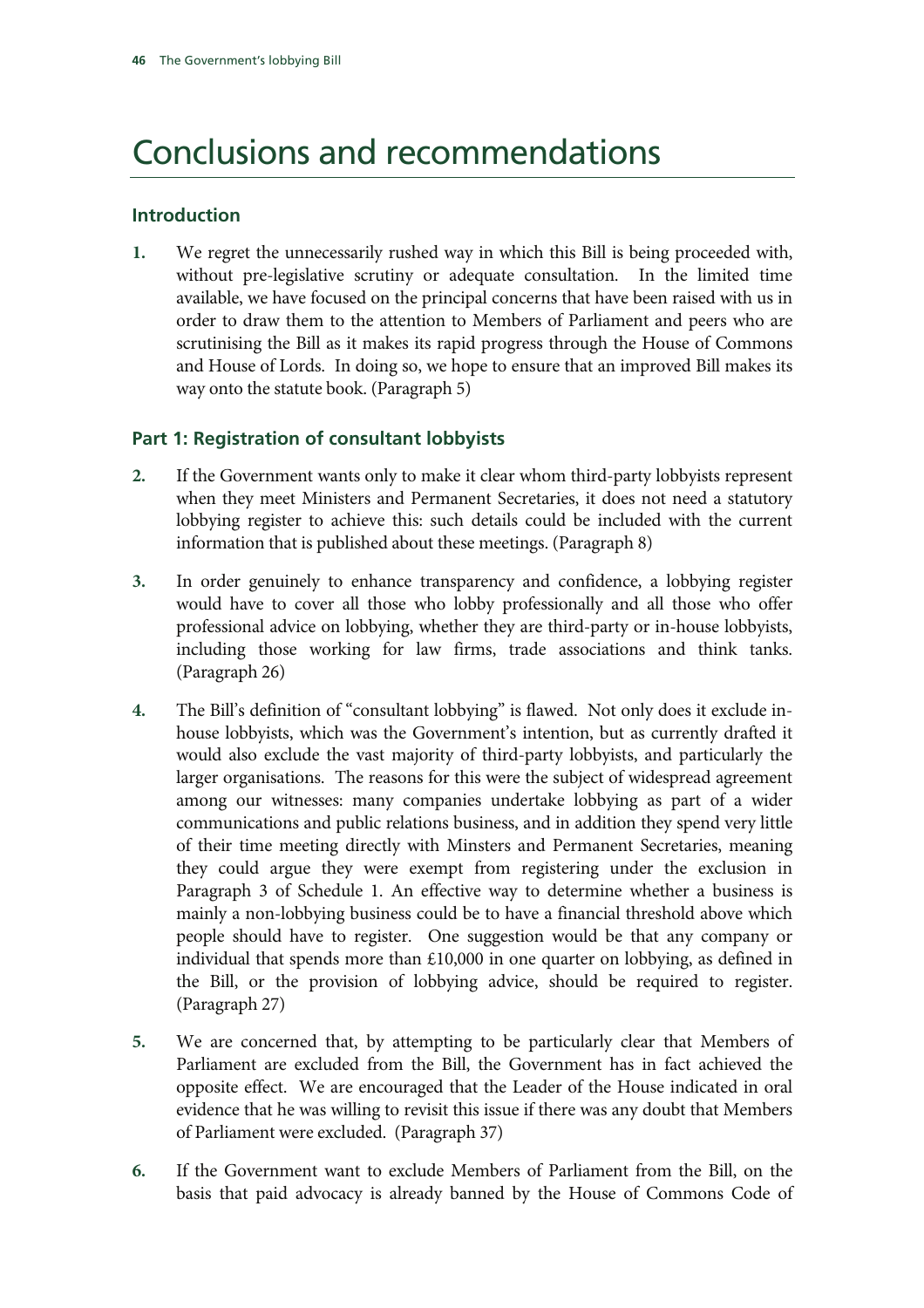Conduct for Members, then it should delete Paragraph 2 of Schedule 1, which has unintended consequences as currently drafted, and instead include a provision stating that a Member of Parliament's salary from IPSA does not count as "payment" under clause 2(1)(a) of the Bill. (Paragraph 38)

- **7.** The information that the register requires to be listed should be expanded to include the subject matter and purpose of the lobbying, when this is not already clear from a company's name. To be clear, this should not involve the disclosure of detailed information about the content of the meeting—just a broad outline of the subject matter and the intended outcome. For example: Subject matter—lobbying; Purpose—change the Transparency of Lobbying etc Bill. We also suggest that there could be a financial threshold above which companies are required to provide information about the subject matter and purpose of lobbying (Paragraph 45)
- **8.** Either in the Bill, or in regulations, there should be a specific requirement that the register is published in a format that is suitable for the extraction of bulk, formatted spreadsheet files, to enable people to make easy use of the data that is available. (Paragraph 48)
- **9.** The Government must clarify, in the course of proceedings on the Bill, what would constitute "reasonable grounds" for the Registrar believing someone to be a consultant lobbyist. (Paragraph 51)
- **10.** We are concerned that the defective definition of "consultant lobbying" in the Bill means that the Government's Impact Assessment may over-estimate the number of lobbyists who will be required to register, and that the cost of registration for those who are covered will be correspondingly high. We again urge the Government to modify the definition of "consultant lobbying" to reflect what consultant lobbyists actually do. (Paragraph 54)
- **11.** We continue to believe that there would be merit in requiring lobbyists on the register to sign up to a code of practice. We do not think that a statutory code is necessary. As a starting point, under the information required on the register, registered lobbyists should have to list any codes of practice to which they subscribe. (Paragraph 60)

### **Part 2: Non-party campaigning**

- **12.** We do not believe that the Government has clearly communicated the need for Part 2 of the Bill, or has provided a satisfactory account of the basis on which the new levels for registration and expenditure by third parties have been set. Part 2 of the Bill in particular would have benefitted from much more consultation with those it affects and with the Electoral Commission, which will have to operate its provisions. (Paragraph 67)
- **13.** The definition of spending "for electoral purposes" as currently drafted is likely to cause confusion. It is unsatisfactory that its interpretation should be left largely to the Electoral Commission—a state of affairs that the Commission itself has criticised. The Government must define clearly in the Bill itself what it means by "for electoral purposes". We recommend that it should be defined relatively narrowly, so that it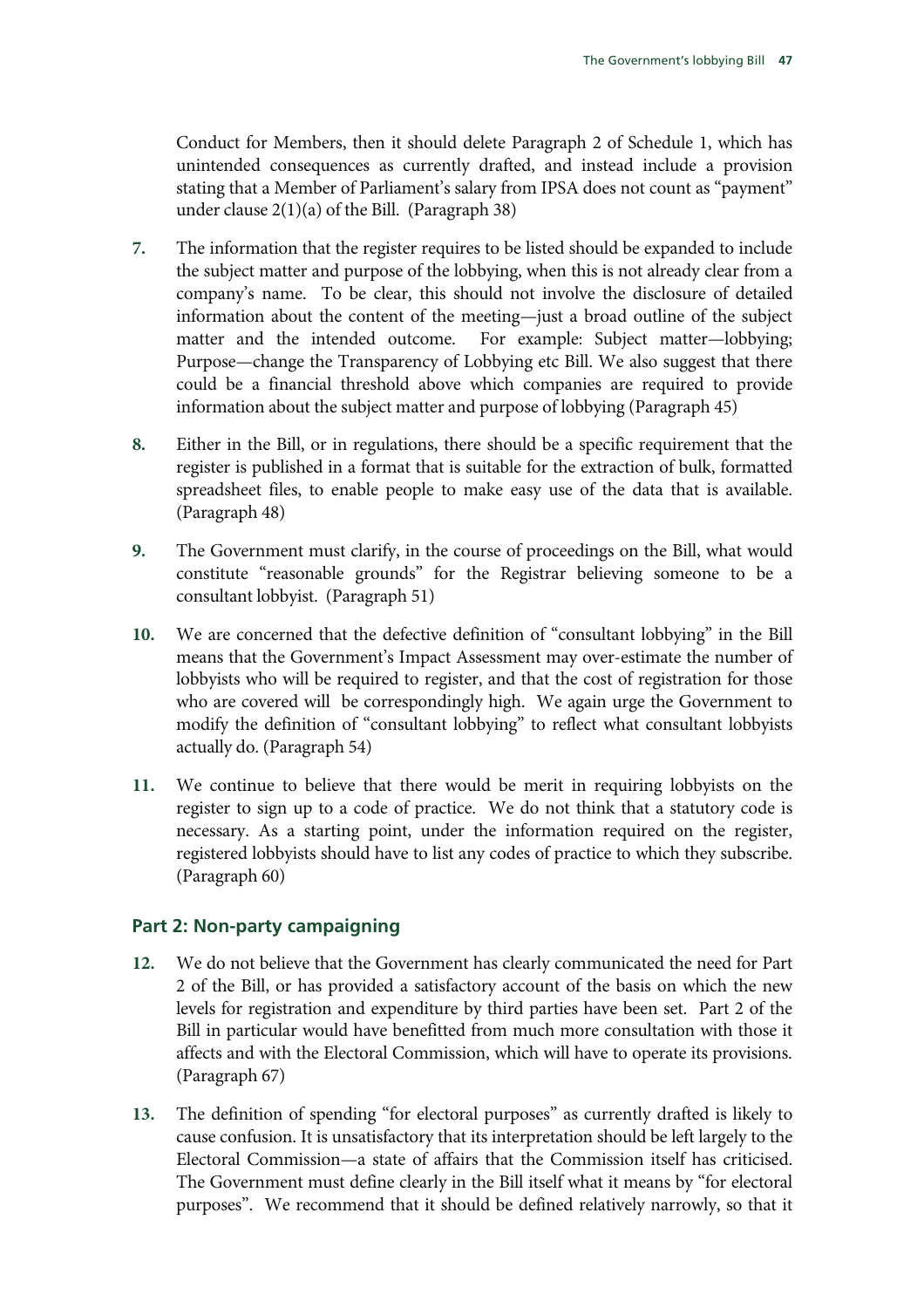relates clearly to promoting a particular political party or candidate, or the intent to damage a particular political party or candidate. (Paragraph 74)

- **14.** In the absence of any evidence that there is a need to lower the threshold for third parties to register with the Electoral Commission, we recommend that the Government revert to the existing levels. To this end, we recommend that clause 27(1) is removed from the Bill. (Paragraph 78)
- **15.** We have stated already that we have not seen adequate evidence for setting the new thresholds for expenditure at the levels imposed by Part 2 of the Bill. The Government must explain the reasoning behind its decisions during the passage of the Bill. Even if the Government can make the case for imposing lower levels, it must be able to given a convincing account of why it has chosen these particular limits as opposed to any others. If it cannot do so, we recommend that the existing levels continue to apply until such point as the case for change has been made. (Paragraph 82)
- **16.** We are concerned that the Electoral Commission does not think the figures in the Impact Assessment for the estimated cost of compliance with Part 2 of the Bill are credible, and that it thinks that the Government has severely underestimated the number of new campaigners who would need to register with the Electoral Commission as a result of the changes. We urge the Government to revisit its Impact Assessment and issue a revised version if necessary. The Impact Assessment is a useful tool when scrutinising a Bill, and it should be as accurate as possible. (Paragraph 85)
- **17.** It is extraordinary that the Government did not consult the Board and Accounting Officer of the Electoral Commission about the change it is making to the Commission's role. We note also that the Commission has concerns about its ability to identify cases of potential non-compliance, particularly at a constituency level. We recommend that the Government remove Clause 35 from the Bill and consult with the Electoral Commission about its proposed changes and the rationale behind them. (Paragraph 89)

### **Trade Unions' Registers of Members**

**18.** In relation to Part 3, we note the concerns raised by the TUC about the confidentiality of membership details and the concerns raised by Unison in relation to the European Convention of Human Rights. The Government must address these concerns during the course of proceedings on the Bill.(Paragraph 96)

### **Conclusion**

**19.** We support the aims of increasing transparency in lobbying and effectively and fairly regulating non-party campaigning. However, Parts 1 and 2 of the Transparency of Lobbying, Non-Party Campaigning and Trade Union Administration Bill are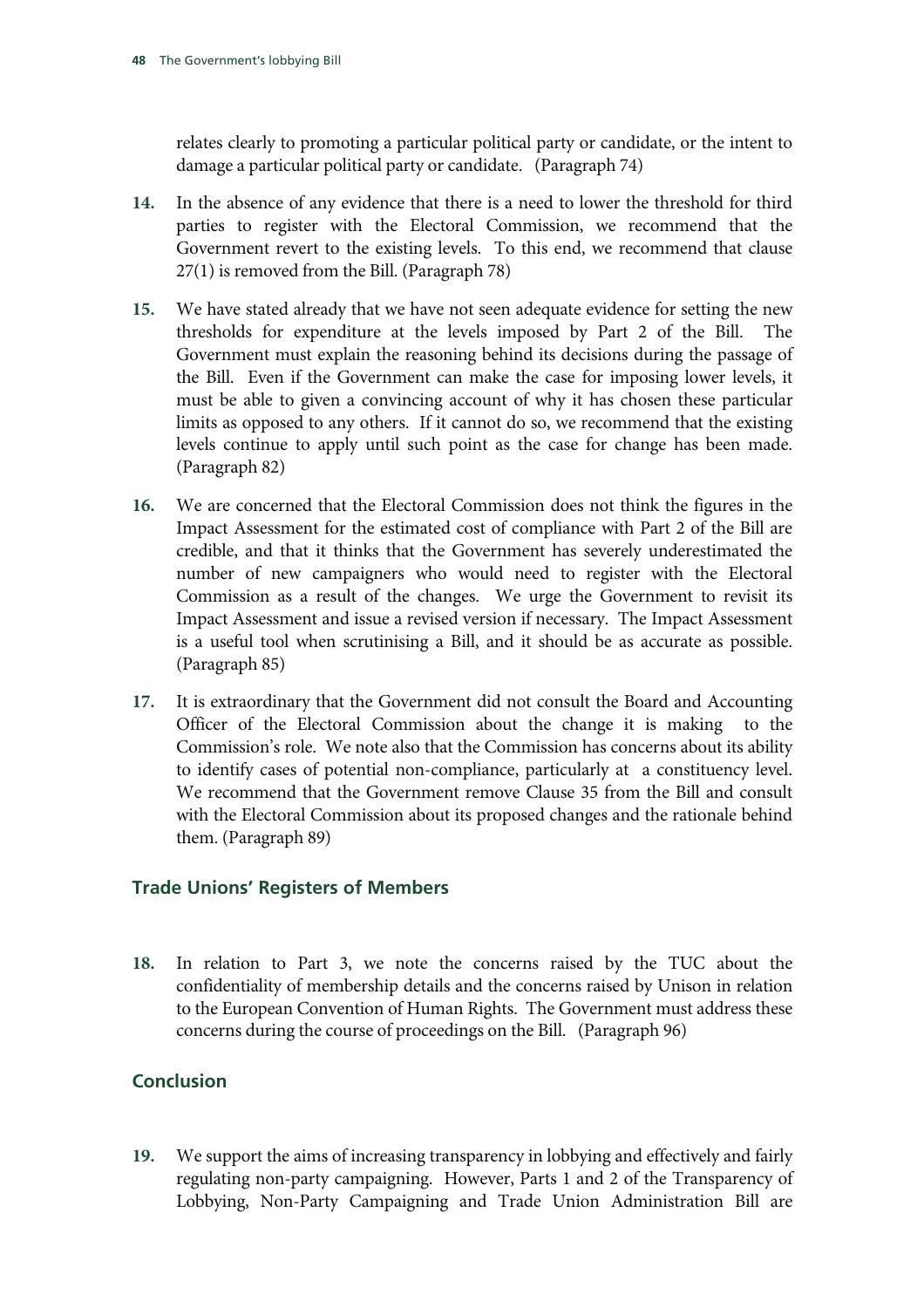seriously flawed. There has been inadequate interaction between Government and Parliament to ensure that this Bill is fit for purpose. The Bill must not become law in its present form. It would benefit hugely from a proper process of consultation and pre-legislative scrutiny, both of which have been lacking so far. It has significant defects as it is currently drafted. (Paragraph 97)

- **20.** Our main recommendation is therefore that the Government should withdraw the Bill, and support a motion in the House to set up a special Committee to carry out pre-legislative scrutiny, using the text of the existing Bill as a draft. The Committee should be charged with producing an improved Bill within six months. That Bill should then be re-introduced to the House and complete its passage onto the statute book as soon as possible. We suggest this not because we want to hinder the Government in pursuing its legislative programme, but because it is in all our interests—those of the Government, Parliament and the public—to produce at Act that works. (Paragraph 98)
- **21.** In the event that the Bill is not withdrawn, we have proposed some amendments to Parts 1 and 2, which we think would improve it. (Paragraph 99)
- **22.** There are some fundamental lessons to be learned from this Bill. One is that, other than in cases of emergency, all Bills should, as standard practice, go through prelegislative scrutiny in Parliament. The Standing Orders of the House should be amended to include words similar to these: "No public Bill shall be presented unless a) a draft of the Bill has received pre-legislative scrutiny by a Committee of the House or a joint Committee of both Houses, or b) it has been certified by the Speaker as a Bill that requires immediate scrutiny and pre-legislative scrutiny would be inexpedient." (Paragraph 100)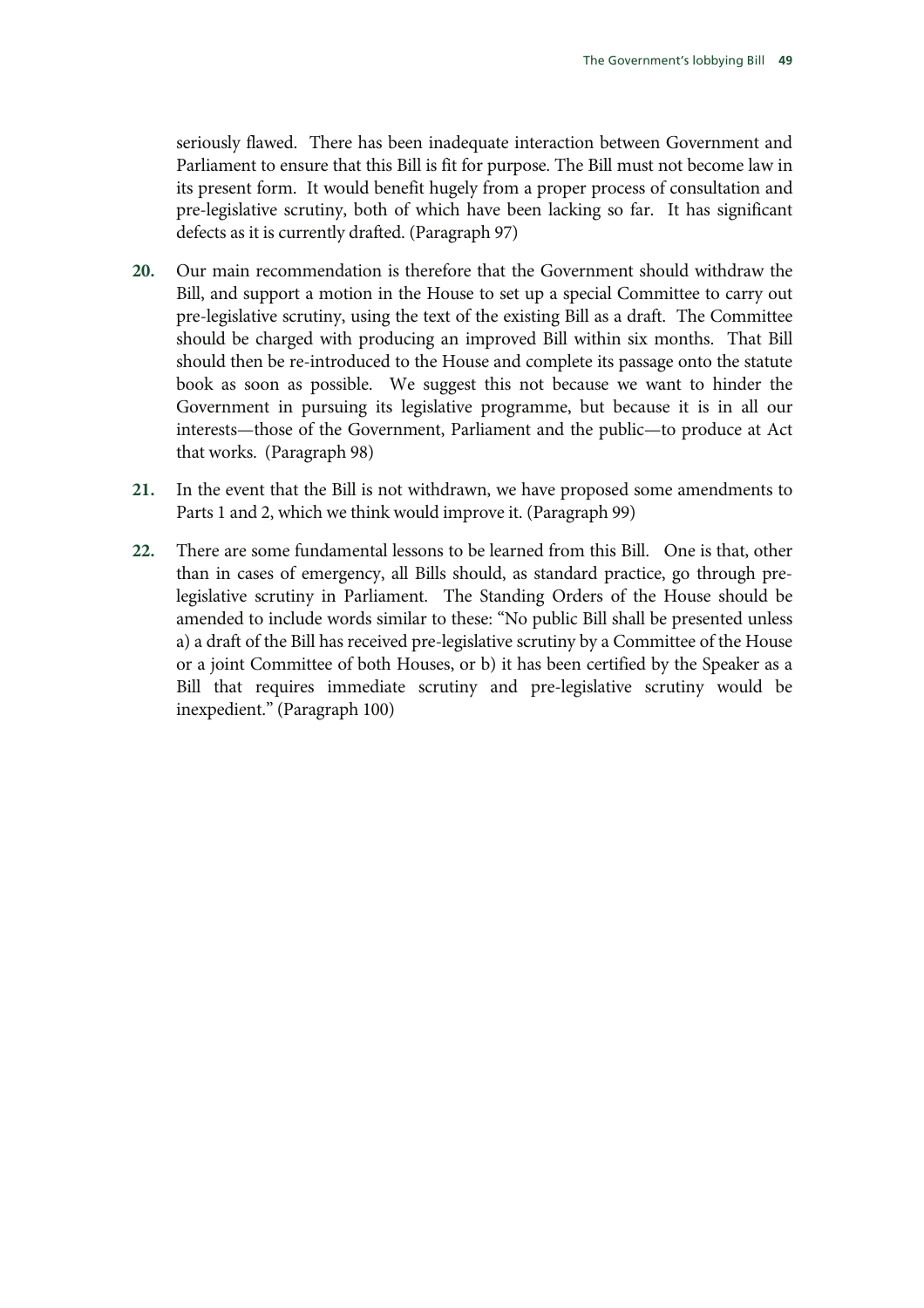## Formal Minutes

#### **Wednesday 4 September 2013**

Members present:

Mr Graham Allen, in the Chair

Paul Flynn Sheila Gilmore Mrs Eleanor Laing Mr Andrew Turner Stephen Williams

Draft Report (*The Government's lobbying bill*), proposed by the Chair, brought up and read.

*Ordered*, That the draft Report be read a second time, paragraph by paragraph.

Paragraphs 1 to 100 read and agreed to.

Summary agreed to.

*Resolved*, That the Report be the Seventh Report of the Committee to the House.

*Ordered*, That the Chair make the Report to the House.

*Ordered*, That embargoed copies of the Report be made available, in accordance with the provisions of Standing Order No. 134.

[Adjourned till Thursday 5 September at 9.45 am.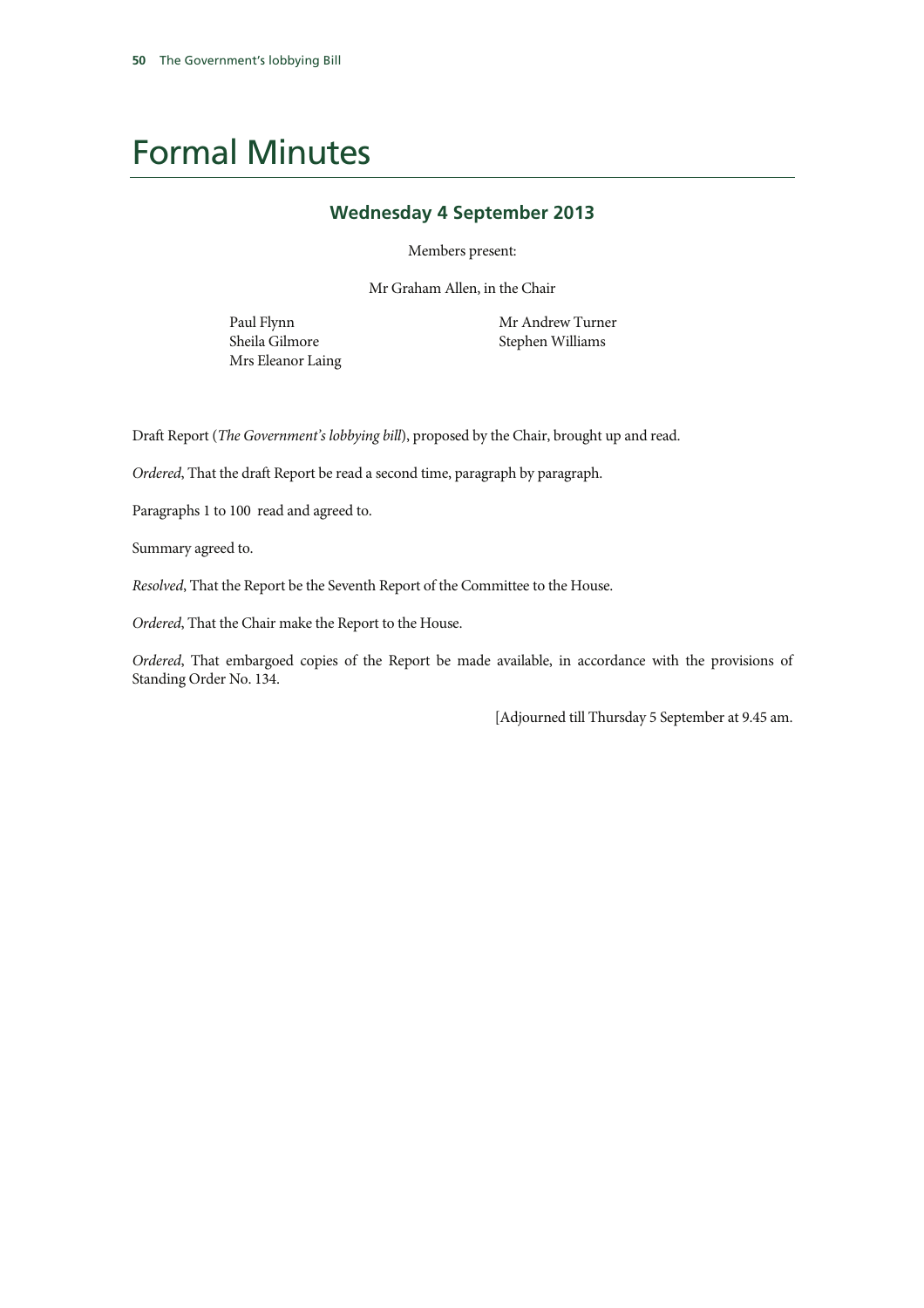### **Witnesses**

#### **Thursday 18 July 2013**

**Miss Chloe Smith MP,** Minister for Political and Constitutional Reform, Cabinet Office

#### **Thursday 29 August 2013**

**Iain Anderson,** Deputy Chair, Association of Professional Political Consultants, Francis Ingham**,** Director General, Public Relations Consultants Association, **George Kidd,** Acting Chair, UK Public Affairs Council, and **Jane Wilson,** Chief Executive, Chartered Institute of Public Relations

**Tamasin Cave,** Spinwatch/Alliance for Lobbying Transparency, and **Alexandra Runswick,** Unlock Democracy

**Nigel Stanley,** Head of Campaigns and Communications, Trades Union Congress

**Karl Wilding,** Director of Public Policy, National Council for Voluntary Organisations

**Rt Hon Mr Kevin Baron MP** 

#### **Tuesday 3 September 2013**

**Gavin Devine**, Chief Executive, MHP Communications

**Jenny Watson,** Chair, **Tony Stafford,** Head of Policy (Party and Election Finance) and **Peter Horne**, Director of Party and Election Finance, Electoral Commission

**Rt Hon Mr Andrew Lansley MP**, Leader of the House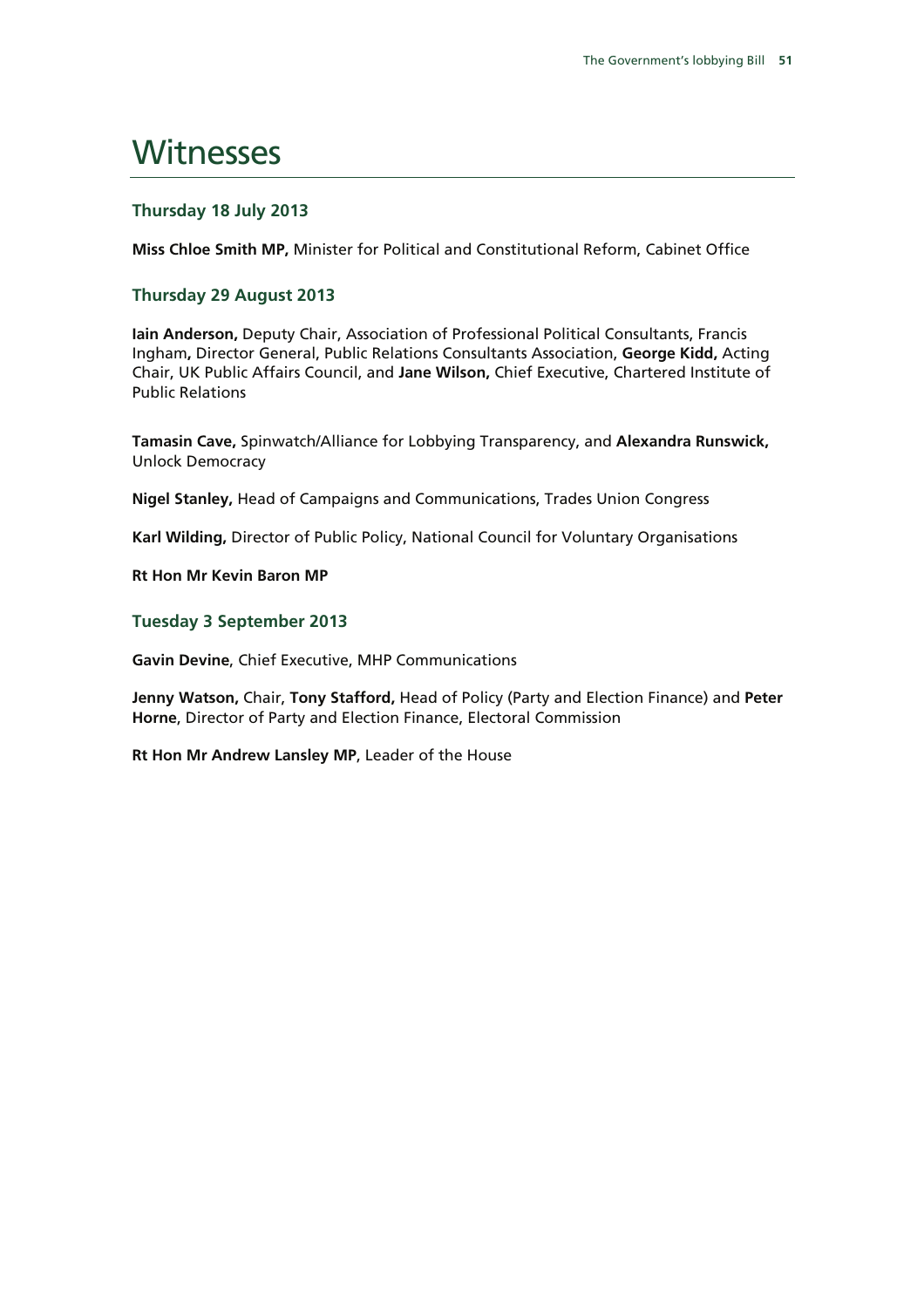# List of written evidence

(published in Volume III on the Committee's website www.parliament.uk/pcrc)

| 1  | <b>Mark Boleat</b>                                           | GLB 01            |
|----|--------------------------------------------------------------|-------------------|
| 2  | <b>UK Public Affairs Council</b>                             | <b>GLB 02</b>     |
| 3  | <b>Whitehouse Consultancy</b>                                | GLB <sub>03</sub> |
| 4  | The Electoral Commission                                     | <b>GLB 04</b>     |
| 5  | The information Commissioner                                 | <b>GLB 05</b>     |
| 6  | <b>MHP Communications</b>                                    | <b>GLB 06</b>     |
| 7  | Royal College of Midwives                                    | <b>GLB 07</b>     |
| 8  | Spinwatch                                                    | <b>GLB 08</b>     |
| 9  | Transparency International UK                                | <b>GLB 09</b>     |
| 10 | The Association of Professional Political Consultants (APPC) | <b>GLB 10</b>     |
| 11 | <b>Trades Union Congress (TUC)</b>                           | <b>GLB 11</b>     |
| 12 | <b>Unlock Democracy</b>                                      | <b>GLB 12</b>     |
| 13 | Political Lobbying and Media Relations (PLMR)                | <b>GLB 13</b>     |
| 14 | <b>Public Relations Consultants Association (PRCA)</b>       | <b>GLB 14</b>     |
| 15 | <b>Charted Institute of Public Relations (CIPR)</b>          | <b>GLB 15</b>     |
| 16 | The British Dental Association                               | <b>GLB 16</b>     |
| 17 | Dr John Hogan, Professor Gary Murphy and Dr Raj Chari        | <b>GLB 17</b>     |
| 18 | <b>National Union of Journalists (NUJ)</b>                   | <b>GLB 18</b>     |
| 19 | Whoslobbying                                                 | <b>GLB 19</b>     |
| 20 | Mirko Draca                                                  | <b>GLB 20</b>     |
| 21 | The Committee on Standards in Public Life                    | <b>GLB 21</b>     |
| 22 | National Council for Voluntary Organisations (NCVO)          | <b>GLB 22</b>     |
| 23 | John Hemming MP                                              | <b>GLB 23</b>     |
| 24 | <b>Action for Children</b>                                   | <b>GLB 24</b>     |
| 25 | <b>Richard Heller</b>                                        | <b>GLB 25</b>     |
| 26 | <b>Citizens Advice Bureau</b>                                | <b>GLB 26</b>     |
| 27 | The Association of Charitable Foundations                    | <b>GLB 27</b>     |
| 28 | The Howard League for Penal Reform                           | <b>GLB 28</b>     |
| 29 | <b>CRISIS</b>                                                | <b>GLB 29</b>     |
| 30 | The Royal British Legion                                     | <b>GLB 30</b>     |
| 31 | Oxfam                                                        | <b>GLB 31</b>     |
| 32 | Institute of Fundraising                                     | <b>GLB 32</b>     |
| 33 | Gavin Talbot                                                 | <b>GLB 33</b>     |
| 34 | Open Rights Group                                            | <b>GLB 34</b>     |
| 35 | The National Housing Federation                              | <b>GLB 35</b>     |
| 36 | Mike Wild, MACC                                              | <b>GLB 36</b>     |
| 37 | Law Society of Scotland                                      | <b>GLB 37</b>     |
| 38 | <b>Cambridge Council VS</b>                                  | <b>GLB 38</b>     |
| 39 | <b>Voluntary Sector NW</b>                                   | <b>GLB 39</b>     |
| 40 | Joseph Rowntree Foundation                                   | <b>GLB 40</b>     |
| 41 | Roald Dahl's Marvellous Children's Charity                   | <b>GLB 41</b>     |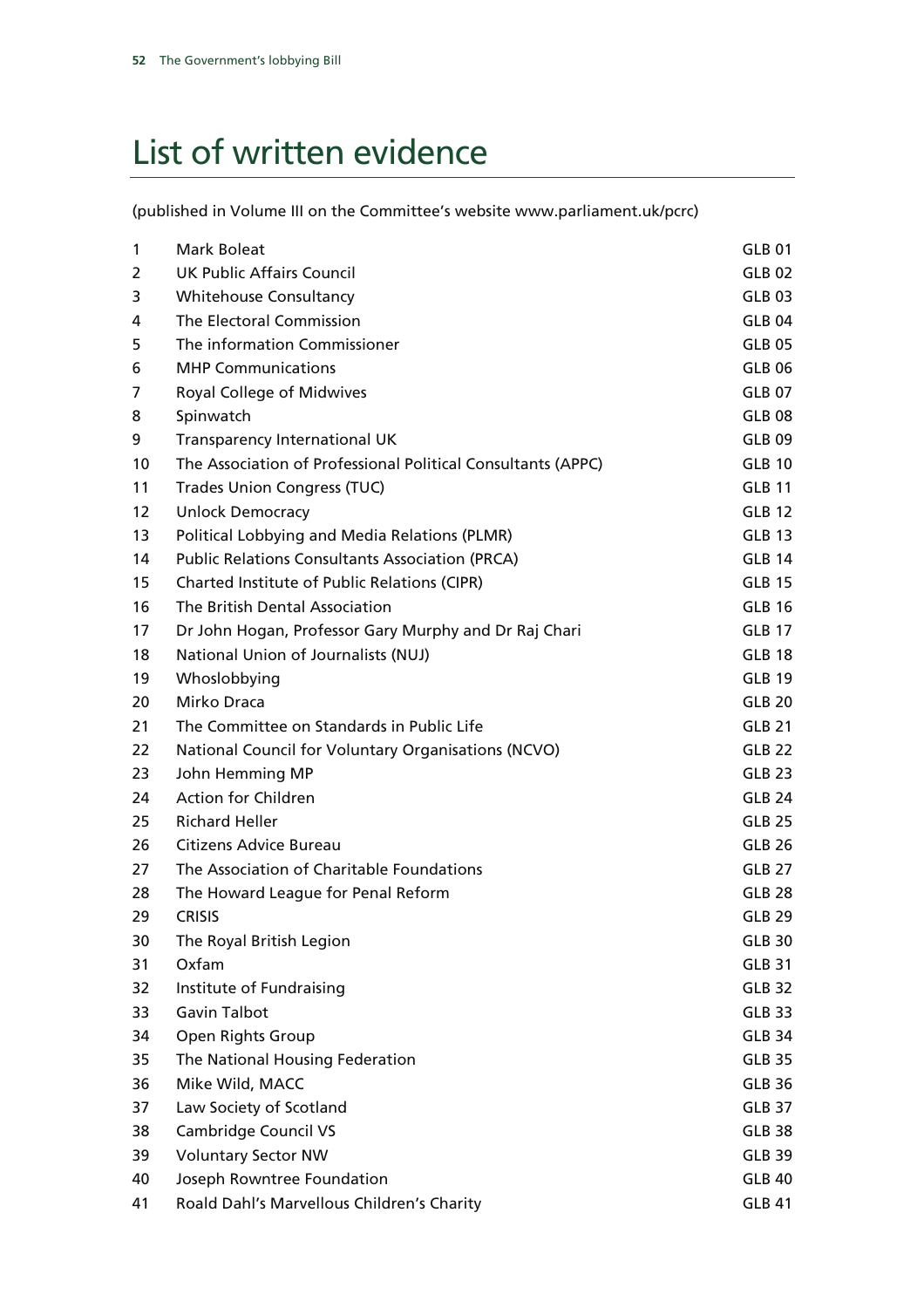| 42 | <b>British Youth Council</b>                                            | <b>GLB 42</b> |
|----|-------------------------------------------------------------------------|---------------|
| 43 | NI Council for Voluntary Action                                         | <b>GLB 43</b> |
| 44 | The Children's Media Foundation                                         | GLB 44        |
| 45 | <b>The National Trust</b>                                               | <b>GLB 45</b> |
| 46 | The Women's Resource and Development Agency                             | <b>GLB 46</b> |
| 47 | The Women's Support Network                                             | <b>GLB 47</b> |
| 48 | Wales Council for Voluntary Action                                      | <b>GLB 48</b> |
| 49 | Foyle Women's Information Network                                       | <b>GLB 49</b> |
| 50 | Newcastle Council for Voluntary Service                                 | <b>GLB 50</b> |
| 51 | <b>New Economics Foundation</b>                                         | <b>GLB 51</b> |
| 52 | <b>Christian Aid</b>                                                    | <b>GLB 52</b> |
| 53 | <b>Stroke Association</b>                                               | <b>GLB 53</b> |
| 54 | The Northern Ireland Council for Ethnic Minorities                      | <b>GLB 54</b> |
| 55 | Girlguiding                                                             | <b>GLB 55</b> |
| 56 | Dr Andy Williamson, Esther Foreman and colleagues                       | <b>GLB 56</b> |
| 57 | The Woodland Trust                                                      | <b>GLB 57</b> |
| 58 | <b>Royal Mencap Society</b>                                             | <b>GLB 58</b> |
| 59 | The Royal Society for the Protection of Birds (RSPB)                    | <b>GLB 59</b> |
| 60 | <b>Julie Park</b>                                                       | <b>GLB 60</b> |
| 61 | The Chartered Institute of Housing (CIH)                                | <b>GLB 61</b> |
| 62 | The British Medical Association (BMA)                                   | <b>GLB 62</b> |
| 63 | <b>WOMEN'STEC</b>                                                       | <b>GLB 63</b> |
| 64 | <b>Northern Visions</b>                                                 | <b>GLB 64</b> |
| 65 | <b>Local Works Coalition</b>                                            | <b>GLB 65</b> |
| 66 | North West Community Network                                            | <b>GLB 66</b> |
| 67 | Playboard NI                                                            | <b>GLB 67</b> |
| 68 | Royal College of Nursing and Chartered Society of Physiotherapy         | <b>GLB 68</b> |
| 69 | Greenpeace UK                                                           | <b>GLB 69</b> |
| 70 | <b>SCOPE</b>                                                            | <b>GLB 70</b> |
| 71 | Women's Aid Federation Northern Ireland                                 | <b>GLB 71</b> |
| 72 | Friends of the Earth                                                    | <b>GLB 72</b> |
| 73 | The National Union of Students                                          | <b>GLB 73</b> |
| 74 | Sami Wannell                                                            | <b>GLB 74</b> |
| 75 | <b>Compact Voice</b>                                                    | <b>GLB 75</b> |
| 76 | Joe Egerton                                                             | <b>GLB 76</b> |
| 77 | The National Association for Voluntary and Community Action             | <b>GLB 77</b> |
| 78 | The Sheila McKechnie Foundation                                         | <b>GLB 78</b> |
| 79 | National Federation of Women's Institutes (NFWI)                        | <b>GLB 79</b> |
| 80 | The Salvation Army                                                      | <b>GLB 80</b> |
| 81 | The Board of Deputies of British Jews and the Jewish Leadership Council | <b>GLB 81</b> |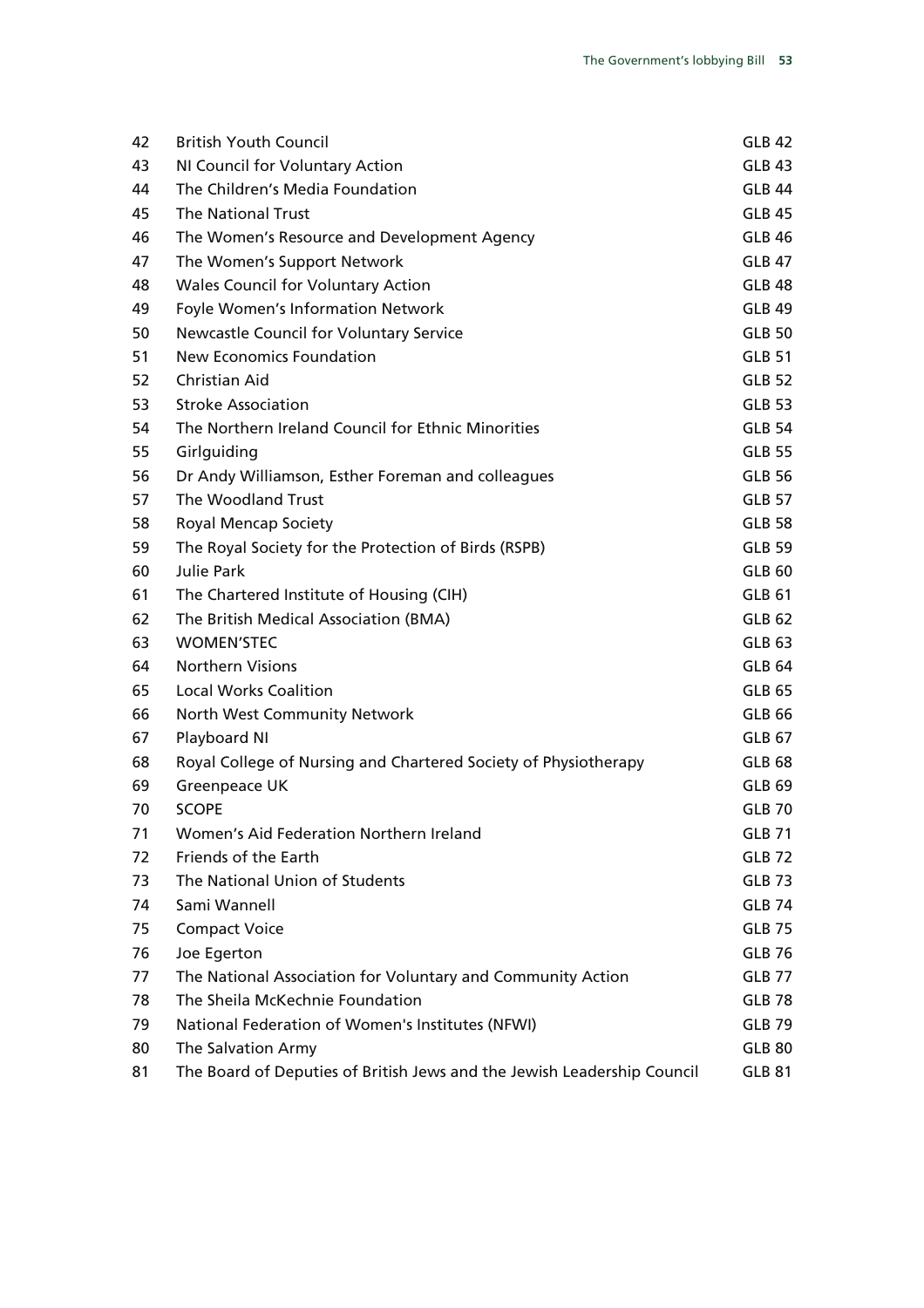# List of Reports from the Committee during the current Parliament

The reference number of the Government's response to each Report is printed in brackets after the HC printing number.

#### **Session 2010–12**

| <b>First Report</b>   | Parliamentary Voting System and Constituencies Bill                                                                                               | <b>HC 422</b>     |
|-----------------------|---------------------------------------------------------------------------------------------------------------------------------------------------|-------------------|
| Second Report         | <b>Fixed-term Parliaments Bill</b>                                                                                                                | HC 436 (Cm 7951)  |
| Third Report          | Parliamentary Voting System and Constituencies Bill                                                                                               | HC 437 (Cm 7997)  |
| Fourth Report         | Lessons from the process of Government formation<br>after the 2010 General Election                                                               | HC 528 (HC 866)   |
| Fifth Report          | Voting by convicted prisoners: Summary of evidence                                                                                                | <b>HC 776</b>     |
| Sixth Report          | Constitutional implications of the Cabinet Manual                                                                                                 | HC 734 (Cm 8213)  |
| Seventh Report        | Seminar on the House of Lords: Outcomes                                                                                                           | <b>HC 961</b>     |
| Eighth Report         | Parliament's role in conflict decisions                                                                                                           | HC 923 (HC 1477)  |
| Ninth Report          | Parliament's role in conflict decisions: Government<br>Response to the Committee's Eighth Report of<br><b>Session 2010-12</b>                     | HC 1477 (HC 1673) |
| Tenth Report          | Individual Electoral Registration and Electoral<br>Administration                                                                                 | HC 1463 (Cm 8177) |
| Eleventh Report       | Rules of Royal Succession                                                                                                                         | HC 1615 (HC 586)  |
| <b>Twelfth Report</b> | Parliament's role in conflict decisions—further<br>Government Response: Government Response to the<br>Committee's Ninth Report of Session 2010-12 | <b>HC 1673</b>    |
| Thirteenth Report     | Political party finance                                                                                                                           | HC 1763           |

#### **Session 2012–13**

| First Report  | <b>Recall of MPs</b>                                                             | HC 373 (HC 646) |
|---------------|----------------------------------------------------------------------------------|-----------------|
| Second Report | Introducing a statutory register of lobbyists                                    | HC 153          |
| Third Report  | Prospects for codifying the relationship between<br>central and local government | HC 656(Cm 8623) |
| Fourth Report | Do we need a constitutional convention for the UK?                               | HC 371          |

#### **Session 2013-14**

| <b>First Report</b> | Ensuring standards in the quality of legislation                                                                 | HC 85 (HC 611) |
|---------------------|------------------------------------------------------------------------------------------------------------------|----------------|
| Second Report       | The impact and effectiveness of ministerial reshuffles                                                           | <b>HC 255</b>  |
| <b>Third Report</b> | Revisiting Rebuilding the House: the impact of the<br>Wright reforms                                             | <b>HC 82</b>   |
| Fourth Report       | The role and powers of the Prime Minister: the<br>impact of the Fixed-term Parliaments Act 2011 on<br>Government | <b>HC 440</b>  |